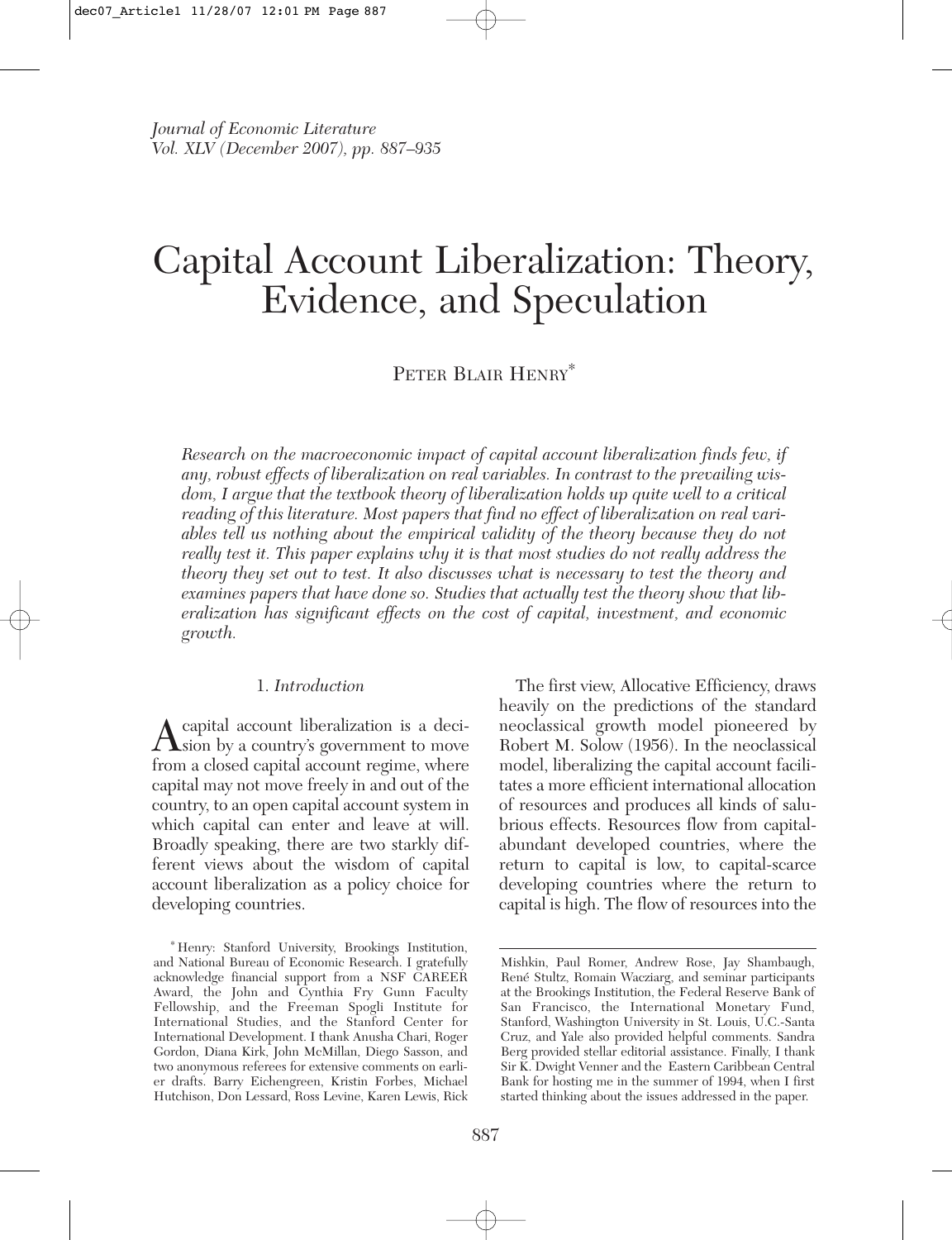developing countries reduces their cost of capital, triggering a temporary increase in investment and growth that permanently raises their standard of living (Stanley Fischer 1998, 2003; Maurice Obstfeld 1998; Kenneth S. Rogoff 1999; Lawrence H. Summers 2000). Motivated in part by the prospective gains from incorporating Allocative Effciency arguments into their economic policies, dozens of developingcountry governments from Santiago to Seoul implemented some form of capital account liberalization during the past quarter century.

The alternative view regards Allocative Efficiency as a fanciful attempt to extend the results on the gains to international trade in goods to international trade in assets. The predictions of Allocative Efficiency hold only when the economy suffers from no distortions other than barriers to free capital flows. Because there are many other distortions in developing countries, skeptics argue that the theoretical predictions of the neoclassical model bear little resemblance to the reality of capital account policy. Dani Rodrik's (1998) provocatively titled article "Who Needs Capital Account Convertibility?" best characterizes this view.<sup>1</sup> Rodrik's empirical analysis finds no correlation between the openness of countries' capital accounts and the amount they invest or the rate at which they grow. He concludes that the benefits of an open capital account, if indeed they exist, are not readily apparent, but that the costs are manifestly evident in the form of recurrent emerging-markets crises.

In the wake of Rodrik's polemic, evidence seemingly continues to mount in support of the view that capital account liberalization has no impact on investment, growth, or any other real variable with significant welfare implications. For example, in his survey of the research on capital account liberalization, Barry Eichengreen (2001) concludes that the literature finds, at best, ambiguous

evidence that liberalization has any impact on growth. In another review of the literature, Hali J. Edison et al. (2004) survey ten studies of liberalization and document that only three uncover an unambiguously positive effect of liberalization on growth. Finally, in their comprehensive survey of the research on financial globalization, Eswar S. Prasad et al. (2003) extend the Edison et al. (2004) survey to fourteen studies, but still find only three that document a significant positive relationship between international financial integration and economic growth. Prasad et al. (2003) conclude that "... an objective reading of the vast research effort to date suggests that there is no strong, robust, and uniform support for the theoretical argument that financial globalization per se delivers a higher rate of economic growth."

In contrast to existing surveys, this article demonstrates that a critical reading of the literature reveals that the textbook theory of liberalization stands up to the data quite well. It is true that most papers find no effect of liberalization on growth. But these papers tell us nothing about the empirical validity of the theory. They perform purely cross-sectional regressions that look for a positive correlation between capital account openness and economic growth, implicitly testing whether capital account policy has *permanent* effects on differences in long-run growth rates across countries. The fundamental problem with this approach is that the neoclassical model provides no theoretical basis for conducting such tests. The model makes no predictions about the correlation between capital account openness and long-run growth rates across countries, and certainly does not suggest the causal link needed to justify cross-sectional regressions.

What the neoclassical model does predict is that liberalizing the capital account of a capital-poor country will *temporarily* increase the growth rate of its GDP per capita. The temporary increase in growth matters, because it permanently raises the

<sup>1</sup> See also Jagdish Bhagwati (1998) and Joseph E. Stiglitz (1999, 2000, 2002).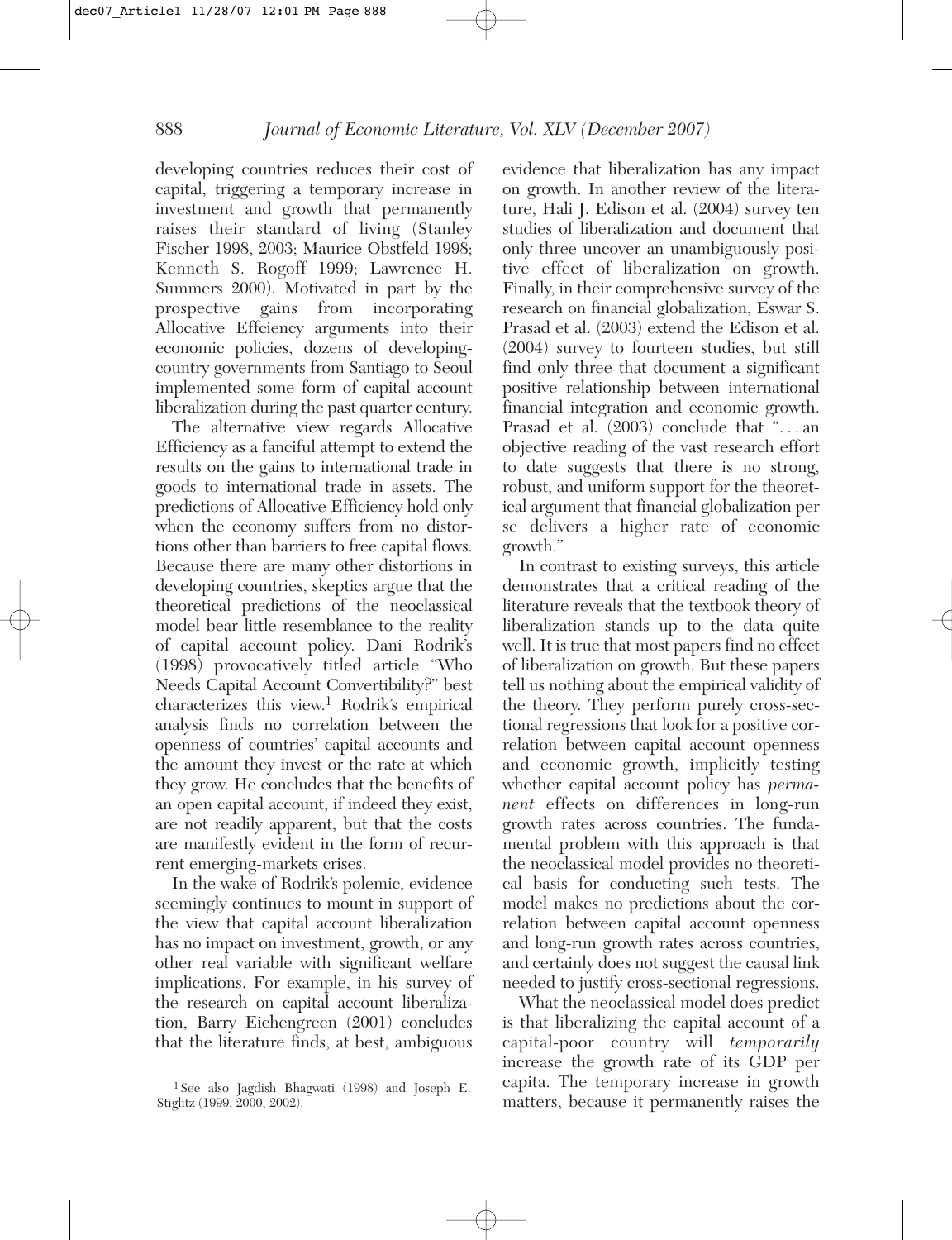country's standard of living. However, as it is the increase in the level of GDP per capita that is permanent—not its rate of growth theory dictates that one tests for either a permanent level effect or a temporary growth effect. Testing for a permanent growth effect makes no sense because capital accumulation, which is subject to diminishing returns, is the only channel through which liberalization affects growth in the neoclassical model.

A small but growing branch of the literature takes the time series nature of the neoclassical model's prediction seriously. It does so by investigating whether countries invest more and grow faster in the immediate aftermath of a discrete change in their capital account policy. In contrast to work that looks for a permanent impact of capital account *openness* on growth across countries, papers in the policy-experiment genre find that *opening* the capital account within a given country consistently generates economically large and statistically significant effects, not only on economic growth but also on the cost of capital and investment.

While the policy-experiment literature removes any serious doubts about whether liberalization has real effects, its findings raise more questions than they resolve. Are the magnitudes of the documented effects plausible? Do the transmission mechanisms emphasized by the theory really drive the results or are other forces at work? With their focus on aggregate data, papers in the policyexperiment genre do not have enough empirical power to be of any use. Fortunately, a new wave of papers demonstrates how to make progress on these and other important questions by using firm-level data. Analyzing capital account liberalization at the level of the firm instead of the country provides greater clarity about the channels through which liberalization affects the real economy.

Disaggregating the data also brings clarity to the contentious debate on liberalization and crises. Because there are many different ways to liberalize the capital account, when trying to determine whether liberalizations cause

crises, it is critical to specify exactly what kind of liberalization you mean. At a minimum, the distinction between debt and equity is critical. Recent research demonstrates that liberalization of debt flows—particularly short-term, dollar-denominated debt flows—may cause problems. On the other hand, all the evidence we have indicates that countries derive substantial benefits from opening their equity markets to foreign investors.

The rest of this paper proceeds as follows. Section 2 presents an organizing theoretical framework. Section 3 reviews the literature on the cross-sectional approach to the macroeconomic effects of capital account liberalization. Section 4 uses the framework from section 2 to explain why the cross-sectional literature finds no real effects of liberalization. Section 5 discusses the policy-experiment approach to the macroeconomic effects of liberalization. Section 6 discusses problems with the policy-experiment approach. Section 7 reviews recent advances using firm-level data. Section 8 examines whether liberalizations cause crises. Section 9 concludes.

#### 2. *Capital Account Liberalization and the Neoclassical Growth Model*

This section illustrates the fundamental predictions of the neoclassical growth model about the impact of capital account liberalization on a developing country. The framework is not novel, but it brings clarity to the discussion of the empirical literature that follows in section 3.

Assume that output is produced using capital, labor, and a Cobb–Douglas production function with labor-augmenting technological progress:

(1) 
$$
Y = F(K, AL) = K^{\alpha} (AL)^{1-\alpha}
$$
.

Let  $k = \frac{K}{AL}$  be the amount of capital per unit of effective labor and  $y = \frac{Y}{AL}$  the amount of output per unit of effective labor. Using this notation and the homogeneity of the production function we have: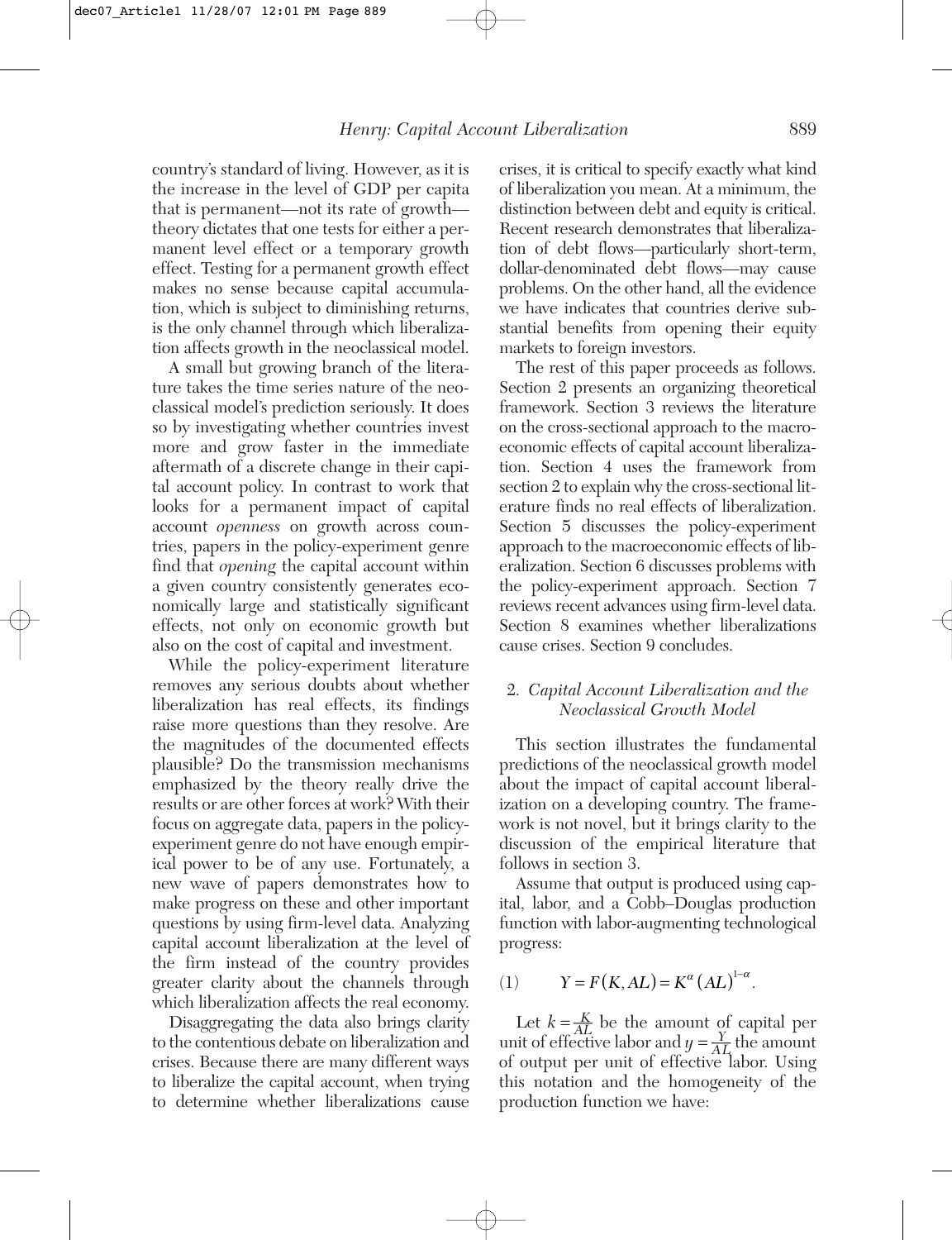

*Figure* 1. Capital Account Liberalization in the Neoclassical Growth Model

(2) 
$$
y = f(k) = k^{\alpha}.
$$
 (4) 
$$
f'(k_{s,state}) = r + \delta.
$$

Let *s* denote the fraction of national income that is saved each period and assume that capital depreciates at the rate  $\delta$ , the labor force grows at the rate *n*, and total factor productivity grows at the rate *g*. Saving each period builds up the national capital stock and helps to make capital more abundant. Depreciation, a growing population, and rising total factor productivity all work in the other direction making capital less abundant. The following equation summarizes the net effect of all these forces on the evolution of capital per unit of effective labor:

(3) 
$$
\dot{k}(t) = sf(k(t)) - (n+g+\delta)k(t).
$$

When  $\vec{k}(t) = 0$ , the economy is in the steady state depicted by point A in figure 1. At point A, the ratio of capital to effective labor (*k*) is constant. In contrast, the steady-state level of capital (*K*) is not constant, but growing at the rate  $n + g$ . Output per worker  $(\frac{\gamma}{L})$ grows at the rate *g.* Finally, the steady state marginal product of capital equals the interest rate plus the depreciation rate:

Equation (4) gives a general expression of the equilibrium condition for investment. This equation has important implications for the dynamics of a country's investment and growth in the alternath of capital account liberalization because the impact of liberalization works through the cost of capital. Let 
$$
r^*
$$
 denote the exogenously given world interest rate. The standard assumption in the literature is that  $r^*$  is less than  $r$  because the rest of the world has more capital per unit of effective labor than the developing country. It is also standard to assume that the developing country is small, which means that nothing it does affects world prices.

Under these assumptions, when the developing country liberalizes, capital surges in to exploit the difference between the world interest rate and the country's rate of return to capital. The absence of any frictions in the model means that the country's ratio of capital to effective labor jumps immediately to its postliberalization, steadystate level. Figure 1 depicts this jump as a rightward shift of the vertical dashed line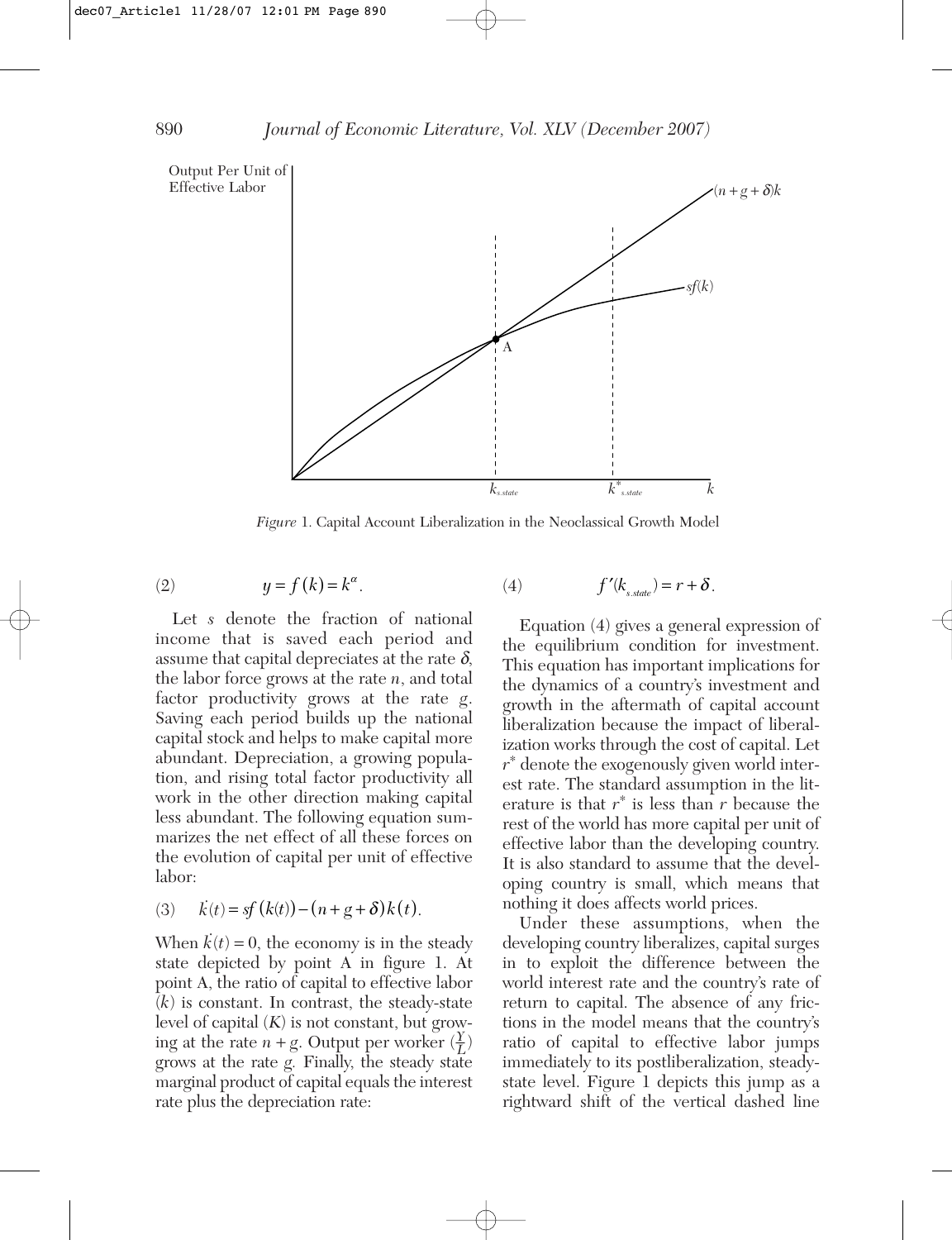from *ks.state* to *k*<sup>∗</sup> *s.state*. In the postliberalization steady state, the marginal product of capital equals the world interest rate plus the rate of depreciation:

(5) 
$$
f'(k_{s,\text{state}}^*) = r^* + \delta.
$$

On the one hand, the immediate jump to the new steady state illustrates the problem with cross-sectional regressions writ large: instantaneous convergence generates a onetime spike in the growth rate of output per worker in the year of liberalization followed by a return to normalcy in all subsequent years. Cross-sectional regressions designed to measure long-run differences in growth rates across countries are ill-suited to detect the short-lived changes implied by instantaneous convergence.

On the other hand, it is reasonable to regard instantaneous convergence as an unattractive feature of the model rather than a serious practical challenge to the cross-sectional regression approach. Section 4.1 demonstrates in detail that the inability of cross-sectional studies to detect the impact of liberalization on growth remains a problem under slower, more realistic speeds of transition. For now, the vital point to note is that, during the country's transition to the postliberalization steady state, the capital stock grows faster than it did before the transition. To see why, recall that in the preliberalization steady state the ratio of capital to effective labor (*ks.state*) is constant and the stock of capital  $(K)$  grows at the rate  $n + g$ . In the postliberalization steady state, the ratio of capital to effective labor (*k*<sup>∗</sup> *s.state*) is also constant and the capital stock once again grows at the rate  $n + g$ . However, because  $\breve{k}^*_{s.state} > k_{s.state}$ , it follows that the growth rate of  $K$  exceeds  $n + g$  during the transition.

The temporary increase in the growth rate of capital has implications for economic growth through the formula for the growth rate of output per worker:

$$
\gamma_{\vec{L}} = \alpha \frac{\vec{k}}{k} + g.
$$

Since the growth rate of *K* exceeds  $n + g$ during the transition,  $\frac{k}{k}$  must be greater than 0 during the corresponding interval of time. Therefore, the growth rate of output per worker also increases temporarily.

Figure 2 illustrates the hypothetical response of the interest rate, the growth rates of capital and output per worker, and the natural log of output per worker under the more palatable assumption that the interest rate converges immediately upon liberalization but the ratio of capital to effective labor does not. Figures 3 through 5 (see pages 906–08), which display the real-life responses of the cost of capital, investment, and growth during eighteen capital account liberalization episodes from 1986 to 1991, bear a striking resemblance to the panels in figure 2. Section 5 discusses the construction of figures 3 through 5 in detail, but even this preliminary glance at the data raises an obvious issue. If the simple time series evidence lines up with the theory, then why does a large literature find no real effects of liberalization? I have already hinted at part of the answer, but the full story requires a more thorough account of the previous literature.

## 3. *The Cross-Sectional Approach to Measuring the Impact of Liberalization*

Does capital account liberalization promote a more efficient allocation of resources across countries? This section describes the methodology, data, and results associated with the traditional, cross-sectional approach to this question.

Attempts to measure the impact of capital account liberalization on economic performance require information on countries' capital account policies. The International Monetary Fund's (IMF) *Annual Report on Exchange Arrangements and Exchange Restrictions* (*AREAER*) provides the most readily available, standardized source of such information. Available since 1967, the *AREAER* provides a list of the rules and regulations governing resident and nonresident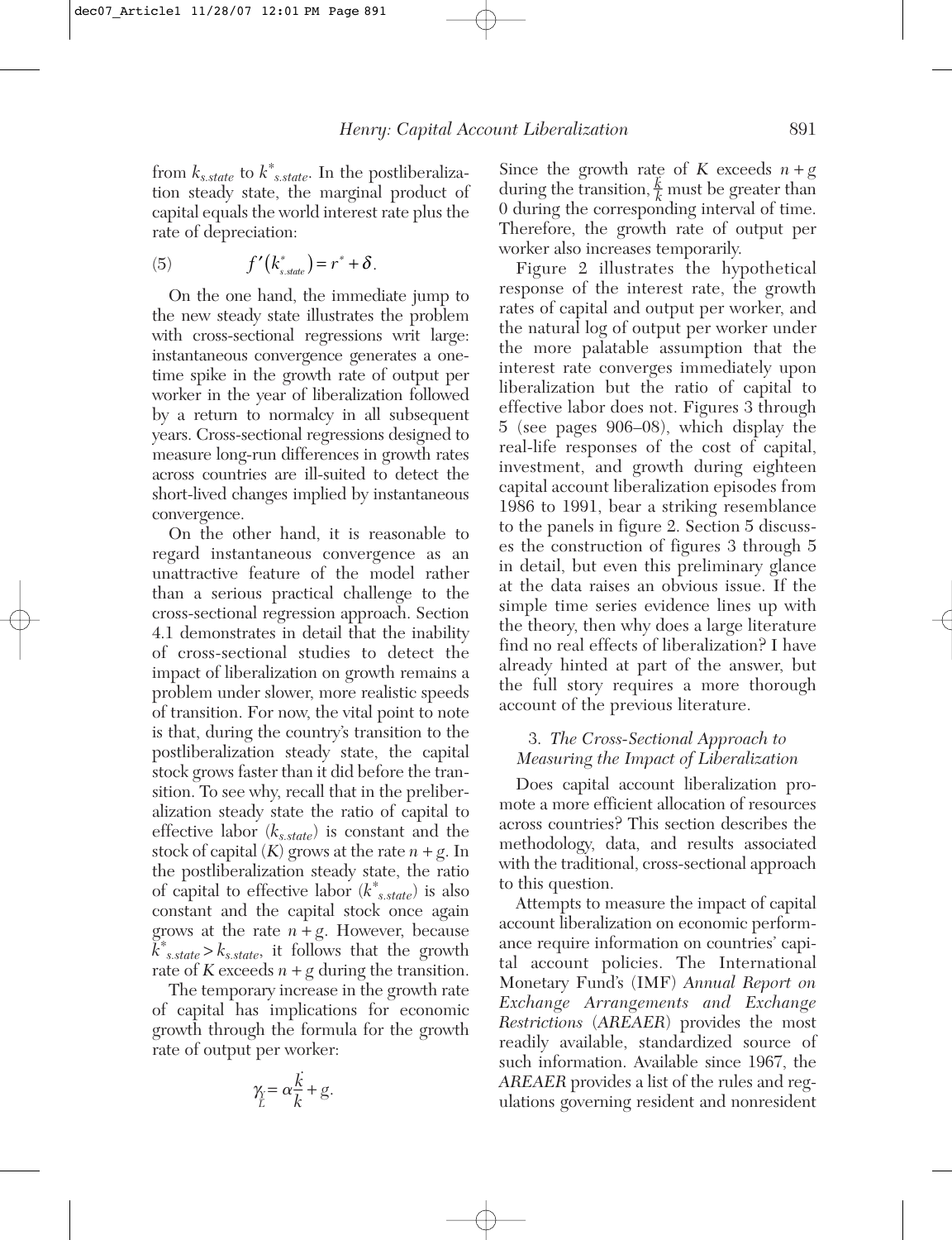

*Figure* 2. The Impact of Liberalization on the Cost of Capital, Investment, and Growth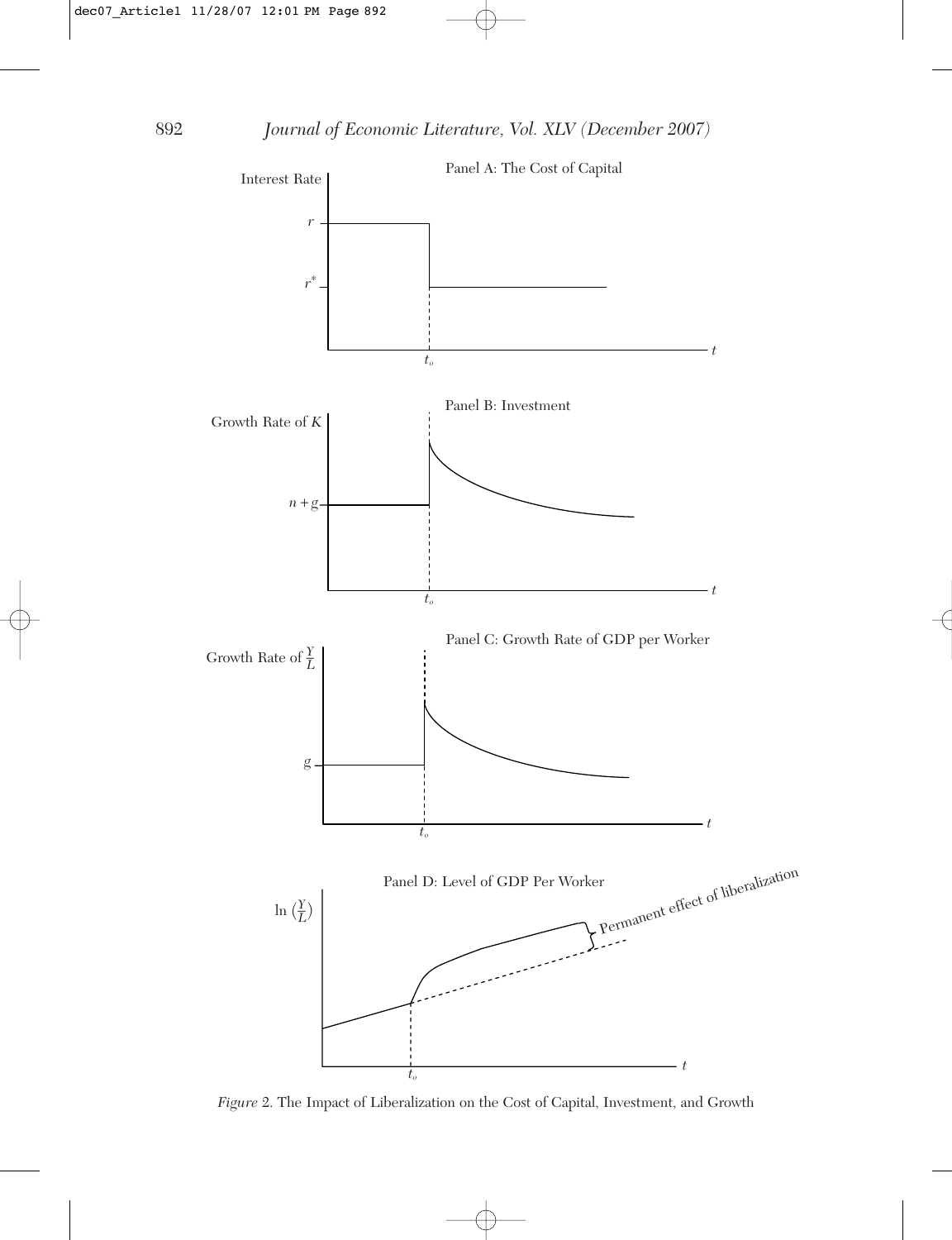capital-account transactions in each country, a table that summarizes the presence of restrictions, and a qualitative judgment on whether the country has an open or closed capital account. For the editions of *AREAER* published between 1967 and 1996, the summary table contains a single line (line E2) entitled, "Restrictions on payments for capital transactions." The presence of a bullet point in line E2 indicates that the country has some form of restrictions on capital account transactions. In effect, line E2 delivers a binary judgment that takes on the value one if any capital controls are in place and zero otherwise.

The typical study maps the qualitative information from line E2 into a quantitative measure of capital account openness by tallying the number of years that each country was judged to have an open capital account. That tally is then divided by the total number of years in the period to produce a number called *SHARE*—the fraction of years over a given period that the IMF judged the country to be free from "restrictions on payments for capital account transactions." For example, if a country had an open capital account for three of the ten years from 1986 to 1995, then *SHARE* is equal to 0.3.

#### 3.1 *Empirical Methodology*

Papers that use the variable *SHARE* assess the real effects of capital account liberalization by running some variant of the following cross-country growth regression:

(6) 
$$
GROWTH_i = a_0 + a_1 \cdot SHARE_i + CONTROLS_i + \varepsilon_i,
$$

where *GROWTH*, denotes the average growth rate of real GDP per capita in country *i* over the time period in question—typically about twenty years—and the variable *CONTROLSi* serves as a compact stand-in for the usual set of control variables used in cross-country growth regressions in the tradition of Robert J. Barro (1991). With the variable *SHARE* in hand, estimating equation (6) is a relatively straightforward exercise because data on the left-hand-side variable are readily available from standard sources such as the IMF's *International Financial Statistics*.

Because equation (6) does not contain time subscripts, it makes no use of the variation in growth rates or openness over time within a given country. In other words, it identifies the impact of capital account policy exclusively through the cross-country variation in average growth rates and fraction of years open. In effect, the estimation procedure tests for a permanent impact of liberalization on growth, measuring whether countries with open capital accounts have higher long-run growth rates than countries whose capital accounts are closed.

The problem with this test is that we have already seen (in section 2) that the neoclassical model does not predict that countries with open capital accounts will have higher long-run growth rates than countries with closed capital accounts. In the neoclassical model, differences in long-run growth rates across countries are driven exclusively by differences in their growth rates of total factor productivity (TFP). Because it contains no channel through which capital account liberalization affects TFP growth, strictly speaking, the model provides no theoretical basis for estimating equation  $(6)^2$ . In other words, papers that estimate the effects of capital account openness on growth do not provide a test of any causal theory. What the theory does predict is that capital-poor countries will experience a permanent fall in their cost of capital and a temporary increase in the growth rate of their capital stock and GDP per capita when they liberalize.

Testing whether countries with more open capital accounts invest more or grow faster

<sup>2</sup>Foreign direct investment (FDI) is one form of capital inflow that could bring technology in addition to capital. If FDI brings new technology, it could generate knowledge spillovers that result in TFP growth. Section 5.4 considers the empirical relevance of this consideration as well as other extensions of the neoclassical model in which liberalization might have an impact on TFP growth.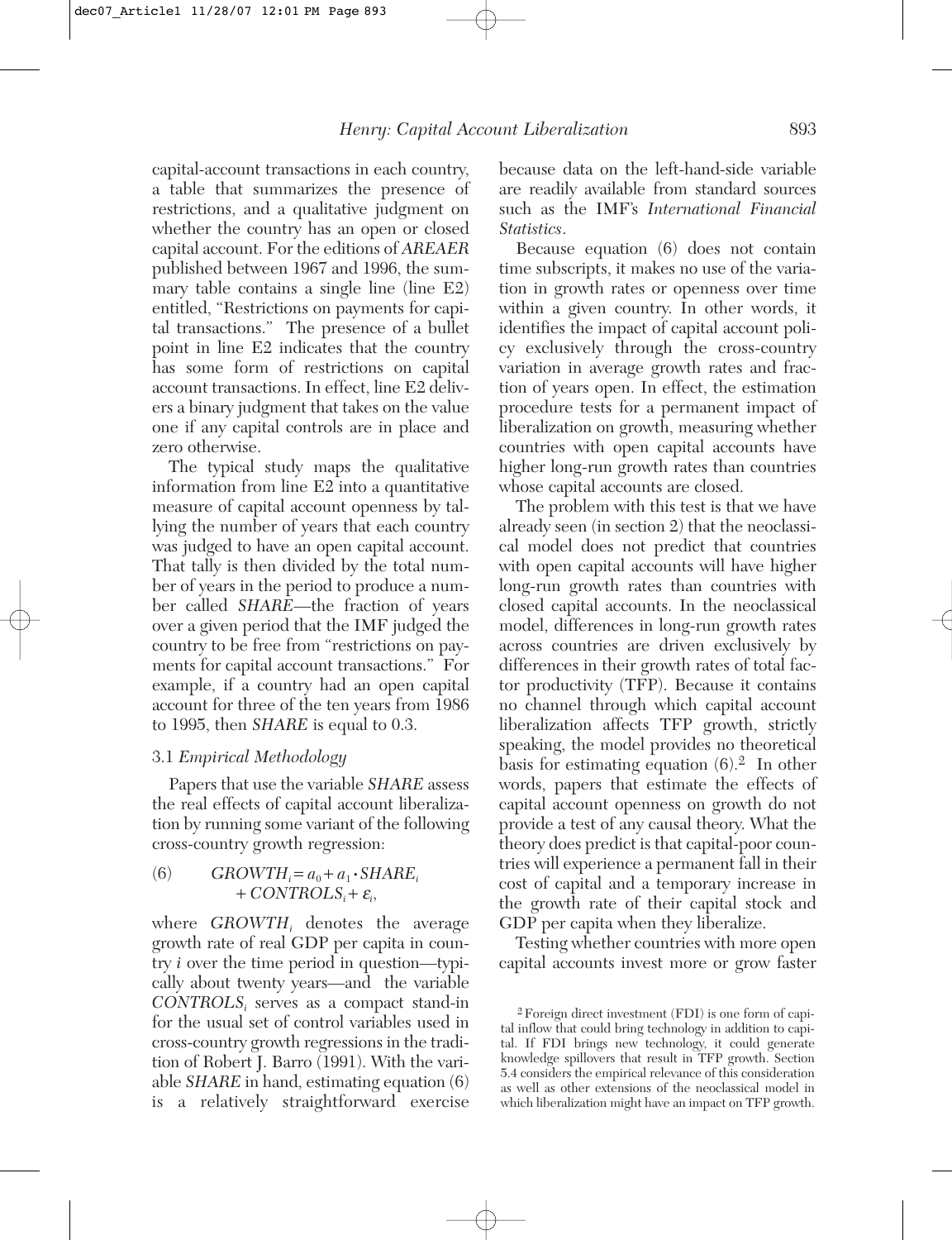than countries with closed capital accounts is not logically equivalent to testing whether countries that liberalize experience a temporary increase in investment and growth. Moreover, the following example demonstrates that there are nontrivial examples in which the purely cross-sectional regression framework leads to specious conclusions about the data.

## 3.1.1 *Numerical Example of the Pitfalls of the Cross-Sectional Regression Approach*

Consider two countries (A and B) that are in steady state and have the same level and growth rate of total factor productivity. Country A has a closed capital account while country B has no capital account restrictions whatsoever. Assume that both countries are small and that the world interest rate  $r^*$  is lower than *r*, the domestic interest rate in country A. Since country B is open and faces the world interest rate,  $r^*$ , country B will have a higher ratio of capital to effective labor than country A. Because both countries are in steady state and have identical growth rates of total factor productivity, they will also have identical growth rates of GDP per capita (although B has a higher level of GDP per capita).

Now consider the path of these two economies over the next twenty years under the following scenario: country A keeps all of its restrictions on capital in place for the first ten years but removes all restrictions on capital inflows and outflows for the second ten years while country B, on the other hand, makes no change in its capital account policy and remains completely open for the entire twenty-year period.

The transition dynamics in this example follow immediately from the discussion in section 2. Country B continues to grow at its steady-state rate because nothing there has changed. To understand what happens to country A when it liberalizes, recognize that as soon as it does so it will face the same cost of capital as country B. Therefore, when

country A reaches its new steady state, it will have the same ratio of capital to effective labor as country B. For country A to reach its new, higher, steady-state ratio of capital to effective labor, the growth rate of its capital stock must exceed its growth rate of effective labor throughout the transition to its new equilibrium. Since A began in a steady state where capital and effective labor were growing at the same rate, the growth rate of A's capital stock must increase temporarily.

The temporary increase in the growth rate of A's capital stock will also generate a temporary increase in the growth rate of its GDP per capita. Since GDP per capita in A and B were growing at the same rate before the shock, it follows that A grows faster than B throughout A's transition to its new steady state. Because A grows faster than B throughout the transition, it also follows that A will have a higher average growth rate for the twenty-year period under consideration than country B.

What would we conclude about the impact of capital account openness on growth if, using data from multiple countries like A and B, we ran a regression of *GROWTH* on *SHARE*? The answer is that we would conclude that capital account openness has a negative impact on growth. To see why, remember that A's capital account was open for ten years and closed for ten. This means that *SHARE* for country A is 0.5, a smaller number than the value of *SHARE* for country B, which is equal to 1. Since A has faster growth and a lower value of *SHARE* over the period than country B, it follows that regressing *GROWTH* on *SHARE* would produce a negative coefficient on *SHARE*, with the attendant (and specious) conclusion that liberalization exerts a negative impact on growth. Yet in this example it is clear that country A's decision to liberalize capital inflows does lead to a temporary increase in growth. The strictly cross-sectional regression framework is simply powerless to detect the effect.

Although the cross-sectional approach does not test the predictions of the neoclassical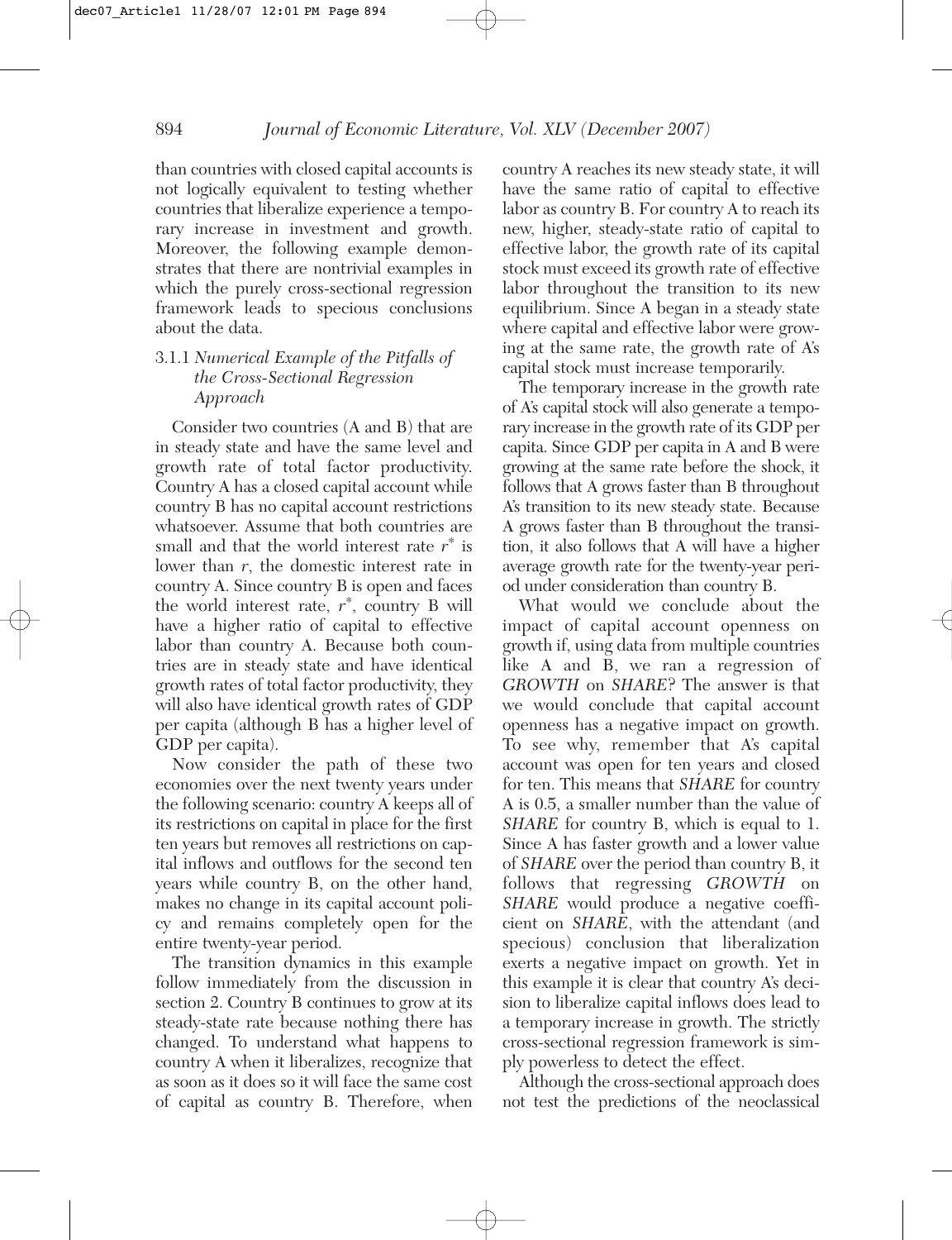growth model, a large number of papers use equation (6), or a close cousin, as their benchmark of analysis. Of the fourteen studies of liberalization and growth summarized in table 3 of the survey by Prasad et al. (2003), twelve perform cross-sectional regressions. The corresponding numbers from other surveys are nine of ten in table 6 of Edison et al. (2004); eleven of twelve in table 1 of César Calderón, Norman Loayza, and Klaus Schmidt-Hebbel (2004); and twenty-two of twenty-five in M. Ayhan Kose et al. (2006). Given the prevalence of the cross-sectional regression approach in the literature on the macroeconomic effects of capital account liberalization, it is important to spell out what these papers do and the results they find.

#### 3.2 *Evidence*

Attempts to quantify the real effects of capital account liberalization using *SHARE* have not been kind to the Allocative Efficiency view. Most of the published papers in the cross-sectional genre find no effect of liberalization on investment or growth. In the most prominent example of such papers, Rodrik (1998) examines the relation between liberalization and growth in a sample of 100 developed and developing countries from 1975 to 1989. Specifically, Rodrik estimates regressions with average growth rates of GDP per capita on the lefthand side and *SHARE* on the right-hand side. His regressions show no statistically significant correlation between growth and *SHARE*. Since the theoretical channel from liberalization to growth operates through capital accumulation, Rodrik also regresses the average ratio of investment-to-GDP on *SHARE* and again finds no statistically significant correlation. He concludes that there is no evidence to suggest that countries with fewer restrictions on capital movements grow faster, or invest more, than countries with greater restrictions.

One problem with the variable *SHARE* is that it is constructed from a binary measure of capital controls that treats all countries as either completely closed or completely open. As such, it does not allow for varying degrees of intensity across countries that are classified as open. In an attempt to address this problem, Dennis Quinn (1997) uses the information in the *AREAER* to create a measure of the intensity of capital account openness. Quinn's measure splits capital account transactions into two categories: capital account receipts and capital account payments. For each of the two categories, he assigns a country a score between 0 and 2 based on a reading of the qualitative description of the *AREAER* reports. A score of 0 indicates the most restrictive of regimes, where payments for capital transactions are completely forbidden, while a score of 2 indicates that capital transactions are not subject to any taxes or restrictions. Intermediate scores—broken into increments of 0.5—indicate intermediate levels of restrictiveness. Quinn then adds the scores for the two categories to create a variable called *CAPITAL*, which ranges from 0 to 4. Quinn's indicators are available annually from 1950 to 1997 for twenty-one Organisation for Economic Co-operation and Development (OECD) countries. For the forty-three non-OECD countries in his sample, they are available for four different years: 1958, 1973, 1982, and 1988. Quinn runs cross-sectional regressions of average annual growth rates on changes in *CAPITAL* and finds a positive and significant correlation.

Quinn's data provide a novel attempt at quantifying the intensity of capital account openness, but there are two reasons why they may be of limited use for understanding the impact of capital account liberalization on developing countries. First, Quinn's data for non-OECD countries end in 1988 and, therefore, do not cover the most rapid period of capital account liberalization in the developing world (the late 1980s and early 1990s). Given the time span of his data, Quinn's results may reflect the impact of the move from closed to open capital markets among the developed nations. For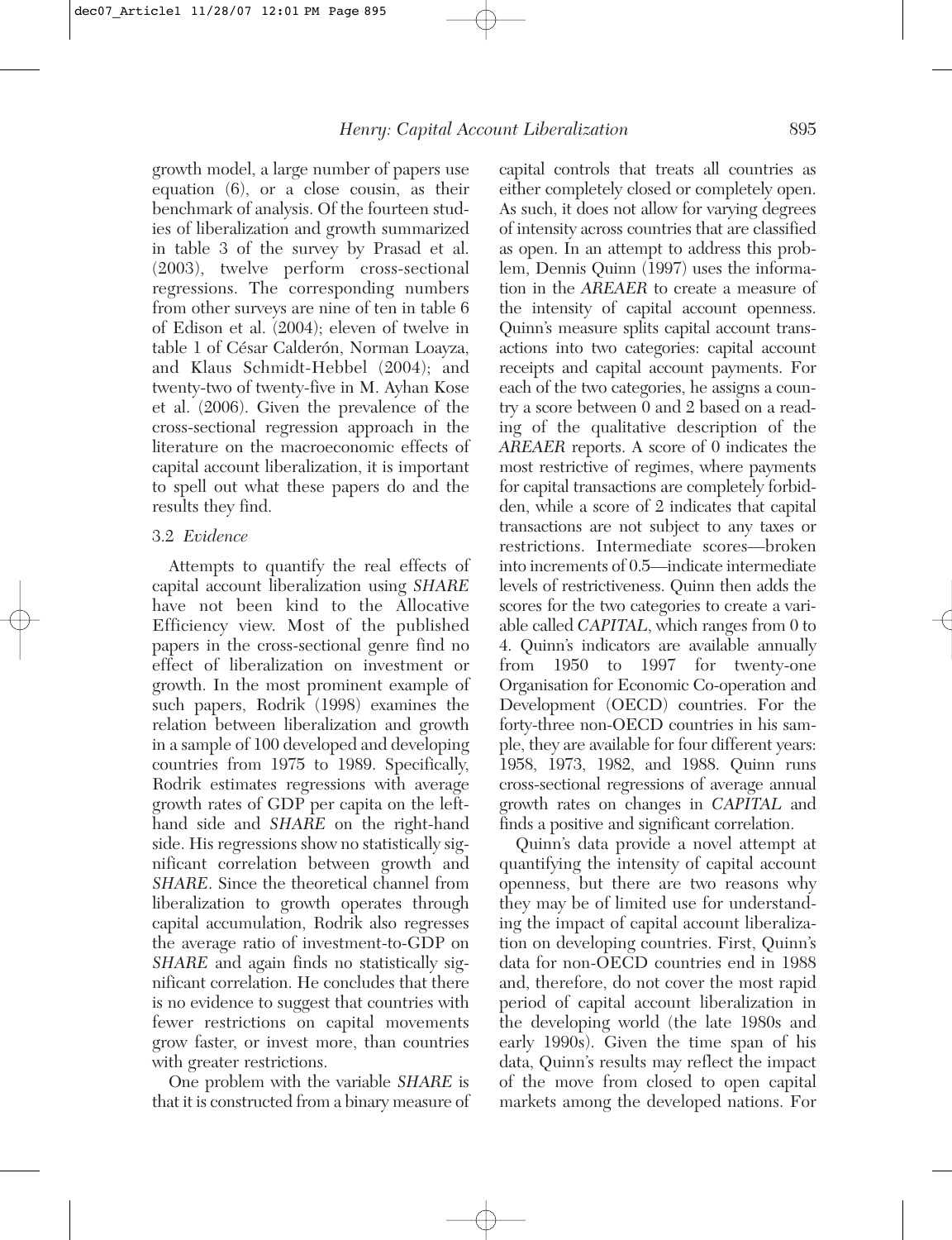example, in 1973 eleven OECD countries and twenty-six developing countries scored 2 or lower on Quinn's index. In 1988, the number of OECD countries with a score of 2 or lower fell to one. In contrast, the number of developing countries with a score of 2 or lower rose to thirty-two. Second, Quinn, like Rodrik, also uses a strictly cross-sectional regression framework, so his results imply that easing restrictions on capital account transactions have permanent effects on growth. Since theory predicts only a temporary effect, it is not clear how to interpret this result (more on this in section 4.1).

Whatever the correct interpretation of Quinn's results may be, in finding a positive effect of liberalization on growth, his study is an outlier among the most heavily cited papers that assess the macroeconomic impact of capital account liberalization using cross-sectional regressions. For instance, using data on a sample of developed and developing countries from 1976 to 1995, Ross Levine and Sara Zervos (1998b) examine whether capital account liberalization has an effect on investment. Like Rodrik and Quinn, they also test for permanent effects, but use a different measure of liberalization. Specifically, Levine and Zervos ask whether countries experience a permanent increase in the growth rate of their capital stocks when their stock markets become more integrated with the rest of the world. They argue that emerging stock markets became more integrated in the 1980s and use 1985 as a common break point across all countries. Next, they examine whether the growth rate of the capital stock of the countries in their sample increased after 1985. They find no evidence that this is the case and conclude that capital account liberalization has no effect on investment.

Among the entire class of papers that test whether countries with more open capital accounts have permanently higher growth rates than those that do not, the bulk of evidence supports the findings of Rodrik (1998)

and Levine and Zervos (1998b) over Quinn (1997).<sup>3</sup> For example, of the ten studies of liberalization surveyed in Edison et al. (2002), only three find an unambiguously positive effect of liberalization on growth (see their table 6). Prasad et al. (2003) extend the Edison et al. survey to fourteen studies, but still find only three papers that uncover a significant positive relationship between international financial integration and economic growth.

A number of papers debate whether the absence of significant evidence is a consequence of trying to find an unconditional correlation between openness and long-run growth when the relationship between the two variables is more complicated. Because countries with strong institutions stand to gain more from capital account liberalization, the relationship between growth and capital account policy may be a conditional one that depends on the strength of a country's institutions.<sup>4</sup> Michael W. Klein and Giovanni P. Olivei (2007) explore this hypothesis using data on sixty-seven countries from 1976 to 1995. They find a significant correlation between *SHARE* and growth, but the developed countries in the sample drive the results. There is no significant correlation between growth and *SHARE* for the non-OECD countries, leading the authors to conclude that capital account liberalization only promotes financial development when done in an environment that is supportive in terms of its overall institutional development.

Sebastian Edwards (2001) uses Quinn's *CAPITAL* measure and the variable *SHARE* to conduct formal tests for a conditional relationship between capital controls and long-run growth rates in a sample of twenty industrial and emerging economies during the 1980s. To test whether the

<sup>3</sup> See also Alberto Alesina, Vittorio Grilli, and Gian Maria Milesi-Ferretti (1994), Grilli and Milesi-Ferretti (1995), Aart Kraay (1998), and Edison et al. (2002).

<sup>4</sup> See Kose et al. (2006) for an extensive review of the literature on the conditional effects of liberalization.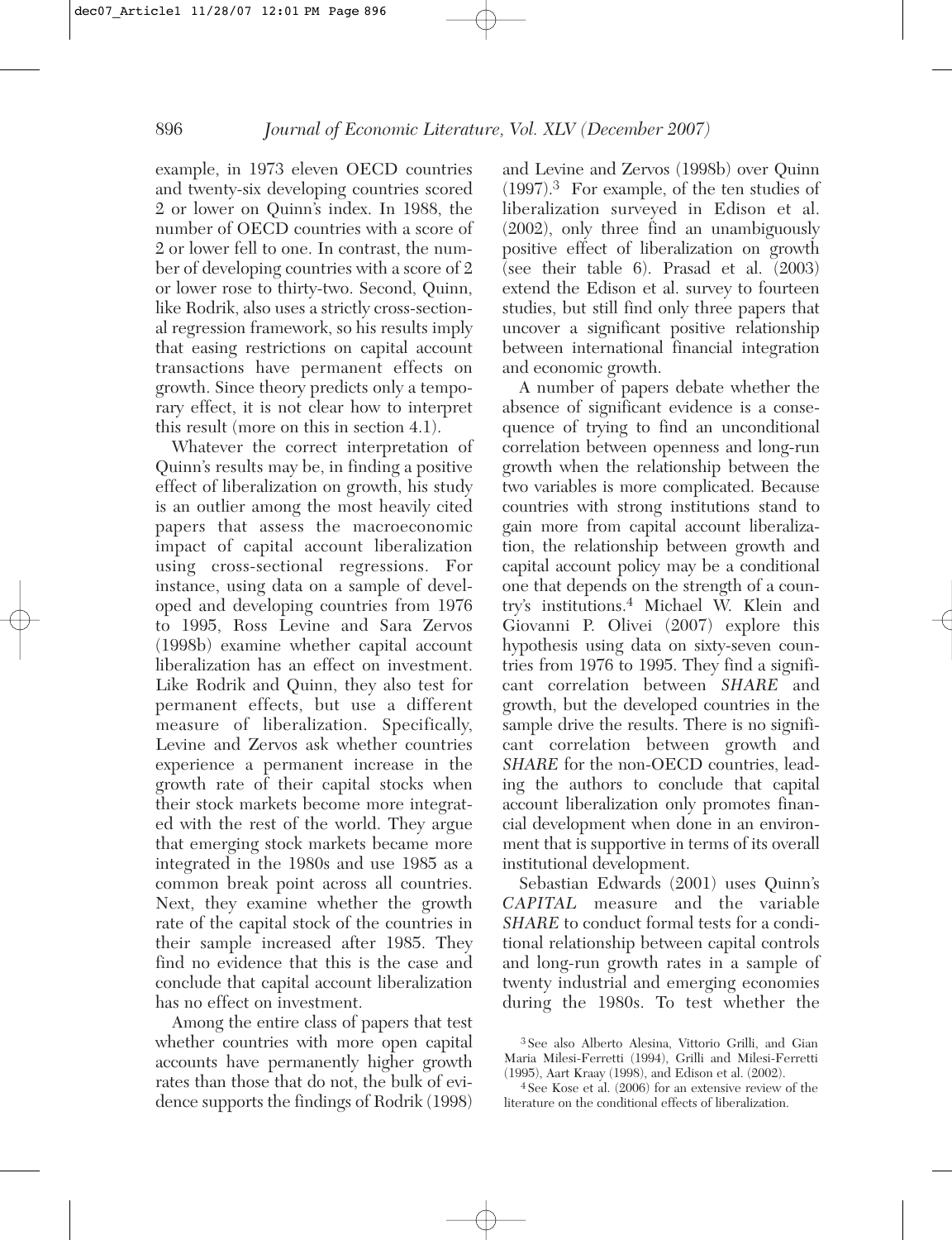impact of capital account policy varies according to a country's level of development, Edwards interacts each country's capital account openness measure with its level of GDP per capita in 1980. He finds evidence that an open capital account positively affects growth after a country achieves a certain degree of economic development.

Carlos Arteta, Eichengreen, and Charles Wyplosz (2001) take exception with Edwards's results on the grounds that he (1) uses Quinn's measure in 1973 and 1988 only; (2) weights observations by GDP per capita in 1985, thereby giving richer countries a higher weight; and (3) uses instruments that may not be appropriate. Using data on sixtyone countries from 1973 to 1992, Arteta, Eichengreen, and Wyplosz perform crosssectional regressions using Ordinary Least Squares and Instrumental Variables. They find a fragile association between growth and capital account liberalization and conclude that there is little evidence to suggest that capital account liberalization has a larger impact in high- and middle-income countries than in poor developing ones.

Like Arteta, Eichengreen, and Wyplosz (2001), Kraay (1998) also finds no evidence of a conditional relationship between capital account liberalization and growth.<sup>5</sup> In fact, while future work may prove otherwise, it seems fair to say that the absence of significant results in the cross-sectional literature is not a consequence of failing to condition their tests on the level of institutional development.<sup>6</sup> Rather, the next section demonstrates that the ostensible lack of an effect of liberalization on real variables stems from a number of more basic issues common to papers in the cross-sectional literature—those that test for

the conditional and unconditional impact of liberalization on growth alike.

#### 4. *The Reasons Why Cross-Sectional Studies Find No Impact of Liberalization on Growth*

There are at least three reasons why studies that use purely cross-sectional regressions find no impact of liberalization on growth (although not all three reasons apply to all studies). First, as mentioned earlier, cross-sectional studies test for a permanent effect of liberalization on growth when theory says that the impact should be temporary. Second, many of the papers in this literature include both developed and developing countries in the sample when theory argues for a separate examination of the two types of countries.<sup>7</sup> Third, the variable *SHARE* contains important sources of measurement error that hinder empirical attempts to capture the impact of liberalization on the real economy. I now discuss the empirical consequences of each of these three points.

#### 4.1 *What Does "Temporary" Mean in the Context of the Neoclassical Model?*

The extent to which it really matters whether you test for a permanent versus temporary growth effect of liberalization depends on exactly what "temporary" means in the context of the neoclassical model. Testing for a permanent effect of liberalization probably does little harm to the data if the growth rate of output remains substantially above its steady-state value for roughly the same length of time as the interval over which cross-sectional studies compute the growth rates used in their regressions (thirty years or so). If the period of elevated economic growth is significantly shorter,

<sup>5</sup> Kraay's paper also conducts within-country analyses similar in spirit to the policy-experiment approach discussed in section 5. He finds no impact of liberalization, but the dates in his analysis come from a different means of identifying liberalization episodes.

<sup>6</sup>This is not to deny the importance of institutional considerations.

<sup>7</sup> Some of the papers in this literature do acknowledge differences between countries (see the discussion in section 3.3). But papers that do acknowledge the importance of country heterogeneity also use the *SHARE* variable to test for permanent effects of liberalization.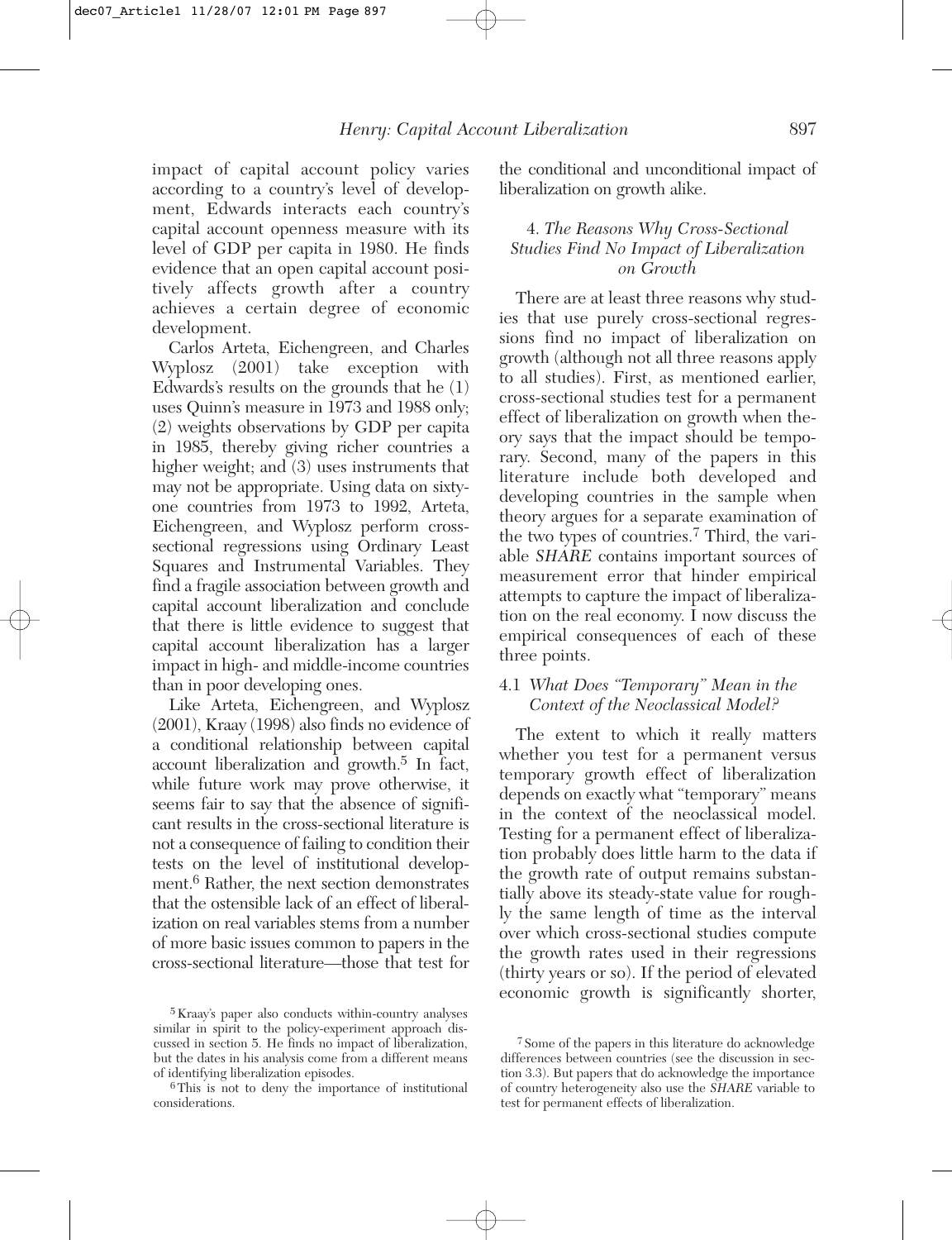however, then the distinction between permanent and temporary matters a great deal.

The critical question, then, is the following: For how many years following a liberalization is it reasonable to expect capital-deepening-induced growth that is large enough to detect with a cross-sectional growth regression? There are two cases to consider. The first case—instantaneous convergence—was dismissed in section 2 as an artifact of the neoclassical model. We now consider the second case—when the speed of transition is slower, in accordance with reality.

There are a variety of formal ways to slow down the speed of transition. In the discussion which follows, I do so by treating the transition from *ks.state* to *k*<sup>∗</sup> *s.state* as if it came about from a permanent increase in a closed country's savings rate. The savings-rate assumption offers several advantages in determining how long the growth effect of liberalization remains detectable.

First, an increase in the savings rate has the same qualitative implications as a liberalization: for a given  $r$  and  $r^*$ , there exists a permanent increase in the savings rate such that the country's new steady state ratio of capital to effective labor following the increase would be exactly the same as under a liberalization. Second, the savings-rate assumption facilitates a more concise exposition than introducing adjustment costs (or some other theoretical friction) to slow down the installation of capital. Third, and most importantly, the speed of convergence under the savings-rate assumption is actually slower than it would be in the canonical model of a small open economy with adjustment costs (see Barro and Xavier Sala-i-Martin 1995, chapter 2). A slower speed of convergence implies a longer period of time during which the economy's output growth remains elevated above its steady-state value. This means that relative to other analytical methods of slowing down the transition dynamics, the savings-rate assumption employed in the next several paragraphs

actually understates the importance of testing for a temporary effect and therefore overstates the statistical power of cross-sectional regressions.

By how much does the country's growth rate in each year following the liberalization exceed the growth rate that would have occurred had the liberalization never taken place? To answer this question, recall that the growth rate of output per worker at any point in time is:

$$
\gamma_{\stackrel{\circ}{L}}(t) = \alpha \frac{\dot{k}(t)}{k(t)} + \frac{A(t)}{A(t)}.
$$

Before liberalization, the economy is in steady state with  $\frac{k(t)}{k(t)} = 0$  and  $\frac{A(t)}{A(t)} = g$ . Because liberalization has no impact on total factor productivity in the model, it follows that the deviation of the growth rate of output per worker from its steady-state value (*g*) in the aftermath of liberalization *.* equals  $\frac{k(t)}{k(t)}$ . To calculate the size of the output growth deviation at any point in time, we therefore need to know the entire time path of *k*(*t*) during the economy's transition to its new steady state. Since we are treating convergence from *ks.state* to *k*<sup>∗</sup> *s.state* as though it comes from an increase in the savings rate, standard arguments show that:

$$
(7) \qquad k(t) = k_{s,\text{state}}^* + (k_{s,\text{state}} - k_{s,\text{state}}^*)e^{-\lambda t},
$$

where  $\lambda = (1 - \alpha)(n + g + \delta)$ .

Using equation (7) to compute the time path of  $k(t)$  requires values of three key parameters: *ks.state*—the steady-state ratio of capital to effective labor before liberalization, *k*<sup>∗</sup> *s.state*—the postliberalization steadystate ratio of capital to effective labor, and  $\lambda$ —the speed of convergence.

Pinning down the parameters *ks.state* and *k*∗ *s.state* requires assumptions about the difference between the autarky interest rate in the developing country and the interest rate in the rest of the world. I begin by assuming that the autarky interest rate in the developing country is twice as high as the world interest rate, with *r* = 0.16 and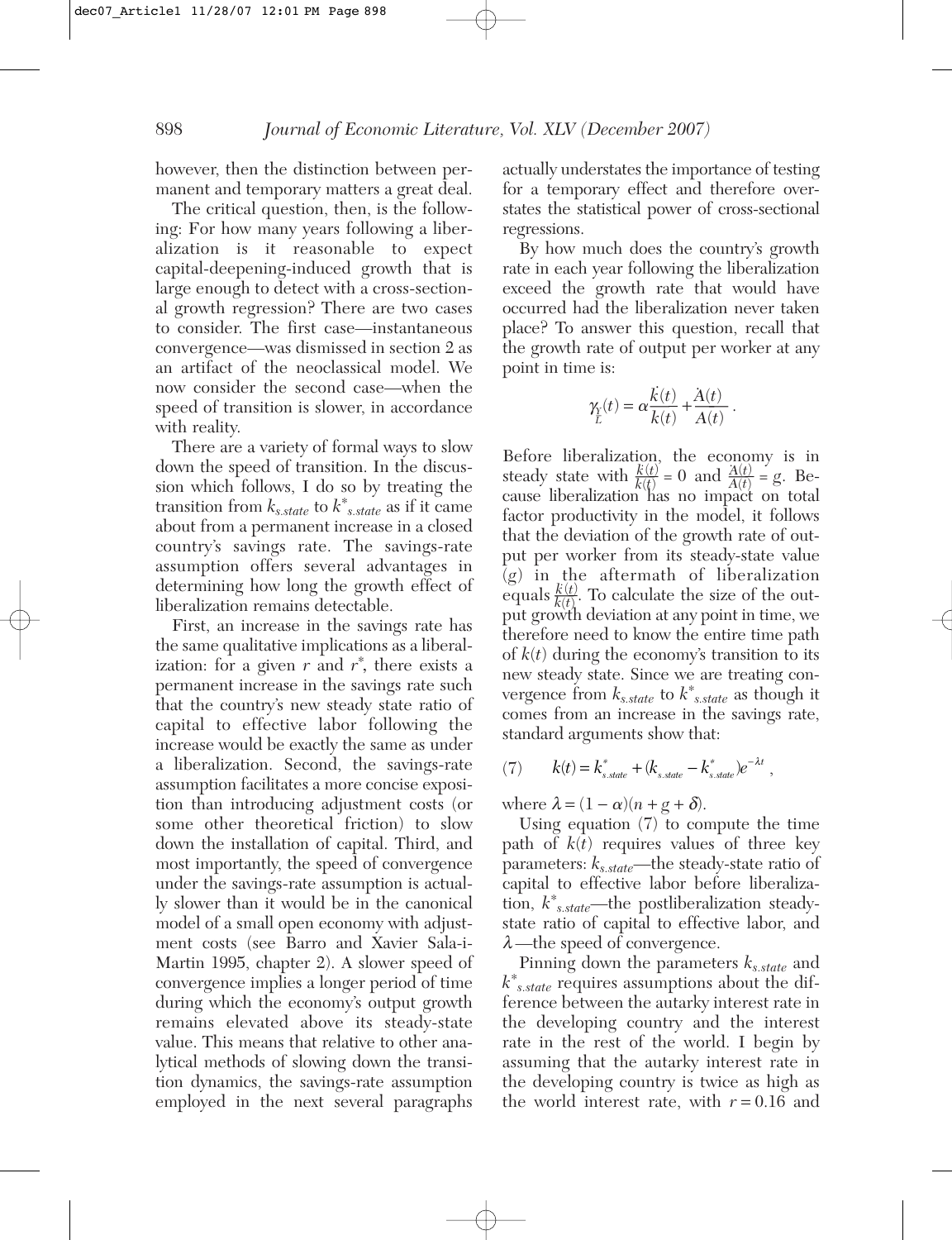$r^* = 0.08$ . At these rates,  $k_{s.state} = 2.15$  and  $k^*$ <sub>*s.state* = 4.63.<sup>8</sup></sub>

The simplest way to pin down  $\lambda$  is to plug reasonable values for the capital share  $(\alpha)$ , population growth (*n*), total factor productivity growth (*g*), and the depreciation rate (δ) into the formula  $\lambda = (1 - \alpha)(n + g + \delta)$ . The combination of a capital share of onethird, population growth and TFP growth between 1 and 2 percent, and depreciation of 4 percent, places  $\lambda$  at about 4 percent per year. Alternatively, one can obtain the speed of convergence from cross-country growth regressions. Early estimates implied speeds of convergence of about 2 percent per year (N. Gregory Mankiw, David Romer, and David N. Weil 1992; Barro and Sala-i-Martin 1992). Subsequent work argues that the 2 percent estimates are inaccurate for a variety of methodological reasons (Francesco Caselli, Gerardo Esquivel, and Fernando Lefort 1996). Caselli, Esquivel, and Lefort find that the speed of convergence is about 10 percent per year when estimated appropriately. In what follows, I perform calculations with a speed of convergence in the mid-range of those used in the literature  $(\lambda = 0.04)$ . The basic conclusion—that there is no statistically detectable impact of liberalization on growth over long horizons remains intact for speeds of convergence at the high  $(\lambda = 0.1)$  and low  $(\lambda = 0.02)$  ends of the spectrum.

 $W$ ith  $λ = 0.04, k_{s.state} = 2.15, and k_{s.state}^*$ = 4.63, equation (7) implies that the average growth rate of  $k(t)$  in the first five years following liberalization is large: 3.8 percent per year. Multiplying 3.8 by the elasticity of output with respect to capital (1/3), gives the average deviation of the growth rate of

8From the first order condition for investment, equation (4), it follows that

$$
k_{s,\text{state}} = \left(\frac{r+\delta}{\alpha}\right)^{\frac{1}{\alpha-1}}.
$$

Plugging in  $r = 0.16$ ,  $\delta = 0.04$ , and  $\alpha = 1/3$  gives  $k_{s,state} = 2.15$ . The analogous set of calculations gives the value for *k*<sup>∗</sup> *s.state*.

output per worker from its long-run steadystate value during the first five years postliberalization: 1.27 percentage points per year.

After year 5, the impact of liberalization on growth drops off considerably. From years six through thirty, the average annual growth rate of  $k(t)$  is 0.0154 or 1.5 percent per year. This translates into an average annual growth rate of output per worker that is 0.0051, or 0.51 percentage points above its steady-state value. I focus on the growth impact in years six and beyond because this period constitutes the difference between the policy experiment approach to measuring the impact of liberalization (see figures 3 through 5) and the cross-sectional regression approach. Given that difference, the key question is the following: Can a cross-sectional regression distinguish a liberalization-induced growth effect of 0.51 percentage points per year from the usual noise in the data? Comparing the magnitude of the hypothetical growth effect (0.0051) to that of the standard errors we typically see in regressions of growth on *SHARE* provides a rough and ready answer to the question. For instance, Rodrik (1998) reports standard errors of 0.006 on the variable *SHARE*. Dividing 0.0051 by 0.006 gives a t-statistic of 0.85—less than half the magnitude required for statistical significance. In contrast, the t-statistic on the average effect over the first five years is 2.11 (.0127 divided by 0.006).

Changing the speed of convergence has no material impact on the calculations. When  $\lambda = 0.02$ , the average annual growth effect of liberalization between years six and thirty is 0.0041, with a corresponding t-statistic of 0.69. For  $\lambda = 0.1$ , the average annual growth effect over the same horizon is 0.0045, with a t-statistic of 0.75. Similarly, increasing the autarky rate interest rate in the developing country to three times the level in the rest of the world also does not alter the results. Now, it is far from clear that the rate of return to capital in developing countries is even twice as high as in the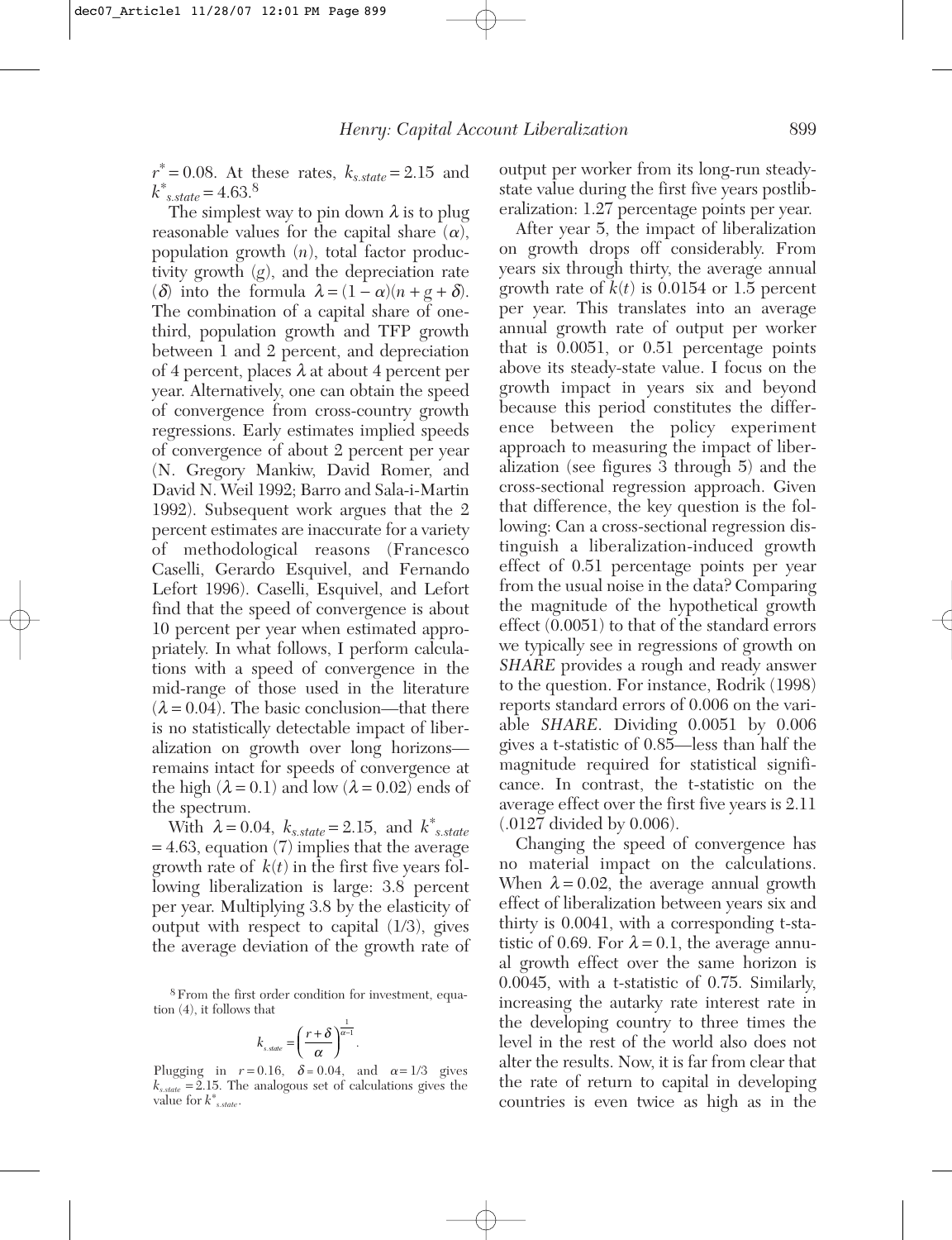developed world (see section 6.1.2), so playing with a threefold differential begins to strain credulity. Nevertheless, I do so to illustrate the likely futility of the crosssectional approach. Holding  $\lambda$  constant at 0.04 and increasing *r* to three times the level of *r*<sup>∗</sup> , the average annual growth effect rises to 0.008. With standard errors on the order of 0.006, a growth effect of 0.008 is still too small to attain statistical significance in a cross-sectional regression.

One potential concern about the calculations in this subsection is that they focus on growth in GDP per worker while crosssectional studies of liberalization focus on growth in GDP per capita. If the growth rate of the labor force exceeds the growth rate of the population, then calculations of statistical significance using growth in GDP per worker will be smaller than calculations based on growth in GDP per capita, thereby understating the true statistical power of cross-sectional regressions.

Data on the growth of the labor force and population in developing countries speak to the issue. Between 1960 and 1997, the population in low- and middle-income developing countries grew at an average annual rate of 2.2 percent per year while the labor force grew at 2.1 percent per year (World Bank 1999). Since the growth rate of the population actually exceeded the growth rate of the labor force, if anything, calculations using output per worker actually overstate the impact of liberalization on the growth rate of GDP per capita.

In other words, the calculations in this subsection underscore the empirical relevance of the critique that cross-sectional regressions are unlikely to capture the true impact of capital account liberalization because they test for permanent instead of temporary effects. Although the impact of liberalization on growth remains positive for a long time, the statistically significant portion of that impact occurs in the immediateto-near aftermath of liberalization. Trying to detect this near-term change by running

cross-sectional regressions on average growth rates over long time horizons is not an effective empirical strategy.

#### 4.2 *Country Heterogeneity*

The second reason why cross-sectional studies may fail to find significant effects of liberalization is that they lump both developed and developing countries together in their samples. Including both sets of countries increases sample size, but doing so without employing an empirical methodology that explicitly recognizes the fundamental theoretical difference between developed and developing countries undermines a study's ability to interpret the data. The neoclassical model predicts that capital account liberalization will have a different impact on a developing country than on a developed one. Developing countries are capital poor and should experience net capital inflows, a permanent fall in their cost of capital, and a temporary increase in growth when they remove all restrictions on capital flows. In contrast, capital-rich, developed countries should experience exactly the opposite effects.<sup>9</sup> For instance, with both developing and developed countries included in their samples, the Rodrik (1998) and Levine and Zervos (1998b) results may suggest that capital account liberalization has no effect on investment and growth, but the results may also reflect the opposing effects of liberalization in the developing- and developed-country subsamples.

Developing and developed countries also implemented the process of capital account liberalization at different times. Developed countries liberalized in the late 1970s and early 1980s (Helmut Reisen and Bernhard Fischer 1993). Most developing countries did not liberalize until the late 1980s and early 1990s (Donald J. Mathieson and

<sup>9</sup>Although the rich country's GDP falls because it exports capital, its GNP will rise as it receives the income that accrues to that capital. I discuss the Lucas (1990) paradox in section 5.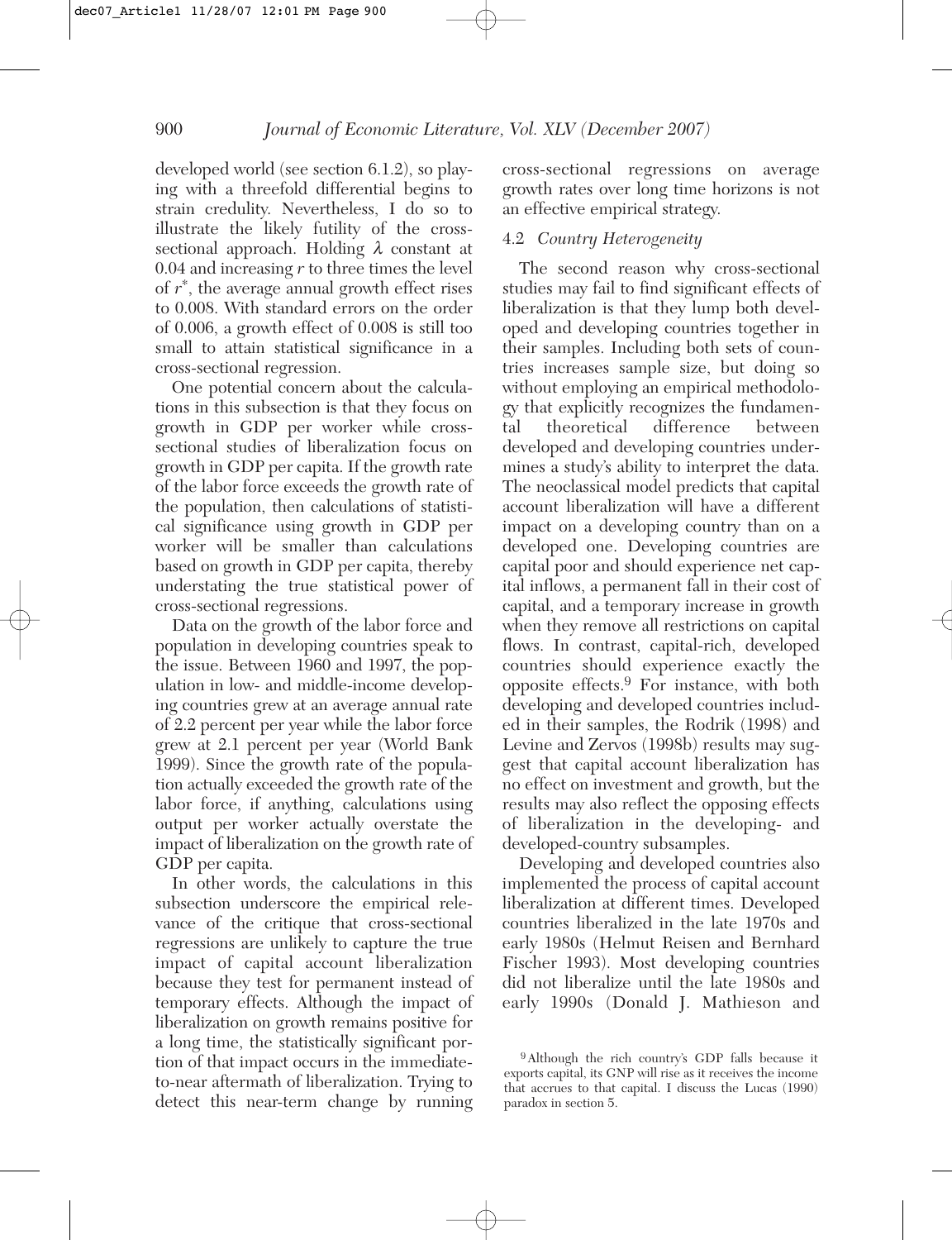Liliana Rojas-Suárez 1993). The differences in liberalization dates highlight an additional limitation of the Rodrik paper. Since developing-country liberalizations commenced in the late 1980s and early 1990s, empirical attempts to determine whether liberalization boosted investment and growth should use data that extend into the 1990s. Because Rodrik's data end in 1989, they exclude developing-country economic performance in precisely the period when we would expect to see the effects of liberalization. Therefore, it is not clear that Rodrik's data tell us anything about the impact of capital account liberalization on growth in developing countries.<sup>10</sup>

#### 4.3 *Measurement Error Problems with Liberalization Indicators*

Cross-sectional studies conclude that capital account liberalization has no real effects because they do not find any correlation between economic growth and broad measures of capital account openness such as *SHARE*. As discussed in section 3.1, studies construct the variable *SHARE* using the judgment on capital account openness contained in line E2 of the IMF's *AREAER*. In turn, the judgment in the *AREAER* is based on the restrictions applied to an exhaustive list of all possible capital account transactions.11 When the IMF changes its assessment of a country's capital account openness, the *AREAER* provides no information on the specific aspect of the capital account the country liberalized. Because the underlying data provide no indication of what has been liberalized, neither can any index that is based on such data. Without any indication of what drives the variation in *SHARE*, it is also unclear how to map that variation to a well-articulated model for the purpose of empirical estimation.

For example, *AREAER* does not tell whether the IMF made a change in the judgment about the openness of a country's capital account because of an easing of restrictions on capital inflows or capital outflows. This distinction matters. Theory predicts that when a capital-poor country liberalizes capital inflows it will experience a permanent fall in its cost of capital and a temporary increase in the growth rate of its capital stock and GDP per capita. In principle, if that same developing country were to liberalize capital outflows, nothing would happen to its cost of capital, investment, or GDP.

If the goal is to understand whether capital account liberalization has real effects, then theory tells us that the right question to ask is the following: Do we see a fall in the cost of capital and a temporary increase in investment and growth after developing countries liberalize restrictions on capital inflows? The most direct and transparent way of answering this question is to examine whether the behavior of the cost of capital, investment, and growth in the immediate aftermath of liberalization differs from its behavior in the immediately preceding period. We now discuss a class of papers which attempt to do just that.

#### 5. *The Policy-Experiment Approach to Capital Account Liberalization*

Examining the behavior of real variables before and after the removal of restrictions on capital inflows requires information about the date on which the restrictions were lifted. The policy-experiment approach grapples with the complexity of identifying liberalization dates by narrowing the scope of the problem. Instead of trying to determine the date on which the entire capital account was judged to be open, as in the cross-sectional approach, the policyexperiment literature tries to identify the first point in time that a country liberalizes a specific aspect of its capital account policy.

<sup>10</sup>Figure 5A of Kose et al. (2006) looks at the data from 1985 to 2004. Like Rodrik, they find no significant relationship between growth and capital account openness. The discussion in section 4.1 of this paper explains why.

<sup>&</sup>lt;sup>11</sup> For an extensive enumeration of these transactions, see the appendix of Kose et al. (2006).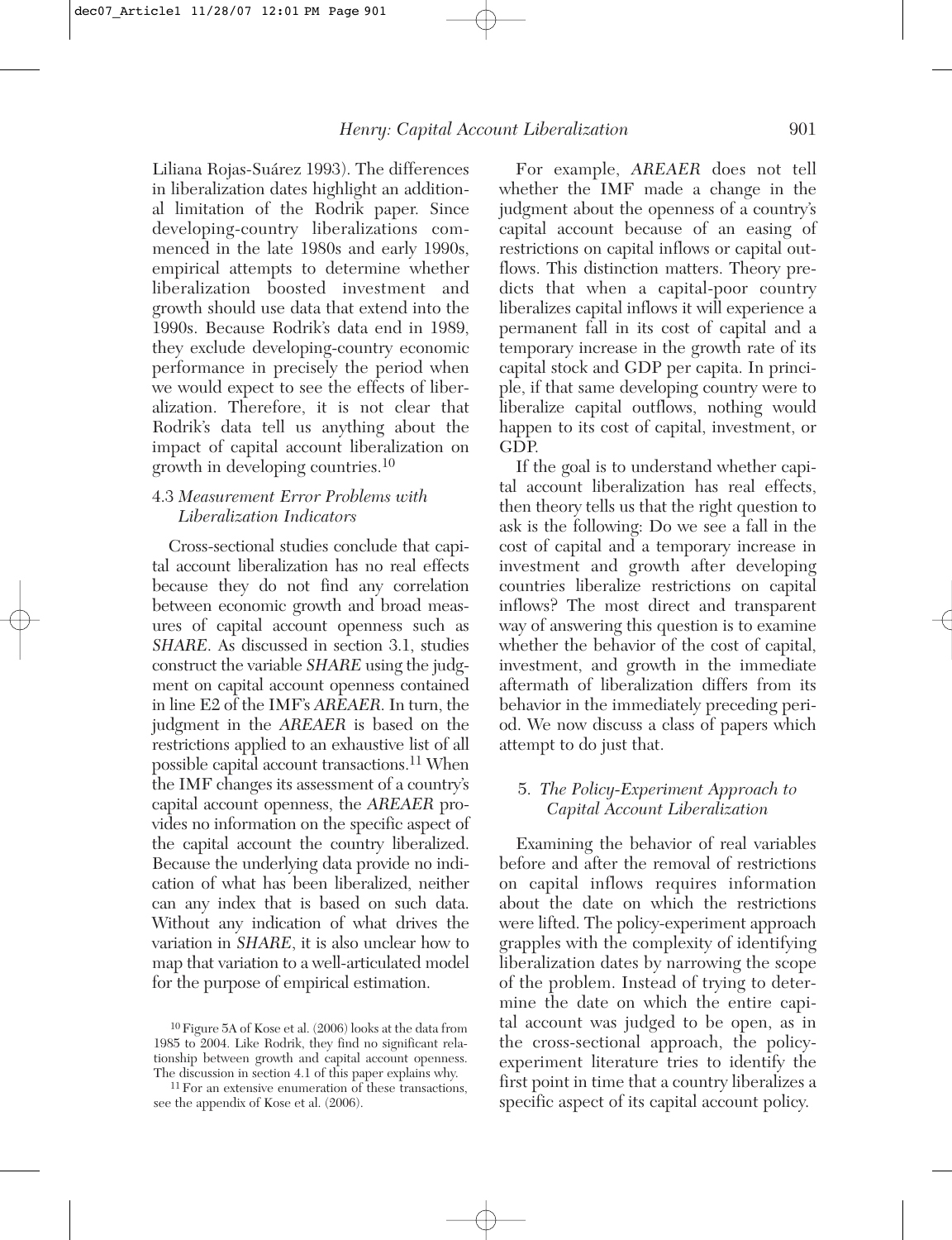One example of liberalizing a specific aspect of the capital account is a decision by a country's government to permit foreigners to purchase shares of companies listed on the domestic stock market. Liberalizing restrictions on the ownership of domestic shares enables foreign capital to flow into a part of the country's economy from which it was previously prohibited. Just such a policy change occurred repeatedly in the late 1980s and early 1990s as a number of developing countries opened their stock markets to foreign investors for the first time (Stijn Claessens and Moon-Whoan Rhee 1994). These stock market liberalizations constitute discrete removals of barriers to capital inflows that bear close resemblance to the model in section 2. As the closest empirical analogue to the textbook example, stock market liberalizations provide real-world policy experiments that allow researchers to evaluate the empirical validity of the two competing views of capital account liberalization outlined in the introduction.

Since the stock market is forward looking, the critical question is when does the market first learn of a credible, impending liberalization? In principle, obtaining this information simply involves identifying the date on which the government declares that foreigners may purchase domestic shares. In practice, the liberalization process is not so transparent. The literature uses official policy decree dates when they are available, but in many cases there is no obvious government declaration or policy decree to which one can refer (see, for example, Levine and Zervos 1994). When policy decree dates are not available, papers in this area typically pursue two approaches.

First, many countries initially permitted foreign ownership through closed-end country funds. Since one presumably needs government permission to establish a fund, the first country fund establishment date serves as a proxy for the official implementation date. The second way of indirectly capturing official implementation dates is to monitor

the International Finance Corporation's Investibility Index (Claessens and Rhee 1994). The investibility index is the ratio of the market capitalization of stocks that foreigners can legally hold to total market capitalization. As such, a large jump in the investibility index provides indirect evidence of an official liberalization. In the end, the policy-experiment literature defines the date of a country's first stock market liberalization as the first month with a verifiable occurrence of any of the following: liberalization by policy decree, establishment of the first country fund, or an increase in the investibility index beyond a certain threshold.<sup>12</sup>

An important limitation of the policyexperiment approach is that relatively few developing countries have a stock market, publish reliable stock market data, and also implemented a liberalization. Hence, the number of countries that can feasibly be included under the stock-market-liberalization-based implementation of the policyexperiment approach is much smaller than in purely cross-sectional studies (an issue I discuss further in section 6.1.3).

Table 1 presents a list of eighteen developing countries that liberalized their stock markets between 1986 and 1993. The third column of the table indicates that the modal indicator of liberalization for this sample is the establishment of a closed-end country fund. Relative to the broader indicators employed elsewhere in the literature, the establishment of a country fund, in particular, and stock market liberalizations in general may seem like a narrow way to define capital account liberalization.

But again, it is precisely the narrowness of stock market liberalizations that make them more useful than broad indicators of capital account liberalization for testing the implications of the theory. For all of the reasons explained in section 4.3, broad indicators,

<sup>12</sup> See Geert Bekaert and Campbell R. Harvey (2000) and Peter Blair Henry (2000b) for further details on determining the dates of stock market liberalizations.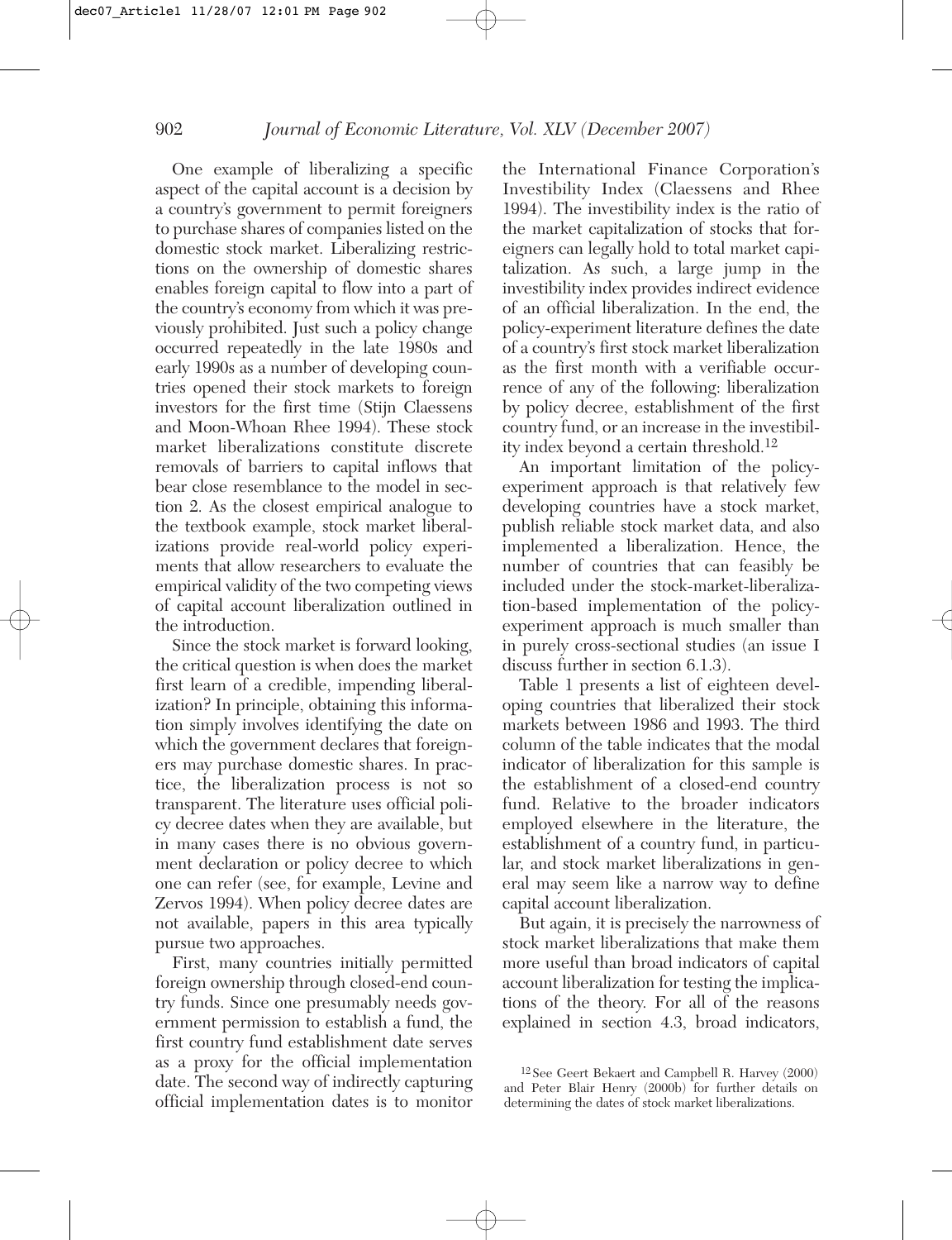| Country              | Year of<br>Liberalization | Means of<br>Liberalization Program | Stabilization                          | Trade<br>Liberalization | Privatization    | <b>Brady Plan</b><br>Debt Relief |
|----------------------|---------------------------|------------------------------------|----------------------------------------|-------------------------|------------------|----------------------------------|
| Argentina            | November 1989             |                                    | Policy Decree November 1989 April 1991 |                         | February 1988    | April 1992                       |
| Brazil               | March 1988                | Country Fund January 1989          |                                        | April 1990              | <b>July 1990</b> | August 1992                      |
| Chile                | May 1987                  | Country Fund August 1985           |                                        | 1976                    | 1988             | NA.                              |
| Colombia             | December 1991             | Policy Decree NA                   |                                        | 1986                    | 1991             | NA.                              |
| India                | <b>June 1986</b>          |                                    | Country Fund November 1981 1994        |                         | 1991             | NA                               |
| Indonesia            | September 1989            | Policy Decree May 1973             |                                        | 1970                    | 1991             | NA                               |
| Jordan               | December 1995             | Policy Decree May 1994             |                                        | 1965                    | January 1995     | June 1993                        |
| Malaysia             | May 1987                  | Country Fund NA                    |                                        | 1963                    | 1988             | NA                               |
| Mexico               | May 1989                  | Policy Decree May 1989             |                                        | July 1986               |                  | November 1988 September 1989     |
| Nigeria              | August 1995               | Policy Decree January 1991         |                                        | NA                      | <b>July 1988</b> | March 1991                       |
| Pakistan             | February 1991             |                                    | Policy Decree September 1993 2001      |                         | 1990             | NA                               |
| Philippines May 1986 |                           | Country Fund October 1986          |                                        | November 1988 June 1988 |                  | August 1989                      |
| South<br>Korea       | <b>Iune 1987</b>          | Country Fund July 1985             |                                        | 1968                    | NA               | NA.                              |
| Taiwan               | May 1986                  | Country Fund NA                    |                                        | 1963                    | NA               | NA.                              |
| Thailand             | September 1987            | Country Fund June 1985             |                                        | Always Open             | 1988             | NA.                              |
| Turkey               | August 1989               | Policy Decree July 1994            |                                        | 1989                    | 1988             | NA                               |
|                      | Venezuela January 1990    | Policy Decree June 1989            |                                        | May 1989 <sup>*</sup>   | April 1991       | June 1990                        |
| Zimbabwe June1993    |                           |                                    | Policy Decree September 1992 NA        |                         | 1994             | NA                               |

TABLE 1 DATES OF STOCK MARKET LIBERALIZATIONS AND MAJOR ECONOMIC REFORMS

*Notes:* The capital account liberalization dates identified in this table are the dates on which the eighteen countries in Column 1 eased restrictions prohibiting foreign ownership of domestic stocks. The liberalization dates in Column 2 are an amalgamation of those in Henry (2000a), Bekaert and Harvey (2000), Kim and Singal (2000), and Levine and Zervos (1994). Column 3 indicates the form of the liberalization, policy decree or country fund opening; Section 5 of the paper contains a detailed description of both forms. Columns 4 through 7 list the dates of major economic reforms that occurred around the same time as the capital account liberalizations. The stabilization program dates in column 4 come from Henry (2002) and various issues of the IMF Annual Reports. Column 5 lists trade liberalization dates from Sachs and Warner (1995). The privatization dates in column 6 come from the Privatization Data Base maintained by the World Bank. Finally, column 7 lists the month and year that each country received debt relief under the Brady Plan. The debt relief dates come from Cline (1995), Lexis Nexis, and various issues of the *Economist Intelligence Unit.* <sup>∗</sup> Venezuela reversed its trade liberalization reforms in 1993.

such as the IMF's, introduce significant measurement error. Since measurement error reduces the statistical power of any regression, it is important to focus on policy experiments where the true variation in the data is large relative to the noise. Stock market liberalizations provide just such experiments, because they constitute a radical shift in the degree of capital account openness (Jeffrey A. Frankel 1994).

In addition to identifying episodes of large changes in capital account openness, focusing narrowly on stock market liberalization offers another advantage. In contrast with the unspecified easing of restrictions indicated by movements in the variable *SHARE*, there is no theoretical ambiguity about the expected impact of lifting restrictions on the flow of capital into the stock market of a developing country. Since stocks are risky, however, using stock market liberalizations to examine the impact of capital account liberalization on economic performance raises issues of uncertainty not addressed by the deterministic framework outlined in section 2.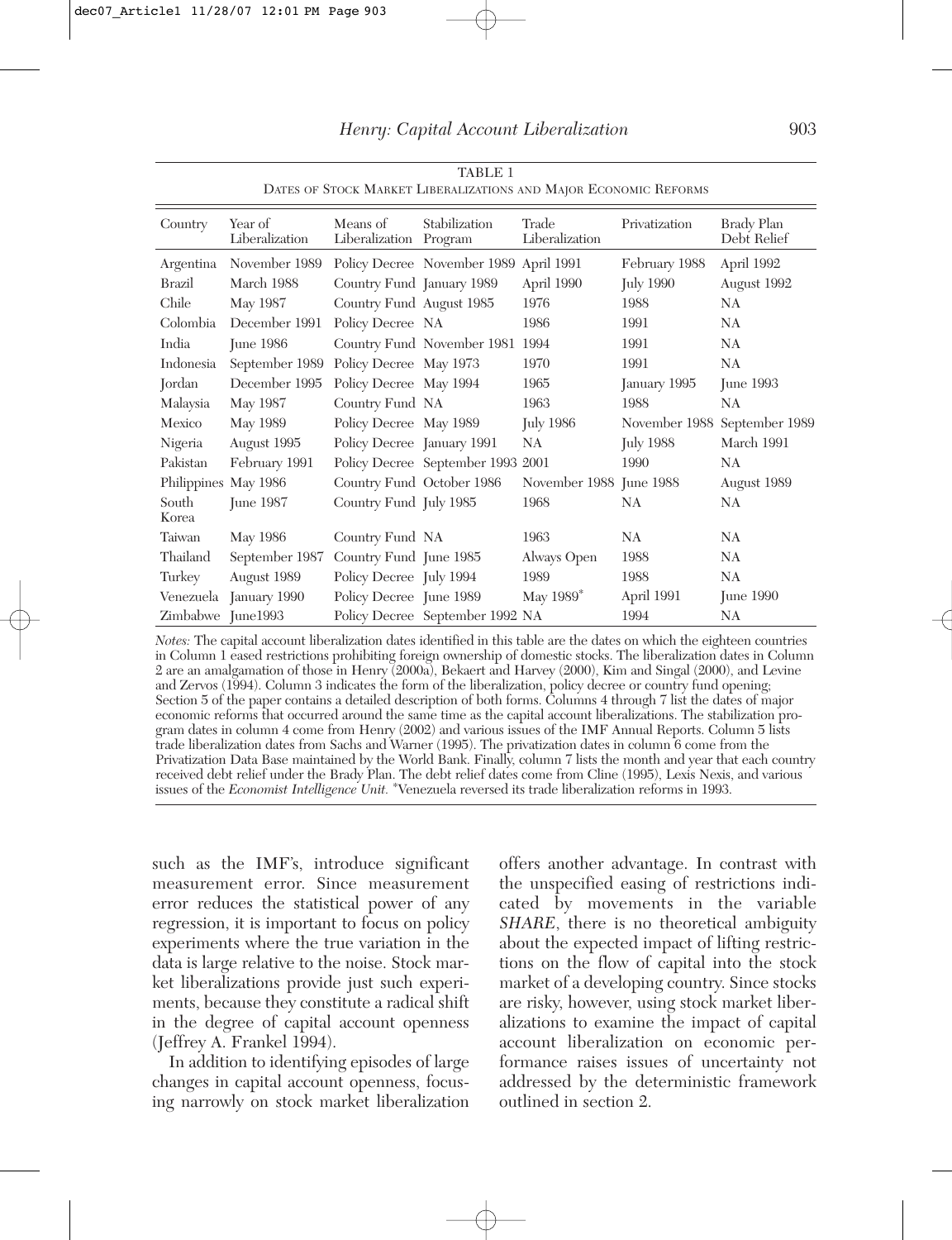#### 5.1 *Extending the Theoretical Framework to Incorporate Uncertainty*

This subsection shows that the fundamental predictions of the deterministic neoclassical model of capital account liberalization extend to the risky-asset setting of the policy-experiment approach.<sup>13</sup> In the absence of uncertainty, it is optimal to invest until the marginal product of capital equals the interest rate. When the payoff from investing in capital is risky, the interest rate is no longer the relevant hurdle rate for investment. Optimality in a risky world requires that investment take place until the expected marginal product of capital equals the interest rate plus a risk premium to compensate for the uncertain return to capital.

For a country that has not yet opened its stock market to the rest of the world, this means that the first-order condition for investment is  $f'(k)^e = r + \theta + \delta$ , where  $f'(k)^e$ denotes the expected marginal product of capital,  $r$  is the domestic interest rate,  $\theta$  is the aggregate equity premium, and  $\delta$  is the rate of depreciation of the capital stock. In the context of the capital asset pricing model (CAPM),  $\theta$  is equal to the price of risk,  $\gamma$ , times the variance of the market return, so that the first-order condition for investment under uncertainty is:

(8) 
$$
f'(k)^e = r + \gamma Var(\widetilde{r}_M) + \delta,
$$

where  $\tilde{r}_M$  is the risky return to investing in the market.

Starting from the equilibrium in equation (8), the issue is whether liberalization reduces the cost of capital as it does when there is no uncertainty.<sup>14</sup> The first component of the cost of capital is the domestic

interest rate  $(r)$ , which responds the same way to liberalization as in the case of perfect certainty—it falls to the world interest rate (*r*∗ ). The second component of the cost of capital is the aggregate equity premium. Whereas the equity premium before liberalization is equal to the price of risk times the variance of the local market return, the equity premium after liberalization is equal to the price of risk times the covariance of the local market with the rest of the world (see Stulz 1999b).

The change in both components of the cost of capital means that following liberalization the first-order condition for investment becomes:

$$
(9) \t f'(k)^e = r^* + \gamma Cov(\widetilde{r}_M, \widetilde{r}_W) + \delta.
$$

Because the world interest rate  $(r^*)$  is less than the domestic interest rate (*r***)**, comparing the right-hand-side of equation (9) with that of (8) indicates that liberalization will reduce the cost of capital if the variance of the domestic market return is greater than its covariance with the world market. Historical stock returns show that this condition holds for emerging stock markets (Stulz 1999b). Stock market liberalization therefore reduces the cost of capital, and the attendant predictions about investment and growth follow accordingly.

#### 5.2 *Evidence: The Cost of Capital, Investment, and Growth*

We do not observe the cost of capital directly, but we do observe stock prices. Because stock prices and the cost of capital move inversely, we should observe a onetime revaluation of the stock market if liberalization reduces the cost of capital. In a sample of twelve emerging economies that liberalized between 1986 and 1991, the average country experienced a revaluation of 26 percent in real dollar terms (Henry 2000b). E. Han Kim and Vijay Singal (2000) and Rodolfo Martell and Stulz (2003) also document a sharp rise in stock prices in

<sup>13</sup>The discussion in this section borrows heavily from Jeremy I. Bulow and Summers (1984) and René M. Stulz  $(1999b)$ .

<sup>14</sup>For expositional convenience, I assume that liberalization has no effect on the marginal product of capital. Section 7.1 discusses what happens when this assumption does not hold.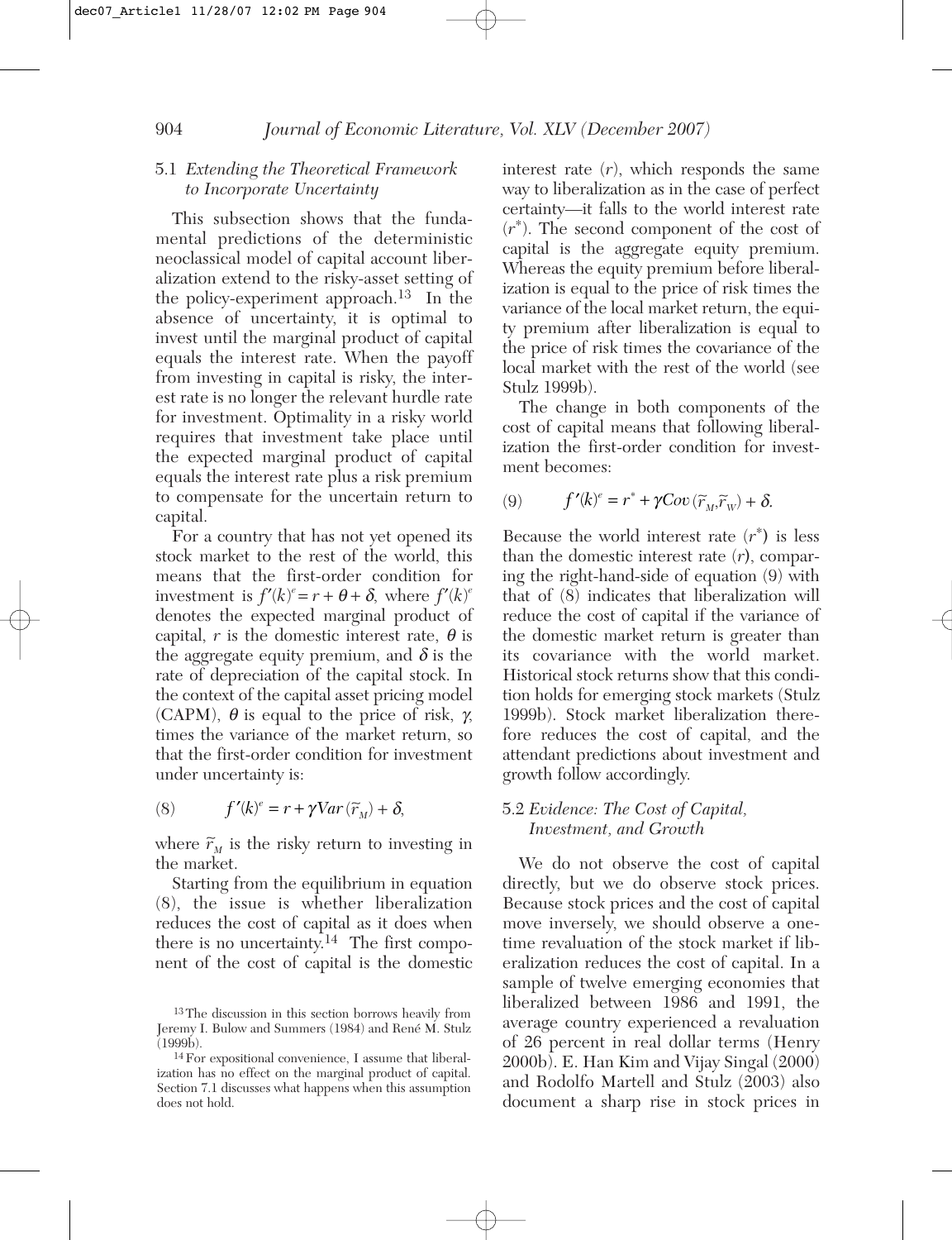conjunction with liberalizations.15 Consistent with these revaluations, liberalizations also coincide with an average fall in dividend yields of 5 to 75 basis points (Bekaert and Harvey 2000).<sup>16</sup> While the magnitude of the effect differs slightly depending on the sample of countries and the exact liberalization dates applied, there is broad agreement across all policy-experiment studies that liberalization reduces the cost of capital.

Since liberalizations reduce the cost of capital, some projects that were negative net present value before liberalization become worthwhile to undertake once the government permits foreigners to hold domestic shares. Consequently, the rate of capital accumulation should rise until the marginal product of capital is driven down to the country's new, lower cost of capital. If investment increases temporarily, so too should the growth rate of GDP per capita.

The policy-experiment approach tests the investment and growth predictions by estimating panel regressions of the following form:

(10)  $+a_1 * LIBERALIZE_{it} + \varepsilon_{it}$ .  $GROWTH_{it} = a_0$ 

The variable *GROWTH* generically denotes the growth rate of the variable of interest: the capital stock in the case of the investment regressions and GDP per capita. The variable *LIBERALIZE* is a country-specific dummy variable that takes on the value one in the year that country *i* liberalizes (year [0]) and each of the subsequent five years (year [+1] through year [+5]).

Equation (10) highlights two important dimensions along which the policy-experiment approach differs from the traditional cross-sectional regression approach typified by equation (6). First, equation (10) uses every annual observation of each country's growth rate to exploit the variation in growth rates within countries over time. In contrast, equation (6) uses a single number on the left-hand-side—the average growth rate over the time period in question.

Second, the definition of the variable *LIB-ERALIZE* ensures that equation (10) tests for a temporary effect of liberalization on growth instead of a permanent one as in equation (6). If liberalization causes a temporary increase in growth, then estimating equation (10) should produce a positive and significant estimate of the coefficient on the variable *LIBERALIZE*. In other words, the coefficient on *LIBERALIZE* measures the average annual abnormal growth during the five-year window subsequent to the implementation of a liberalization. It is natural to ask why policy-experiment studies choose a five-year liberalization window and how sensitive the results are to that choice. It follows from the discussion in section 4.1 that the results should be sensitive to the choice of window length and that a short window of five years or less is theoretically appropriate.

The behavior of both investment and GDP in the aftermath of liberalizations supports the predictions of the neoclassical model. For the eighteen countries in table 1, the raw growth rate of the capital stock rises from an average of 5.4 percent per year in the five years preceding liberalization to an average of 6.5 percent in the five-year postliberalization period (Henry 2003). Similarly, in a sample of eleven emerging economies, stock market liberalization leads to a 22-percentage-point increase in the growth rate of real private investment (Henry 2000a). Of the eleven countries in the sample, only two do not experience abnormally high rates of investment in the first year after liberalization, and only one in the second year after liberalization. Bekaert, Harvey, and Christian Lundblad (2005) find that the growth rate of GDP per capita

<sup>15</sup>A related literature shows that firms in emerging markets experience stock price increases when they list their shares on stock exchanges in developed countries (see G. Andrew Karolyi 1998 and Stephen R. Foerster and Karolyi 1999).

<sup>16</sup> See also Vihang R. Errunza and Darius P. Miller (2000).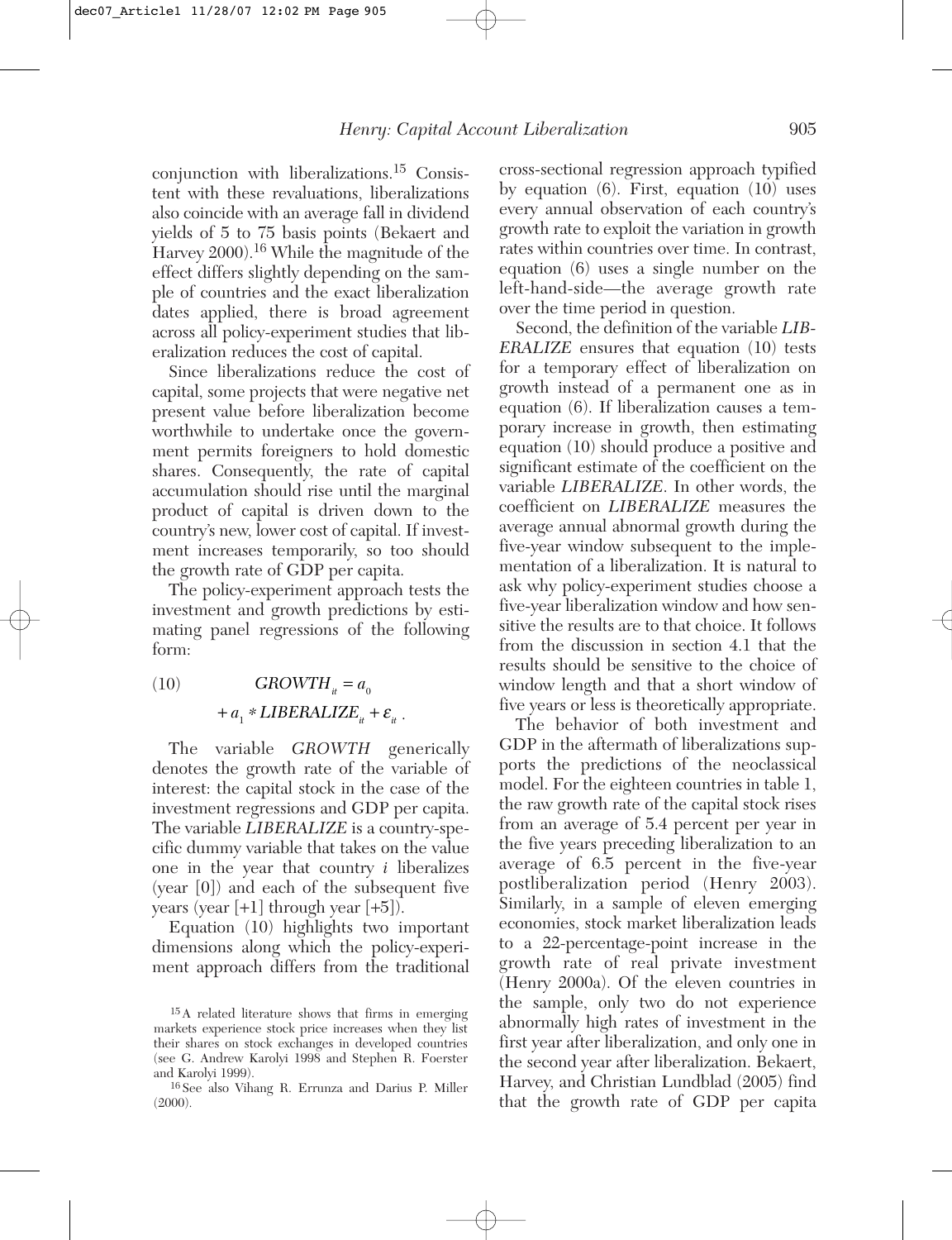

*Figure* 3. The Cost of Capital Falls When Countries Liberalize the Capital Account

*Notes:* Figure 3 plots the average value of the aggregate dividend yield in event time for the eighteen countries listed in table 1. The *x* axis denotes time in years relative to the liberalization year: "0" denotes the year in which the liberalization took place, "−1" denotes the year prior to liberalization, "+1" denotes the year after liberalization, and so on.

increases by a percentage point per annum. An important question that I defer until section 6.3 is whether the growth and investment numbers are mutually consistent.

Figures 3 through 5 summarize the principal findings of the policy-experiment literature by plotting the cost of capital, investment, and growth in event time for the eighteen countries listed in table 1.<sup>17</sup> When developing countries liberalize capital flows into their stock markets, the cost of capital falls and investment increases along with the growth rate of GDP per capita. In

contrast to the cross-sectional studies reviewed in section 3, the evidence from the policy-experiment approach demonstrates that the real-world impact of capital account liberalization is quite consistent with the Allocative Efficiency view.

#### 5.3 *Economic Reforms*

The policy-experiment evidence is also consistent with interpretations in which liberalization plays no causal role. Figure 3, which uses the dividend yield as a proxy for the cost of capital, helps to demonstrate the point. The theoretical justification for interpreting a fall in the dividend yield as a reduction in the cost of capital comes from Myron J. Gordon (1962). In the Gordon model, the

<sup>&</sup>lt;sup>17</sup>The data used to construct figure 4, the average growth rate of the real capital stock for the eighteen countries in listed in table 1, come from Barry P. Bosworth and Susan M. Collins (2003).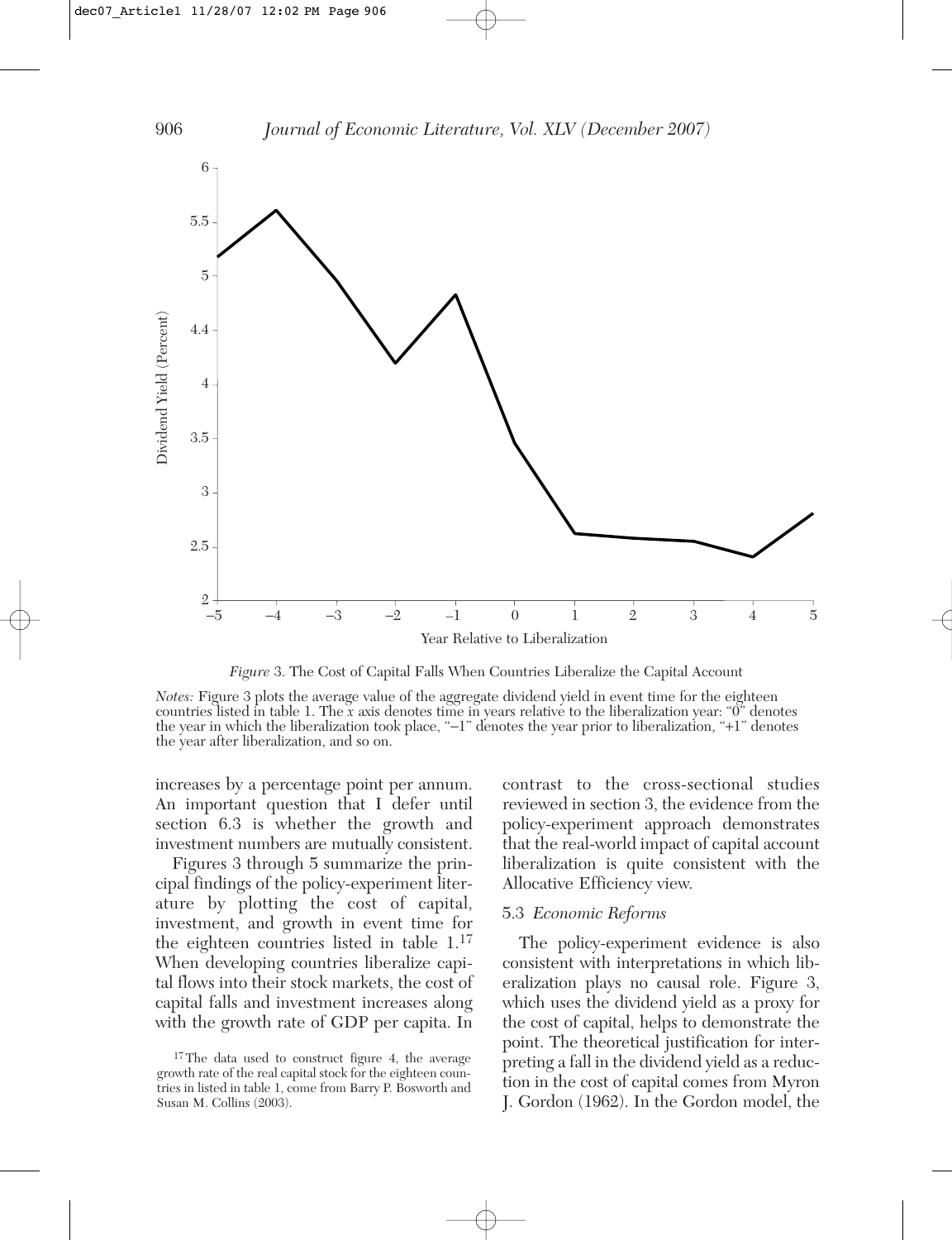

*Figure* 4. Investment Booms When Countries Liberalize the Capital Account *Notes:* Figure 4 plots the average growth rate of the aggregate capital stock in event time for the eighteen countries listed in table 1. The *x* axis denotes time in years relative to the liberalization year: "0" denotes the year in which the liberalization took place, "−1" denotes the year prior to liberalization, "+1" denotes the year after liberalization, and so on.

dividend yield equals the cost of capital,  $\rho$ , minus the (constant) expected future growth rate of dividends:  $D/P = \rho - g^{e}$ .<sup>18</sup> If the growth rate of dividends does not change with liberalization, then a fall in the dividend yield implies a fall in the cost of capital. Because liberalizations are part of a general process that involves substantial macroeconomic reforms, however, there is a strong possibility that large changes in expected future growth rates do occur at the same time that countries liberalize.

Columns 4 through 7 of table 1 demonstrate that the timing of economic reforms inflation stabilization, trade liberalization, and privatization—poses a significant challenge to the central policy-experiment findings reviewed in section 5.2. Stabilizing inflation drives up asset prices, investment, and output (Michael Bruno and William

Easterly 1998; Guillermo A. Calvo and Carlos A. Végh 1999; Easterly 1996; Fischer, Ratna Sahay, and Végh 2002; Henry 2000a, 2002). When a country liberalizes trade, domestic production shifts toward the country's comparative advantage, thereby increasing its output for a given stock of capital and labor. Accordingly, trade liberalization also generates a temporary increase in the growth rate of GDP and a permanent increase in the level (Anne O. Krueger 1997, 1998; Jeffrey D. Sachs and Andrew M. Warner 1995; Frankel and Romer 1999; Romain Wacziarg and Karen Horn Welch 2003). Privatization raises the efficiency and value of formerly state-owned enterprises (William L. Megginson and Jeffry M. Netter 2001). Finally, in return for adopting reforms, many countries received debt relief under the Brady Plan. Debt relief also has a positive impact on stock prices, investment, and output in certain emerging economies (Serkan Arslanalp and Henry 2005, 2006a, 2006b).

<sup>&</sup>lt;sup>18</sup> Recall that  $\rho = r + \gamma Var(\tilde{r}_M)$  before liberalization and  $\rho = r^* + \gamma COV(\tilde{r}_M, \tilde{r}_W)$  after liberalization.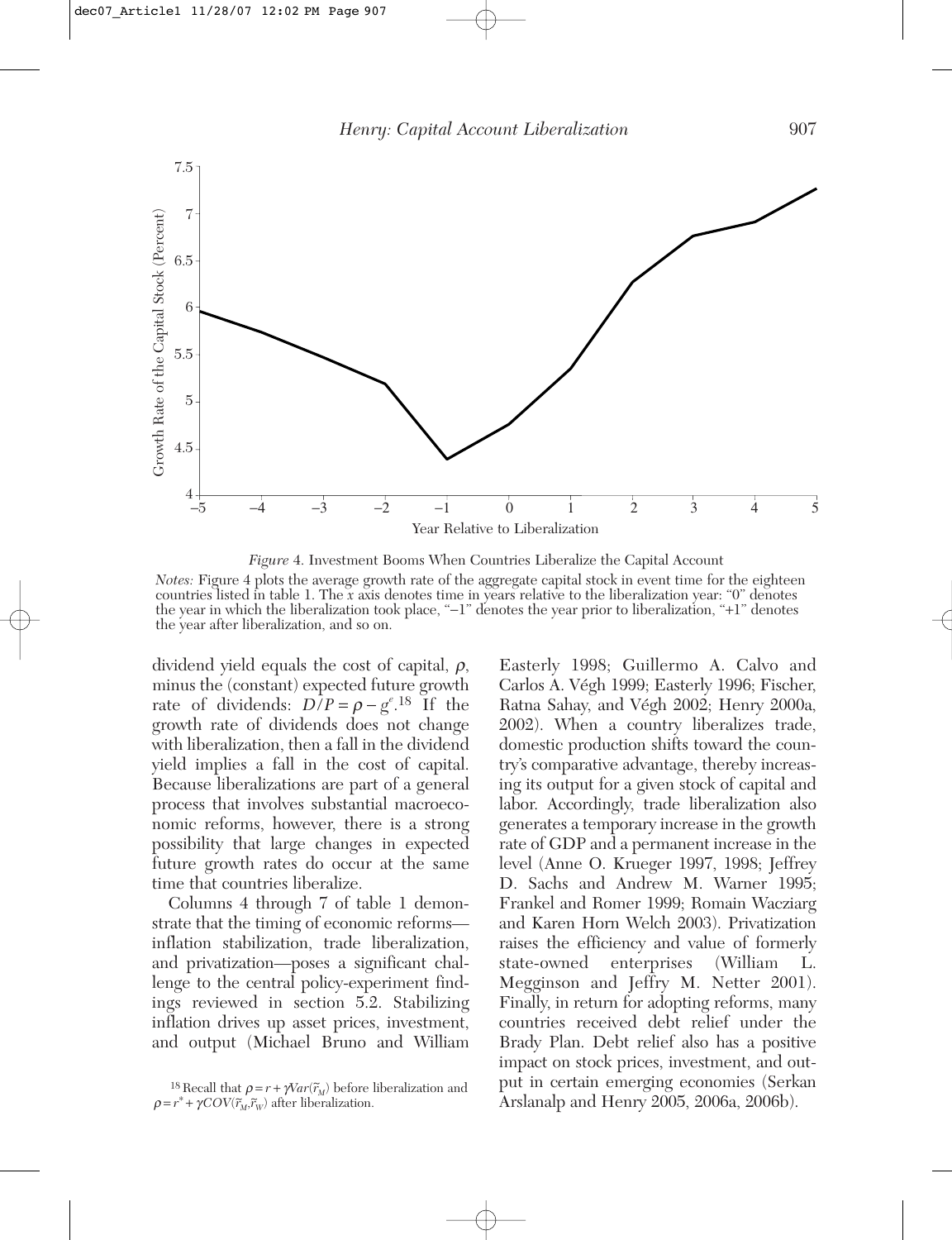

*Figure* 5. The Growth Rate of GDP Per Capita Rises When Countries Liberalize the Capital Account

*Notes:* Figure 5 plots the average growth rate of GDP per capita in event time for the eighteen countries listed in table 1. The *x* axis denotes time in years relative to the liberalization year: "0" denotes the year in which the liberalization took place, "−1" denotes the year prior to liberalization, "+1" denotes the year after liberalization, and so on.

Papers in the policy-experiment literature approach adopt different methods of trying to disentangle the impact of liberalization from that of other economic reforms. Some papers treat reforms and liberalization symmetrically, constructing dummy variables that take on the value one in the year a reform program of a particular type begins and each of the five subsequent years.<sup>19</sup> Using the variable *REFORMS* as a compact stand-in for the full complement of the reform dummies, the key regression then simply becomes an extension of equation (10):

## (11)  $GROWTH_{it} = a_0 + a_1 * LIBERALIZE_{it}$  $+$  *REFORMS*<sub>*it*</sub>  $+$   $\varepsilon$ <sub>*it*</sub>.

Other papers, instead of conducting a before-and-after analysis of reforms, use continuous proxies such as the level of inflation and trade openness.<sup>20</sup> Kose et al. (2006) discuss the relative merits of both approaches on page 19 of their survey.

#### 5.4 *Policy Endogeneity*

The impact of stock market liberalization on stock prices, dividend yields, investment, and growth remains statistically and economically significant after controlling for reforms (Bekaert and Harvey 2000; Bekaert, Harvey, and Lundblad 2005; Henry 2000a, 2000b). But an even more difficult interpretation problem remains. Do liberalizations drive up stock prices, investment, and economic growth or does causation run the other way round? Because liberalizing the stock market during bad times may draw

<sup>20</sup> See, for instance, Bekaert and Harvey (2000) and Bekaert, Harvey, and Lundblad (2005).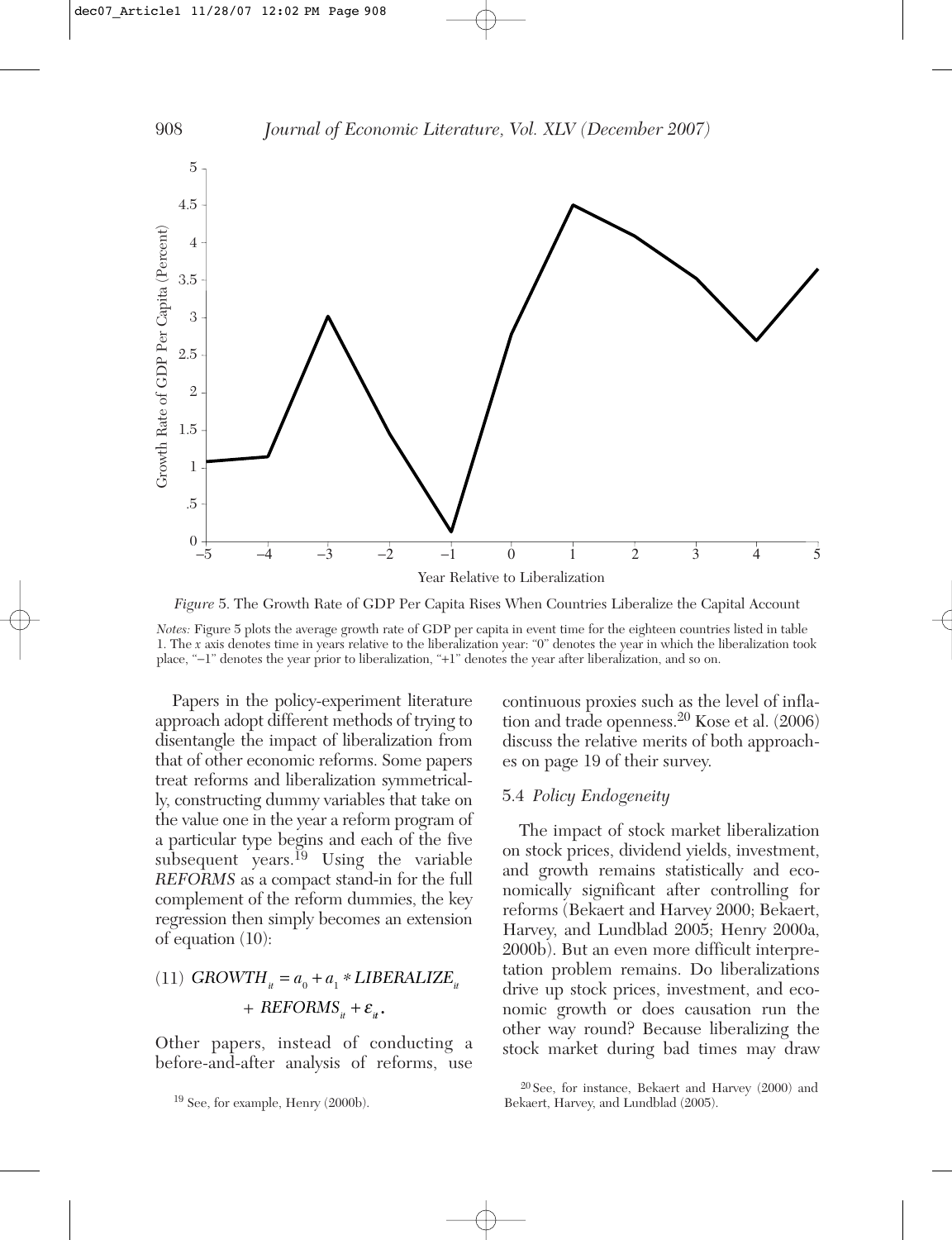criticism for selling off the country at fire sale prices, politicians may be may be more inclined to open up when times are good (Summers 1994). Liberalization may also be the country-level equivalent of an initial public offering (Martell and Stulz 2003). You don't have an IPO when things are going poorly; you have one when valuations are high because of exceptional growth opportunities that require financing or because the shares are simply overvalued. To the extent that the economy's current and expected future performance influence policymakers' decision to liberalize, the endogeneity problem is quite real.

In trying to think of a legitimate instrumental variable for this problem, one is struck by the distinct lack of variables that are correlated with the decision to liberalize but uncorrelated with the stock market or macroeconomic fundamentals. Changes of political regime are a natural candidate but, in addition to being correlated with liberalizations, political changes also bring new economic programs that influence market expectations. IMF programs do not make good instruments because, contrary to popular wisdom, the IMF did not insist on capital account liberalization as an element of conditionality during its programs at the time (see Fischer 1998). Because none of the papers in the policy-experiment literature are fully able to dispel with concerns about endogeneity, the economically large and statistically significant correlations between liberalization and real variables uncovered by the policy-experiment literature require a measured interpretation.

## 6. *Problems with the Policy-Experiment Approach*

The strength of the policy-experiment approach is that it provides a clear picture of what happens to developing countries when they liberalize capital inflows. The weakness of the policy-experiment approach is that it

raises more questions than it answers (even putting aside the issue of endogeneity raised at the end of section 5). This section of the paper addresses three of those questions.

## 6.1 *Why Is the Financial Impact of Liberalization So Small?*

Liberalization drives up the value of the stock market by roughly 30 percent in real dollar terms. This is a large number relative to most event studies of the stock market conducted using U.S. data (see A. Craig MacKinlay 1997). But it is small in comparison with theoretical predictions about the impact of capital account liberalization. Casual observation suggests that developing countries have much lower ratios of capital to labor than rich countries. If the neoclassical model provides a reasonable description of the world, then we should observe a much larger financial impact when developing countries permit capital flows into their stock markets (Stulz 1999a, 1999c, 2005).

There are at least three possible explanations for the relatively modest increase in stock prices (decrease in the cost of capital) associated with liberalizations. The first is that the policy-experiment approach treats liberalization as a one-shot event when it is really an incremental process. The second explanation is that the rate of return to capital in developing countries may not really be that much higher than in the developed world (Robert E. Lucas 1990; Mankiw 1995). The third is that developing countries do have substantially higher rates of return but the presence of capital market imperfections causes much of the return differential to persist, even in the face of free capital flows. The next three subsections elaborate on each of these points in turn.

## 6.1.1 *Treating Liberalization as a Binary Process May Understate Its True Impact*

The policy-experiment literature estimates the change in the cost of capital that occurs the first time a country opens its stock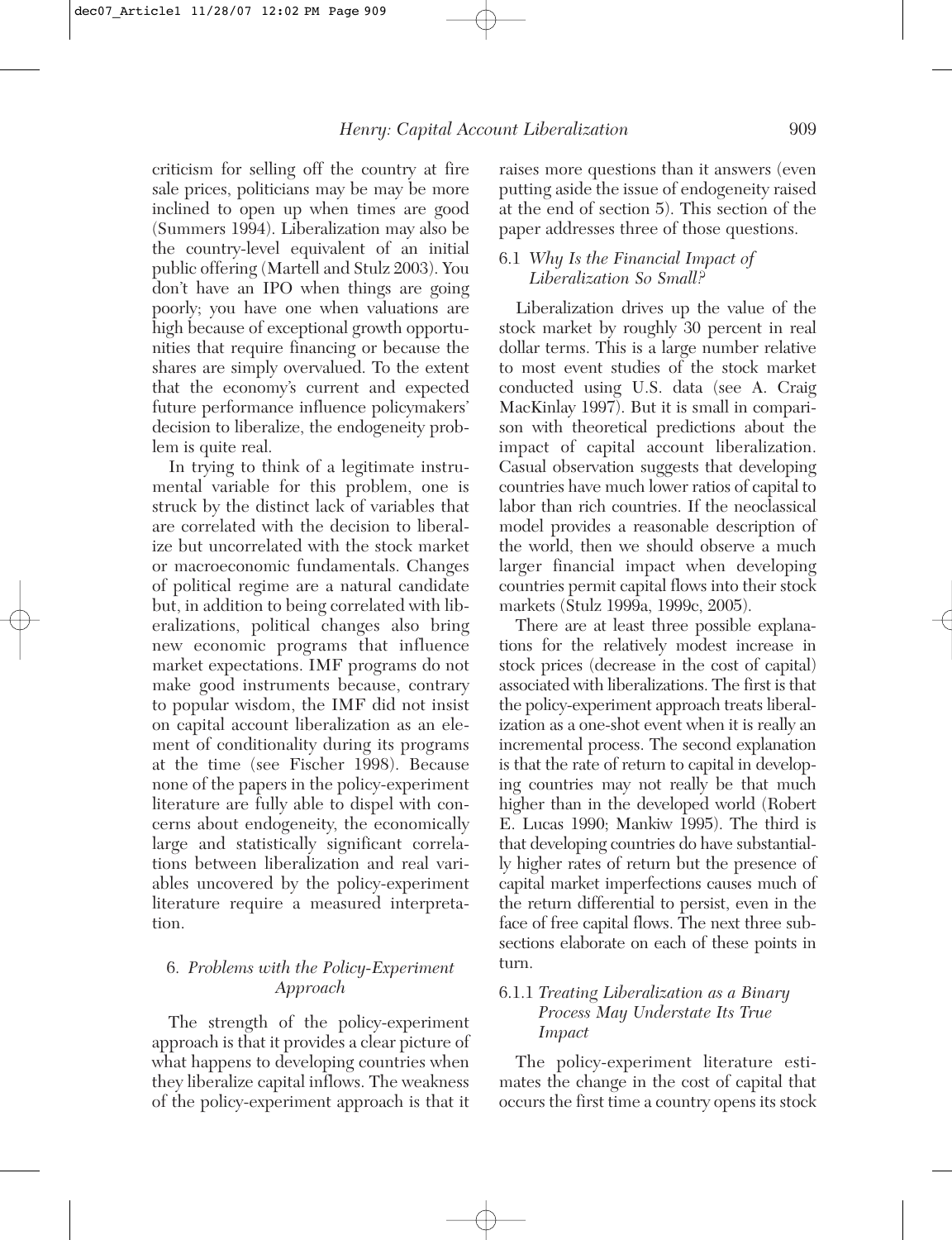market to foreign investors. This approach presents three problems that could potentially explain the relatively small valuation effects. First, stock price effects at the date of liberalization may be small if the liberalizations were anticipated. Stock prices do increase in anticipation of liberalization but the preliberalization run-up in valuations is not large enough to account for the puzzle (Henry 2000b).

Second, investors may perceive that the liberalization will be reversed. If foreign investors believe that the government will reverse the policy at some point in the future, then they will value domestic shares less highly than if the policy change was fully credible. Although Malaysia in 1997 is the only case of an actual reversal (see section 6.2), liberalizations may suffer from a sort of peso problem that reduces the magnitude of the revaluation.<sup>21</sup>

The third problem is that countries seldom move from having a completely closed stock market to one that is fully open. Most countries undergo several stock market liberalizations subsequent to the first. South Korea provides a good example. South Korea began allowing foreigners very limited access to its stock market through closedend country funds as early as 1982, but did not start lifting its statutory ceiling on foreign investment until  $1992<sup>22</sup>$  Even then, South Korea did not finish lifting its regulatory ceiling until 1998 (Inseok Shin and Changyun Park forthcoming).

If a country takes several episodes to open its stock market completely, then looking exclusively at the stock market response to its initial opening may understate the total financial impact of the liberalization

process (Stulz 1999b). One way of addressing the issue is to estimate the market response to every opening, sum up all of the responses, and use the resulting number as a proxy for the total liberalization effect. It turns out that stock market responses to liberalizations subsequent to the first are fairly small, so the incremental-opening hypothesis cannot account for the small financial impact of liberalization.

Another alternative is to estimate the total financial impact using continuous measures of liberalization such as the IFC's investible index (Edison and Francis E. Warnock 2003). Again, the investible index indicates the fraction of the domestic stock market capitalization that foreign investors may legally own. In contrast to the policy-experiment approach, which estimates the onetime response of the stock market at the time of a large, discrete change in the investible index, the continuous approach regresses returns or dividend yields on the level of the investibility index over the entire sample. The continuous approach also reveals a small change in the cost of capital. The estimated cumulative fall in the dividend yield is about 140 basis points (Frank De Jong and Frans A. De Roon 2005). All in all, the evidence suggests that the dichotomy between the binary measure of liberalization used by policy-experiment papers and the more gradual nature of the process cannot explain the relatively small financial impact of liberalizations.

#### 6.1.2 *Poor Institutions in Developing Countries May Reduce the Return to Capital*

Large differences in capital-to-labor ratios across countries imply large differences in rates of return to capital only if all countries have the same level of total factor productivity. In standard production theory, the level of total factor productivity is captured by the parameter *A*, which is usually taken to be an index of technology or ideas. But it is important to remember that, for a

<sup>21</sup> See Rawi Abdelal and Laura Alfaro (2002, 2003) for a detailed discussion of the imposition of capital controls in Malaysia. The reversal of open capital markets by Thai authorities in December 2006 lasted less than 24 hours, but the sharp impact it had on valuations reinforces the point.

<sup>22</sup> See Keith Park and Antoine W. Van Agtmael (1993), Margaret M. Price (1994), and Ian M. Wilson (1992).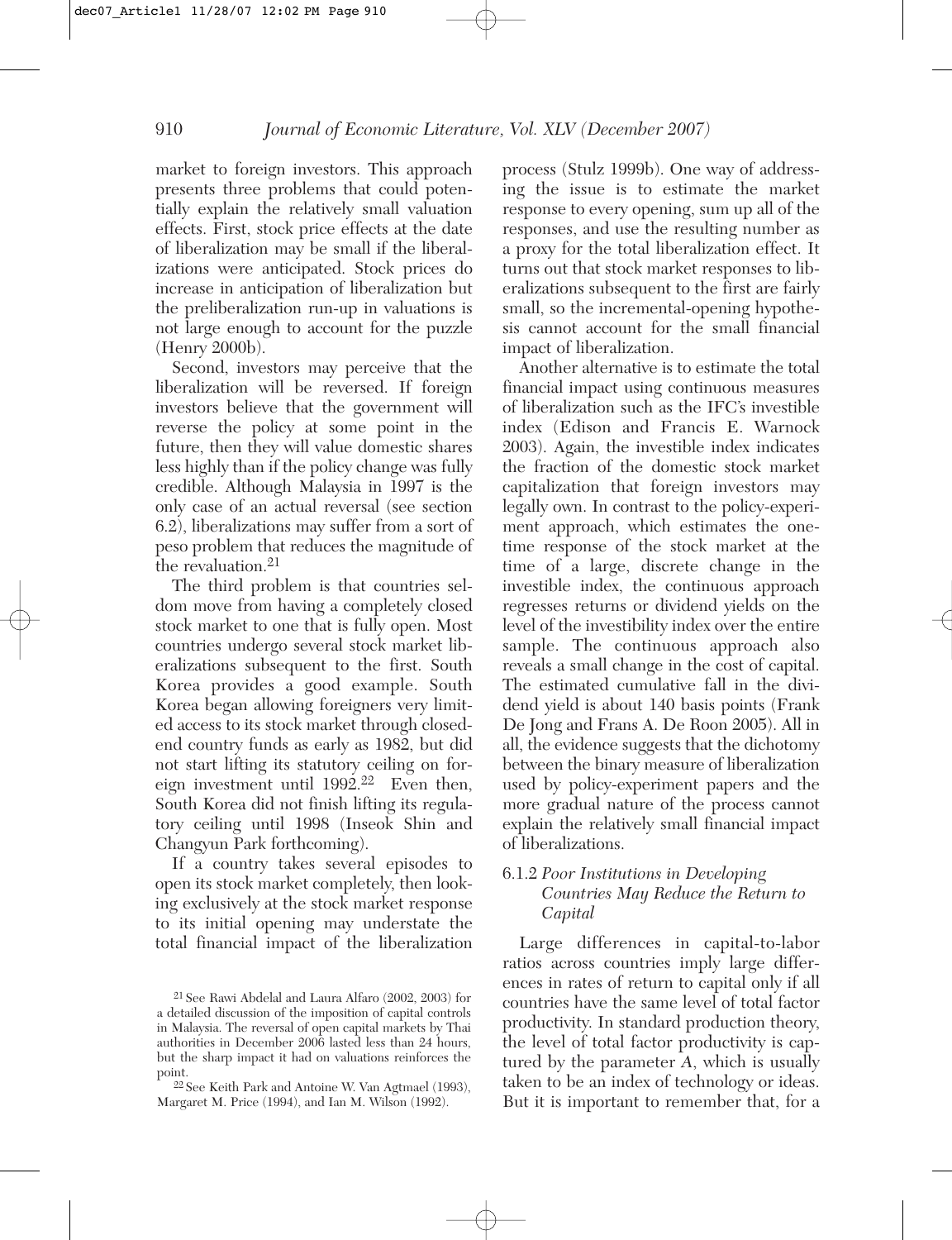given stock of technology, total factor productivity measures the general efficiency with which an economy transforms capital and labor into output (Solow 2001). Holding technology constant, many factors may influence the general level of efficiency.

For instance, weak institutions and inappropriate government regulation can distort economic decision making, reduce total factor productivity, and lead to lower rates of return than would otherwise prevail (Arnold C. Harberger 1998). The rate of return to capital in emerging economies may not be much higher than in rich countries if emerging-market governments fail to create "an environment that supports productive activities and encourages capital accumulation, skill acquisition, invention and technology transfer" (Robert E. Hall and Charles I. Jones 1999).

To illustrate the point, table 2 demonstrates the gap between the G-7 countries and the eighteen emerging economies that liberalized their stock markets using some frequently employed measures of the quality of economic institutions. Column 2 shows that, according to the Hall and Jones (1999) measure of social infrastructure, the median G-7 country ranks fourteenth of 130 countries, while the median emerging economy ranks sixtyfourth. Columns 3 through 5, which present analogous measures using the Heritage House's *Index of Economic Freedom*, the World Bank's Ease of *Doing Business Index*, and the World Economic Forum's *Global Competitiveness Index*, display a similar pattern.

In other words, the relatively small financial effects of liberalization may simply indicate that the return to capital in developing countries is not that much higher than in the developed world. Recent work produces indirect estimates of rates of return that support this view (see, for example, Caselli 2005 and Caselli and James Feyrer 2007). There are still relatively few studies that attempt to measure the rate of return to capital in developing countries directly. In my view,

this continues to be an important gap in the literature.

#### 6.1.3 *Capital Market Imperfections*

A third explanation for the relatively small financial impact of liberalization is that developing countries really do have higher rates of return to capital but the presence of capital market imperfections, such as agency problems, asymmetric information, and poor investor protection, leads to a persistent return differential between rich and poor countries (Stulz 2005).

Investor protection matters. Where accounting standards and enforcement bodies do not exist to restrain insiders, resources invested in a company may be wasted on superfluous managerial perks or even stolen outright (Michael C. Jensen 1986). The insiders may be controlling shareholders, such as a founding family, a firm's top managers, or both. Because outside investors know less than insiders about the firm's prospects and the behavior of its managers, they will demand higher returns or simply not invest.

Strong investor protection can help to mitigate problems of agency and asymmetric information by providing minority shareholders with mechanisms to restrain insiders. A large body of research demonstrates that the degree to which a country's laws protect the legal rights of minority shareholders exerts a significant influence on the size and robustness of capital markets (Rafael La Porta et al. 1997, 1998, 2002). Firms located in countries with strong investor protection have greater access to external finance, invest more, and have higher valuations than their counterparts in countries with weak investor protection (La Porta et al. 1997, 1998, 2002; Andrei Shleifer and Robert W. Vishny 1997; Raghuram G. Rajan 2000).<sup>23</sup>

<sup>23</sup> In a related paper, Simon Johnson et al. (2000) show that measures of investor protection do a better job of explaining stock market declines during the Asian Crisis than do standard macro variables.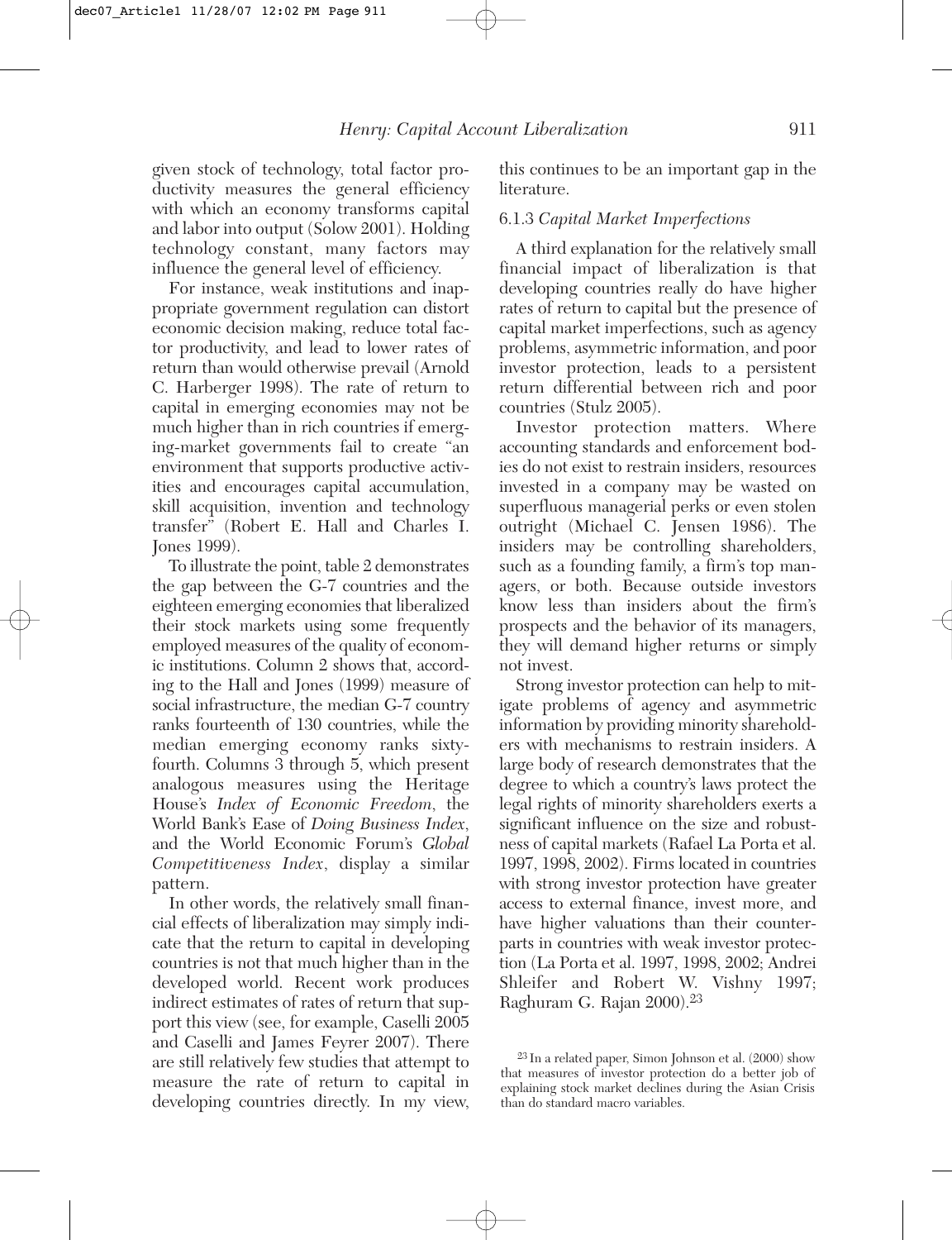| THE ECONOMIC INFRASTRUCTURE OF EMERGING MARKETS IS WEAKER THAN THAT OF DEVELOPED COUNTRIES |                         |                         |                                           |                               |  |  |  |
|--------------------------------------------------------------------------------------------|-------------------------|-------------------------|-------------------------------------------|-------------------------------|--|--|--|
|                                                                                            | Hall and Jones<br>Index | Heritage House<br>Index | World Bank Doing<br><b>Business Index</b> | World Economic<br>Forum Index |  |  |  |
| Argentina                                                                                  | 77                      | 23                      | 101                                       | 69                            |  |  |  |
| <b>Brazil</b>                                                                              | 68                      | 87                      | 121                                       | 66                            |  |  |  |
| Chile                                                                                      | 43                      | 15                      | 28                                        | 27                            |  |  |  |
| Colombia                                                                                   | 79                      | 73                      | 79                                        | 65                            |  |  |  |
| India                                                                                      | 87                      | 126                     | 134                                       | 43                            |  |  |  |
| Indonesia                                                                                  | 45                      | 76                      | 135                                       | 50                            |  |  |  |
| Jordan                                                                                     | 34                      | 58                      | 78                                        | 52                            |  |  |  |
| Malaysia                                                                                   | 22                      | 42                      | 25                                        | 26                            |  |  |  |
| Mexico                                                                                     | 64                      | 91                      | 43                                        | 58                            |  |  |  |
| Nigeria                                                                                    | 116                     | 97                      | 108                                       | 101                           |  |  |  |
| Pakistan                                                                                   | 113                     | 107                     | 74                                        | 91                            |  |  |  |
| Philippines                                                                                | 90                      | 69                      | 126                                       | 71                            |  |  |  |
| South Korea                                                                                | 33                      | 33                      | 23                                        | 24                            |  |  |  |
| Taiwan                                                                                     | 28                      | 16                      | 47                                        | 13                            |  |  |  |
| Thailand                                                                                   | 20                      | 38                      | 18                                        | 35                            |  |  |  |
| Turkey                                                                                     | 71                      | 49                      | 91                                        | 59                            |  |  |  |
| Venezuela                                                                                  | 53                      | 99                      | 104                                       | 88                            |  |  |  |
| Zimbabwe                                                                                   | 94                      | 122                     | 153                                       | 119                           |  |  |  |
| <b>Emerging Market Average</b>                                                             | 63                      | 68                      | 83                                        | 59                            |  |  |  |
| Developed Country Average                                                                  | 14                      | 14                      | 23                                        | 15                            |  |  |  |

| TABLE 2                                                                                    |  |
|--------------------------------------------------------------------------------------------|--|
| THE ECONOMIC INFRASTRUCTURE OF EMERGING MARKETS IS WEAKER THAN THAT OF DEVELOPED COUNTRIES |  |

*Notes:* Table 2 compares the average quality of the economic infrastructure of the eighteen emerging economies that liberalized (see table 1) with that of the G-7 countries, using four commonly employed measures of the quality of economic institutions. All four indices rank countries in descending order of quality (e.g., a ranking of 1 indicates superior quality, while a ranking of 130 indicates poor quality). The rankings in column 2 are based on the Hall and Jones (1999) measure of social infrastructure, which ranks 130 countries. Column 3 uses Heritage House's *Index of Economic Freedom* (Heritage House 2006), which ranks 161 countries. Column 4 uses the World Bank's Ease of *Doing Business Index* (World Bank 2006), which ranks 175 countries. The rankings in column 5 are based on the World Economic Forum's *Global Competitiveness Index* (World Economic Forum 2006), which ranks 125 countries. "Average Emerging Market" is the average ranking, on each index, of the eighteen emerging economies that liberalized. "Average Developed Country" is the average G-7 country ranking on each index.

Conversely, investors will stay away from countries in which investor protection is weak (Rudiger Dornbusch 2000, p. 92). Table 3 shows that the eighteen emerging economies that liberalized their stock markets rank lower than developed countries on five commonly used measures of investor protection: the rule of law, efficiency of the judicial system, contract repudiation, expropriation risk, and the accounting system. Weak investor protection decreases effective returns, thereby reducing the incentive for capital to flow from rich to poor countries (Shleifer and Daniel Wolfenzon 2002).<sup>24</sup> Because investors in emerging economies receive less protection than their counterparts in rich countries, lifting restrictions on capital inflows may generate smaller changes in asset prices and capital flows than would occur if emerging economies gave investors the same average level of protection they receive in developed economies.

<sup>24</sup> See also the discussion in Charles P. Himmelberg, Robert Glenn Hubbard, and Inessa Love (2004).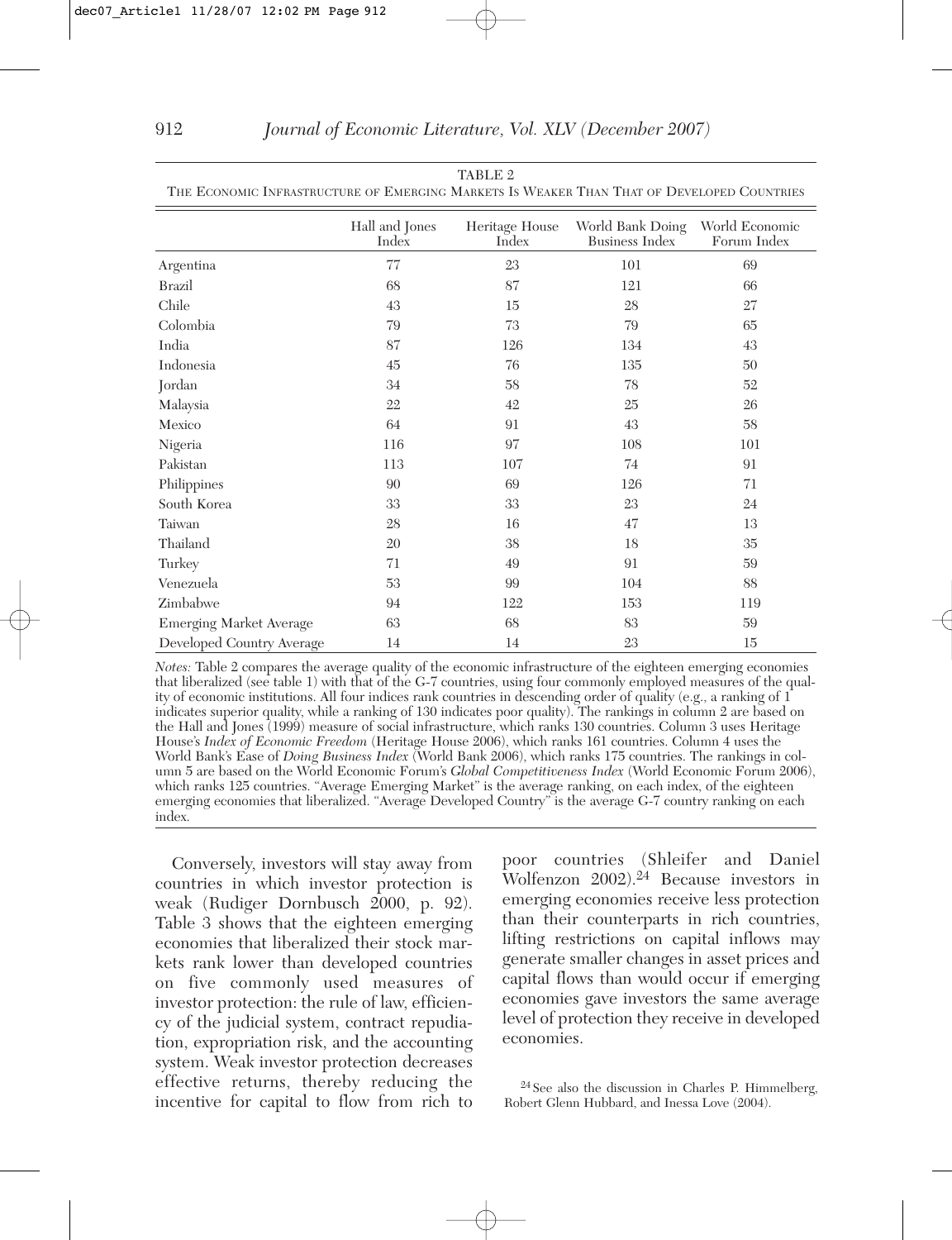|                             | Rule of<br>Law | Judicial<br>Efficiency | Contract<br>Repudiation | Expropriation<br>Risk | Accounting<br>Standards |
|-----------------------------|----------------|------------------------|-------------------------|-----------------------|-------------------------|
| Argentina                   | 5.4            | 6.0                    | 4.9                     | 5.9                   | 4.5                     |
| Brazil                      | 6.3            | 5.8                    | 6.3                     | 7.6                   | 5.4                     |
| Chile                       | 7.0            | 7.3                    | 6.8                     | 7.5                   | 5.2                     |
| Colombia                    | 2.1            | 7.3                    | 7.0                     | 7.0                   | $\bf 5$                 |
| India                       | 4.2            | 8.0                    | 6.1                     | 7.8                   | 5.7                     |
| Indonesia                   | 4.0            | 2.5                    | 6.1                     | 7.2                   | NA                      |
| Jordan                      | 4.4            | 8.7                    | 4.9                     | 6.1                   | NA                      |
| Malaysia                    | 6.8            | 9.0                    | 7.4                     | 8.0                   | 7.6                     |
| Mexico                      | 5.4            | 6.0                    | 6.6                     | 7.3                   | 6                       |
| Nigeria                     | 2.7            | 7.3                    | 4.4                     | 5.3                   | $5.9\,$                 |
| Pakistan                    | 3.0            | 5.0                    | 4.9                     | 5.6                   | NA                      |
| Philippines                 | 2.7            | 4.8                    | 4.8                     | 5.2                   | 6.5                     |
| South Korea                 | 5.4            | 6.0                    | 8.6                     | 8.3                   | 6.2                     |
| Taiwan                      | NA             | NA                     | NA                      | NA                    | NA                      |
| Thailand                    | 6.3            | 3.3                    | 7.6                     | 7.4                   | 6.4                     |
| Turkey                      | 5.2            | 4.0                    | 6.0                     | 7.0                   | 5.1                     |
| Venezuela                   | 6.4            | 6.5                    | 6.3                     | 6.9                   | $\overline{4}$          |
| Zimbabwe                    | 3.7            | 7.5                    | 5.0                     | 5.6                   | NA                      |
| <b>Emerging Market Mean</b> | 4.8            | 6.2                    | 6.1                     | 6.8                   | 5.7                     |
| Developed Country Mean      | 9.1            | 9.2                    | 9.2                     | 9.5                   | 6.4                     |

TABLE 3 INVESTOR PROTECTION IN EMERGING MARKETS IS WEAKER THAN IN DEVELOPED COUNTRIES

*Notes:* Table 3 compares the average quality of investor protection in the eighteen emerging economies that liberalized (see table 1) with that of the G-7 countries, using five measures employed by LaPorta, López-de-Silanes, Shleifer, and Vishny (1998). All scores are based on a scale of 1 to 10, with 10 indicating the highest quality and 1 the lowest. The source for all of the numbers in this table is LaPorta, López-de-Silanes, Shleifer, and Vishny (1998).

Although table 3 corroborates the basic story, an important question for future research is the extent to which the capitalmarket-imperfections view truly explains the relatively small financial impact of liberalization. For instance, an empirical prediction of the market-imperfections view is that the impact of liberalization should be larger in countries that have stronger investor protection. Unfortunately, the policy-experiment approach is not well-suited to test this prediction. With typically no more than twenty-five countries that meet the criteria for sample inclusion, there are simply not enough data points to conduct precise tests of the crosssectional prediction that liberalization will

have a larger impact in countries with stronger investor protection.<sup>25</sup>

In a related exercise that is not a study of liberalization per se, Alfaro, Sebnem Kalemli-Ozcan, and Vadym Volosovych (forthcoming) try to determine whether the capital-market-imperfections view or the weak-institutions view has greater empirical relevance for the observed pattern of

25Menzie D. Chinn and Hiro Ito (2006) do find that countries whose financial systems have a higher level of legal and institutional development benefit more from capital account openness but, like other cross-sectional studies, the paper examines the correlation between openness and financial development, not the impact of opening on financial development.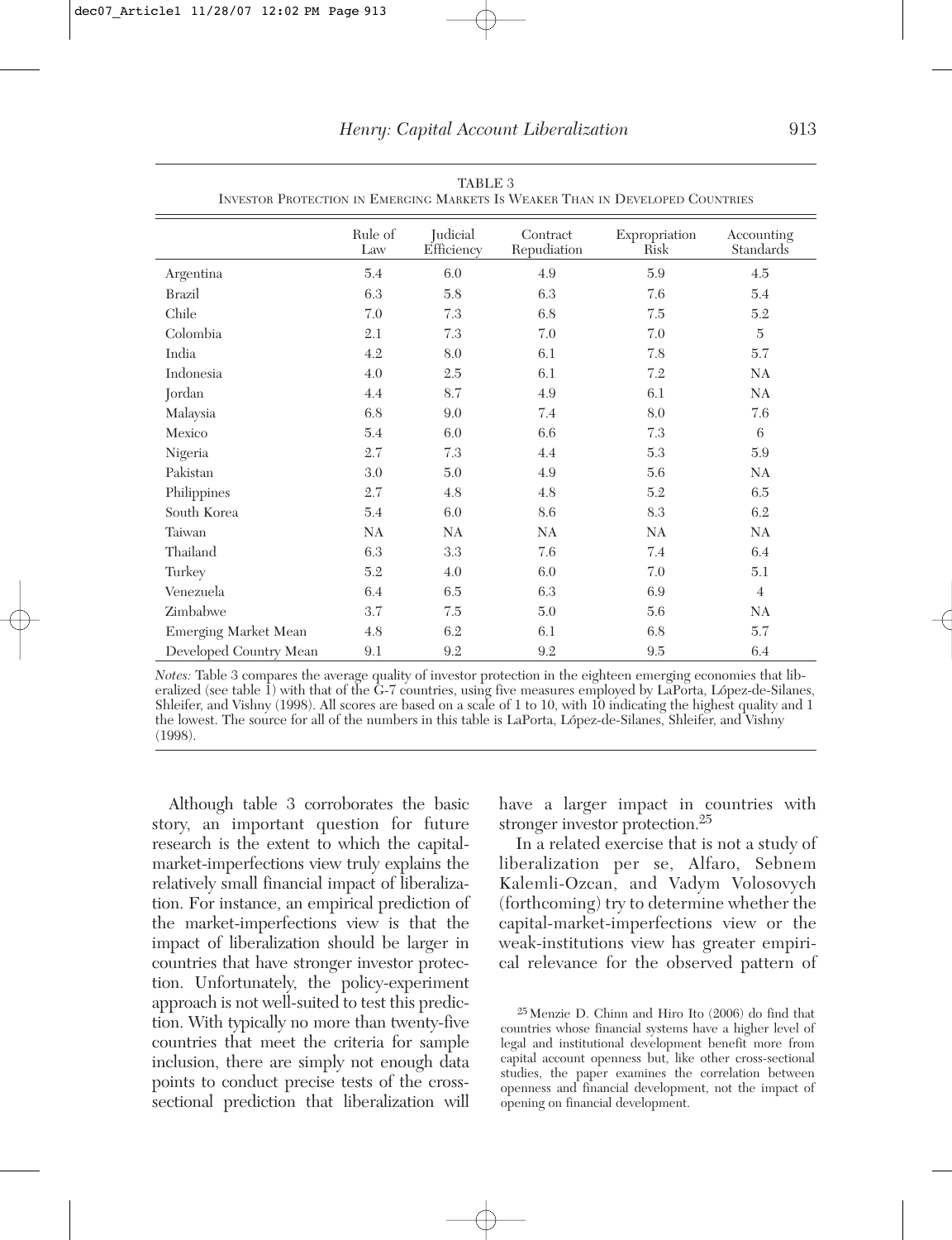asset prices and capital flows to emerging economies. They construct a measure of the strength of institutions for a large crosssection of countries using variables from Political Risk Service's *International Country Risk Guide*. As a proxy for international capital market imperfections, they construct a measure of economic "remoteness" that they interpret as capturing informational frictions as in Joshua D. Coval and Tobias J. Moskowitz (1999, 2001) and Richard Portes and Helene Rey (2005).

In running horse races between the two views, Alfaro, Kalemli-Ozcan, and Volosovych (forthcoming) find that their measure of institutions explains over half of the variation in FDI and portfolio flows as a fraction of GDP. They interpret their finding as indicative of the primacy of weak institutions over capital market imperfections for explaining the paucity of capital flows to developing countries. One problem with their interpretation is that it is not clear that economic remoteness is the right proxy for capital market imperfections such as agency problems and investor protection. Furthermore, it is also difficult to say where institutional quality ends and capital market imperfections begin. Poor institutions (e.g., the absence of property rights) lead to market imperfections such as weak investor protection. While it is not clear that one can successfully distinguish between the institutions view and the capital market imperfections view using aggregate cross-country data, the Alfaro, Kalemli-Ozcan, and Volosovych (forthcoming) paper does provide empirical support for the notion that the myriad of potential distortions not explicitly modeled in the neoclassical framework can account for some of the Lucas  $(1990)$  paradox.<sup>26</sup>

#### 6.2 *Can We Believe the Investment Results?*

Although the financial impact of stock market liberalization is small relative to predictions, the evidence in section 5.2 demonstrates that it is apparently still large enough to have significant effects on real investment. However, it is not clear how much confidence we should place in results that attribute economywide investment booms to a policy change that affects directly only those firms that are traded on the stock market. In most emerging economies, the economic activity of stock-market-listed firms accounts for a relatively small fraction of GDP, so it is natural to ask whether the aggregate investment booms that occur in the aftermath of liberalizations may be plausibly linked with events that partially open a single component of the capital account.

For instance, the establishment of a country fund is the modal means through which the policy-experiment approach identifies capital account liberalization dates. The size of a country fund is typically small relative to the size of the liberalizing country's capital stock. The Chilean liberalization listed in table 1 illustrates the point. Chile liberalized its stock market in May 1987 and the vehicle through which it did so was the *Toronto Trust Mutual Fund*, a Canadian closed-end fund with a net asset value of 37.7 million U.S. dollars.<sup>27</sup> A capital inflow of this size is not large enough to account for the size of Chile's subsequent investment boom. Because the capital stock of publicly traded Chilean firms is a subset of the entire economy's, to illustrate the point it is sufficient to show that 37.7 million dollars is small relative to the increase in the capital stock of the publicly traded firms. In 1987, Chile's stock market capitalization was 5.34 billion U.S. dollars and the ratio of the market value of assets to book value was 0.7. This means that

<sup>26</sup>For more on the distinction between credit market and governance institutions, and an empirical attempt to disentangle them, see the discussion of Jiandong Ju and Shang-Jin Wei (2006) in Kose et al. (2006).

<sup>27</sup> See Park and Van Agtmael (1993), Price (1994), and Wilson (1992).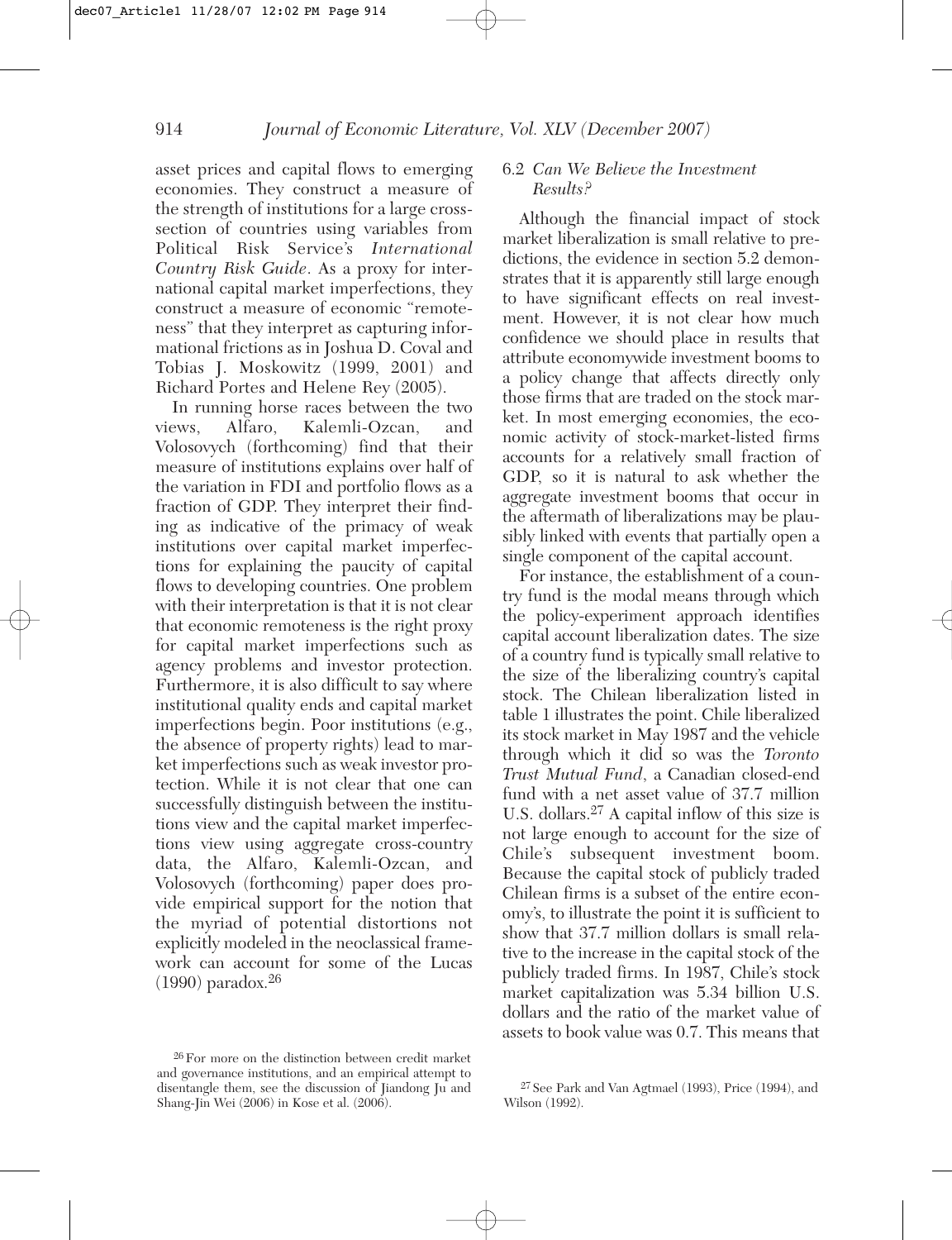the book value of assets was roughly 7.63 billion U.S. dollars at the time Chile liberalized. In the five years after liberalization, Chile experienced abnormal capital stock growth of 2.2 percentage points per year. Applying this growth number to the capital stock in a continuously compounded fashion for the next five years adds an additional 890 million dollars of productive assets to the economy. The 37.7 million dollar capital inflow can account for less than 5 percent of this increase.

The apparent incongruity of these numbers forces harder thinking about the validity of the empirical link between liberalization and real investment. In doing so, an important point to keep in mind is that the policy-experiment approach uses country-fund openings as observable de facto indicators of harder-to-pinpoint de jure policy changes.28 If country-fund dates are valid proxies for the occurrence of broader, undocumented liberalizations, then significant quantities of capital may flow in through stock markets that are not part of any particular country fund. If that is the case, then the size of the initial country fund will understate the quantity of resources that stock market liberalizations make available to finance an increase in the domestic capital stock. Three facts suggest that closed-end country fund dates do indeed provide nonspecious indicators of a larger move toward open capital markets.

First, a steady stream of country funds and issuances of American Depository Receipts typically follow stock market liberalizations (Karolyi 2004; Juan Carlos Gozzi, Levine, and Sergio L. Schmukler forthcoming). In the case of Chile, six additional country funds with a cumulative net asset value of 991.8 million dollars were established between 1987 and 1992.29 More generally, table 4 shows that aggregate net equity inflows to emerging equity markets rise sharply following the median date of country-fund openings. In principle, when capital flows into the stock market, the economy as a whole need not experience net capital inflows because foreign investors could be swapping debt for equity or the country could experience debt outflows that are larger than the inflow of portfolio equity. In practice, however, the epoch of stock market liberalization coincided with a period of strong net capital inflows to developing countries (Calvo, Leonardo Leiderman, and Carmen M. Reinhart 1996).

Second, with the sole exception of Malaysia during the Asian Crisis of 1997–98, none of the stock market liberalization dates from table 1 were followed by a reversal of freedom of foreign access. Together with the first fact, this second fact confirms that stock market liberalizations indicate a discrete change in capital account policy that signifies the beginning of a steady march toward greater freedom of capital inflows.

Third, stock market liberalizations coincide with a significant increase in the importation of capital goods. In a sample of twenty-five countries that liberalized their stock markets between 1980 and 1997, liberalization leads to a 6 percent increase in capital goods as a fraction of total imports and the share of total machine imports to GDP rises by 12 percent (Alfaro and Eliza Hammel 2007). Because developing countries do not produce a significant portion of the capital goods they use, the observation that imports of capital goods rise in concert with the advent of portfolio equity inflows increases confidence in earlier work on liberalization and aggregate investment.

#### 6.3 *Are the Growth Effects Plausible?*

The increase in economic growth due to liberalization is about one percent per year after controlling for a host of variables (Bekaert, Harvey, and Lundblad 2005). That estimate is inconsistent with the neoclassical

<sup>28</sup> See Kose et al. (2006) for a detailed discussion of de facto versus de jure indicators.

<sup>29</sup> See Park and Van Agtmael (1993), Price (1994), and Wilson (1992).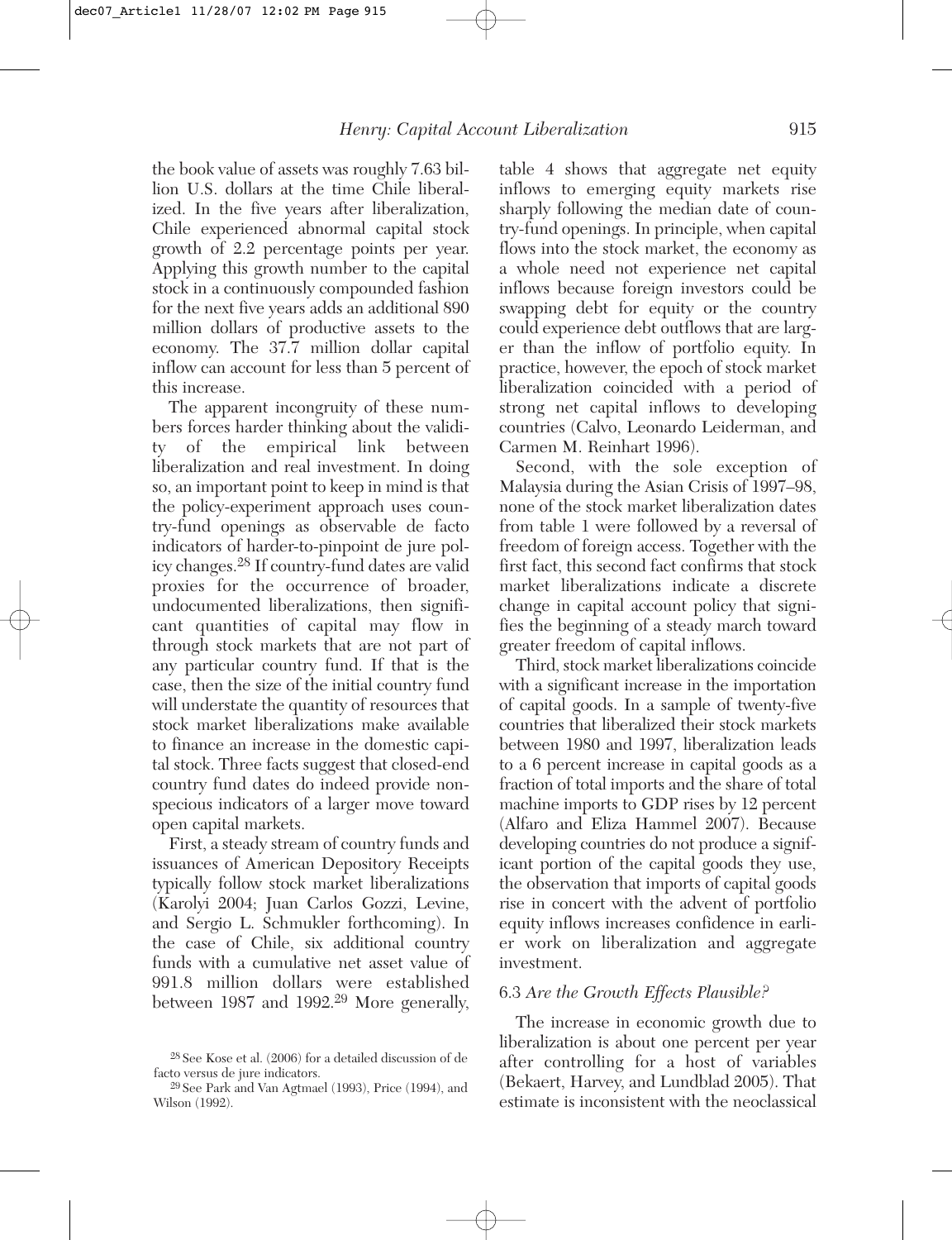|                                                    |                        | Average 1970–74 |                                         |      | <u>Average 1975–79</u> Average 1980–84  |                     | <u>Average 1985–89</u>                  |      | Average 1990–95                         |      |
|----------------------------------------------------|------------------------|-----------------|-----------------------------------------|------|-----------------------------------------|---------------------|-----------------------------------------|------|-----------------------------------------|------|
|                                                    | Millions<br>of dollars |                 | Percent Millions<br>of total of dollars |      | Percent Millions<br>of total of dollars | Percent<br>of total | Millions Percent<br>of dollars of total |      | Millions Percent<br>of dollars of total |      |
| Net Resource<br>Flows                              | 12529.1                |                 | 32836.8                                 |      | 51604.7                                 |                     | 32726.2                                 |      | 90184.1                                 |      |
| Net Flows<br>on Debt<br>$(PPG+PNG)$                | 10121.3                | 80.8            | 27151.3                                 | 82.7 | 42374.6                                 | 82.1                | 20563.4                                 | 62.8 | 45316.2                                 | 50.2 |
| Public and<br>Publicly<br>Guaranteed<br>Debt (PPG) | 5628.0                 | 44.9            | 18014.0                                 | 54.9 | 28383.4                                 | 55.0                | 14844.5                                 | 45.4 | 12820.5                                 | 14.2 |
| Private<br>Nonguaranteed<br>Debt (PNG)             | 4493.4                 | 35.9            | 9137.3                                  | 27.8 | 13991.2                                 | 27.1                | 5718.9                                  | 17.5 | 32495.8                                 | 36.0 |
| Foreign Direct<br>Investment                       | 1798.6                 | 14.4            | 4247.2                                  | 12.9 | 6871.7                                  | 13.3                | 9006.5                                  | 27.5 | 24993.8                                 | 27.7 |
| Portfolio Equity                                   | 0.0                    | 0.0             | 0.0                                     | 0.0  | 27.0                                    | 0.1                 | 762.2                                   | 2.3  | 16855.0                                 | 18.7 |
| Grants                                             | 609.2                  | 4.9             | 1438.3                                  | 4.4  | 2331.3                                  | 4.5                 | 2394.2                                  | 7.3  | 3019.0                                  | 3.3  |

| TABLE 4                                                        |  |
|----------------------------------------------------------------|--|
| COMPOSITION OF CAPITAL INFLOWS TO DEVELOPING COUNTRIES 1970-95 |  |

*Notes:* This table presents data on the composition of aggregate net resource flows to the eighteen developing countries listed in table 1 (with the exceptions of South Korea and Taiwan, for which no data were available) from 1970 to 1995. All data come from the World Bank's Global Development Finance Data Base. The first column of the table lists all the components of net resource flows. Net resource flows are the sum of net resource flows on public and publicly guaranteed (PPG) debt, private nonguaranteed (PNG) debt, foreign direct investment, portfolio equity, and official grants. Public and publicly guaranteed debt is an external obligation of a private debtor that is guaranteed for repayment by a public entity. Private nonguaranteed external debt is an external obligation of a private debtor that is not guaranteed for repayment by a public entity. Columns 2 through 6 display the data as averages over five-year intervals.

theory on which it is based.30 To see why, recall that the growth rate of capital increases by about one percent per year following stock market liberalizations and that the elasticity of output with respect to capital is roughly one-third. Therefore, a one-percentage-point increase in the growth rate of the capital stock cannot raise the growth rate of GDP per capita by much more than onethird of a percentage point.

Within the standard neoclassical framework, any increase in the growth rate of output not due to an increase in the growth rate of capital and labor must be the result of an increase in the growth rate of total factor productivity (TFP). For the eighteen countries in table 1, the growth rate of TFP does rise from an average of 0.19 percent per year in the five years preceding stock market liberalization to an average of 1.82 percent per year in the subsequent five. But one cannot glibly attribute the increase in TFP growth to stock market liberalization. The operative channel from liberalization to growth in the neoclassical model runs strictly through capital accumulation. Total factor productivity does not enter into the story.<sup>31</sup>

Of course, if one is willing to step outside the neoclassical model, there are many stories in which liberalization can raise total

<sup>30</sup> See the discussion on page 19 and page 22 of Kose et al. (2006).

<sup>31</sup> Pierre-Olivier Gourinchas and Olivier Jeanne (2006) argue that the welfare effects of capital account liberalization in the neoclassical model are de minimus precisely because liberalization has no impact on total factor productivity.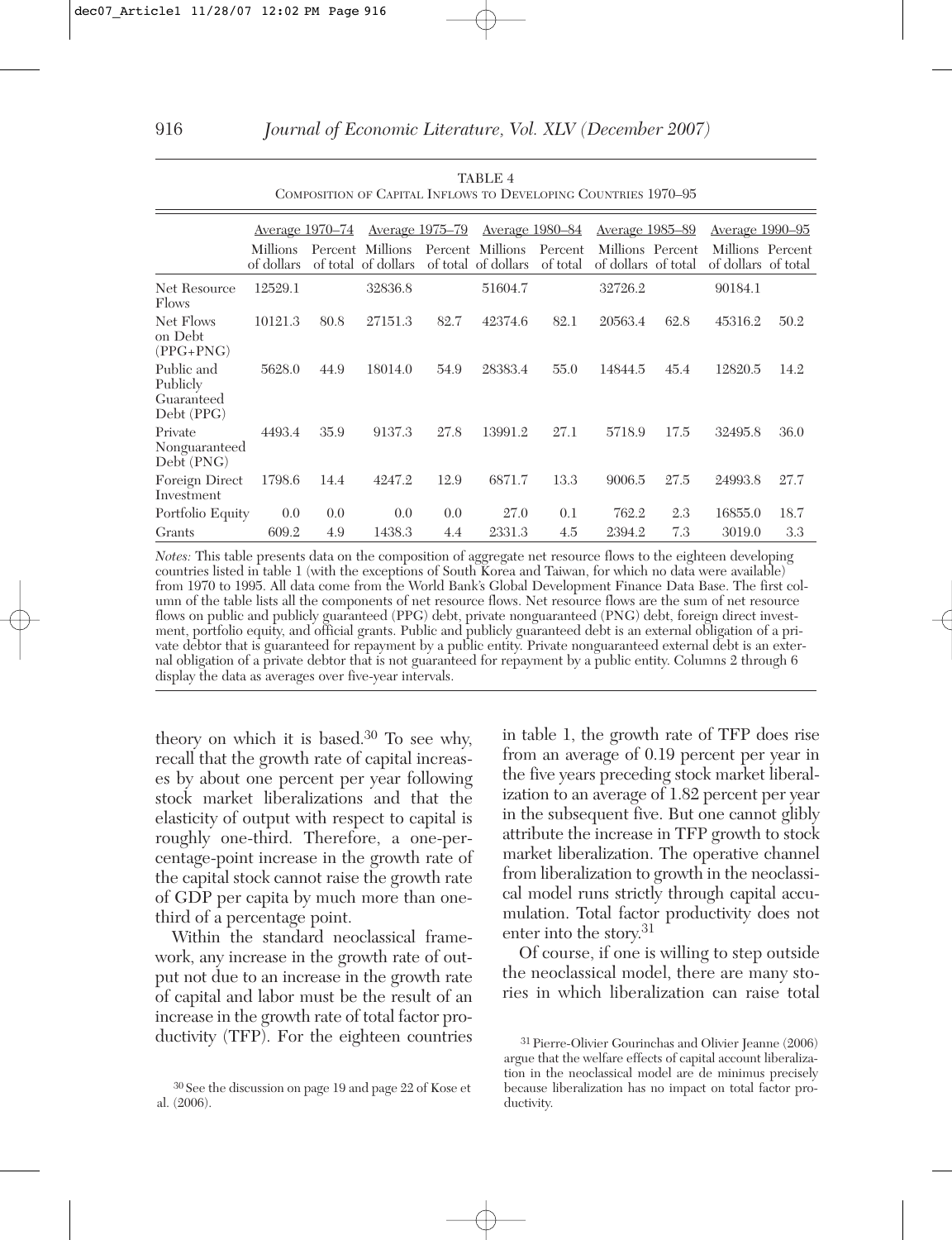factor productivity. For instance, liberalization may enable firms to import more productive machinery (e.g., tractors instead of hoes) that effectively shift production in the country closer to the world technology frontier. Also, FDI in the form of green field investments or the purchase of a majority stake of a domestic firm may bring new technology and management techniques that increase the efficiency of the acquired firm and generate economywide knowledge spillovers. For instance, Frederic S. Mishkin (2006) argues that developing countries can import greater financial efficiency by allowing foreign investors to take controlling stakes in domestic financial firms and bring in state-of-the-art financial intermediation practices. More generally, he articulates how capital account liberalization could raise total factor productivity by imposing capital market discipline on governments, breaking up local monopolies, and broadly promoting a whole range of institutional improvements that Kose et al. (2006) refer to as "collateral benefits" of financial globalization.

These stories are theoretically plausible but empirically unsubstantiated. There was a significant increase in the TFP growth of Mexican plants that changed from domestic to majority foreign ownership in 1989 (Francisco Pérez González 2005). Similarly, FDI in Venezuela also increased TFP growth at the plant level (Brian J. Aitken and Ann E. Harrison 1999).<sup>32</sup> But there is no evidence that plant-level productivity gains generate economywide knowledge spillovers that stimulate higher aggregate TFP growth (Mona Haddad and Harrison 1993; Aitken and Harrison 1999; Holger Gorg and David Greenaway 2004).

Similarly, there is no rigorous evidence that capital account liberalization improves the allocative efficiency of the domestic financial system.33 It is true that capital account liberalization within a country tends to increase financial development (Levine 2001; Levine and Zervos 1998a, 1998b). It is also true that countries at high levels of financial development allocate capital more efficiently than countries at low levels of financial development (Love 2003; Jeffrey Wurgler 2000; Rajan and Luigi Zingales 1998; Eichengreen 2004). The temptation, of course, is to invoke transitivity and conclude that capital account liberalization increases domestic allocative efficiency. The problem with such logic is that documenting a positive correlation between the efficiency of capital allocation and financial development in a cross section of countries does not permit us to infer that more financial development within a given country will improve its allocative efficiency. Without a convincing body of time series evidence that the quality of a country's capital allocation improves as its level of financial development rises, no basis exists for concluding that liberalization indirectly improves the efficiency of domestic capital allocation through its impact on financial development.34

I am not arguing that one cannot tell stories in which capital account liberalization induces higher TFP growth. Again, once you step outside the neoclassical model, there are many possible channels. Liberalization may ease liquidity constraints (Nandini Gupta and Kathy Yuan 2005; Todd Mitton 2006), thereby enabling firms to adopt technologies that they could not finance prior to the liberalization. Liberalization also facilitates increased risk sharing, which might encourage investment in riskier, higher growth technologies in the spirit of Obstfeld (1994), Levine (1997), or Robert G. King

<sup>32</sup>For an analysis of the anticipated productivity gains from FDI using stock market data, see Anusha Chari, Paige P. Ouimet, and Linda L. Tesar (2004).

<sup>33</sup> In fact, many economists argue for enhancing domestic financial efficiency before liberalizing the capital account (see Dornbusch 1983; Edwards 1984; Ronald I. McKinnon 1991; Mishkin 2007).

<sup>34</sup>Arturo Galindo, Fabio Schiantarelli, and Andrew Weiss (2007) provide some of the first evidence on this subject of which I am aware.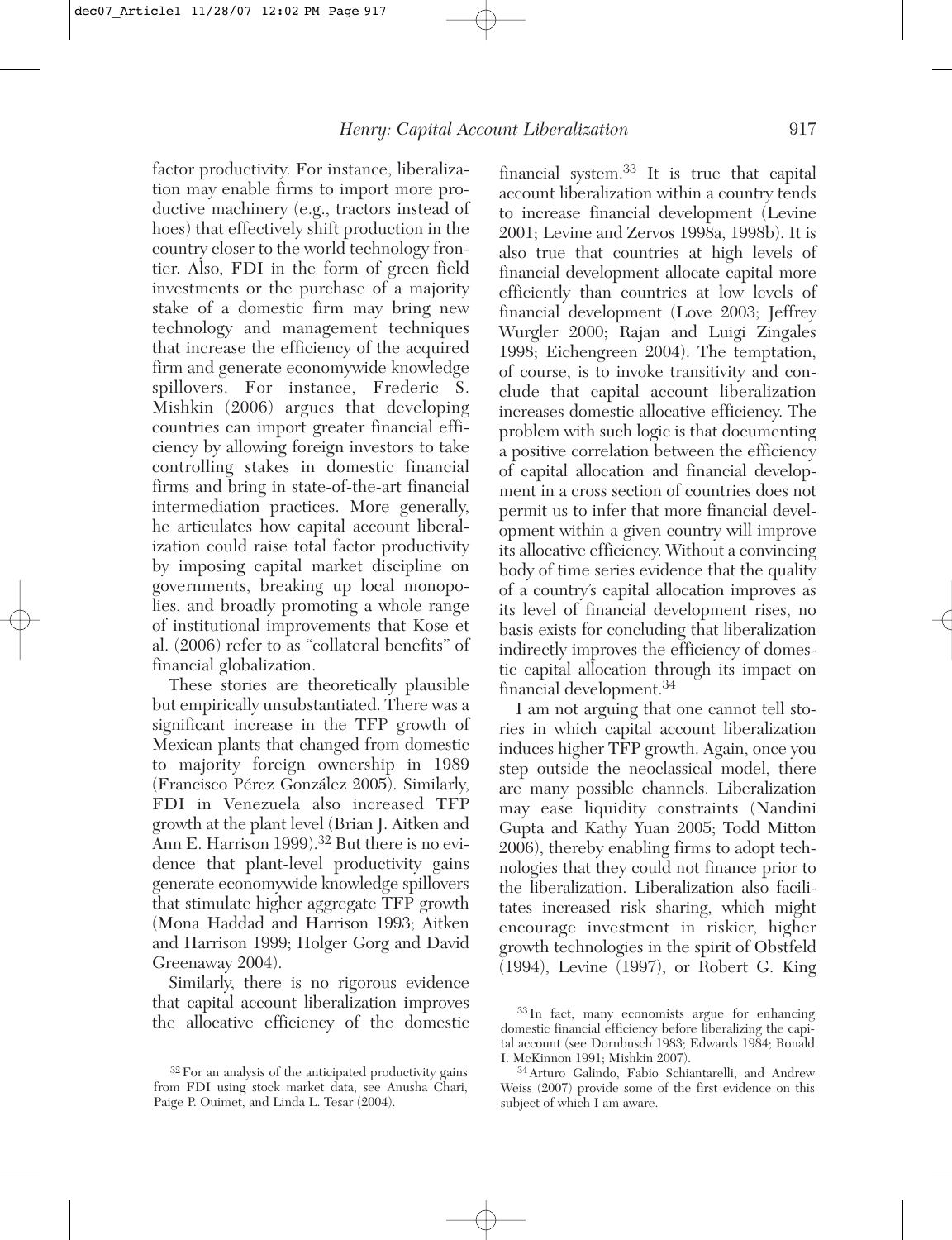and Levine (1993). The point is that, while the developing countries in this sample may have increased their rate of adoption of new production technologies during the late 1980s and early 1990s, there is no sound way to draw such a conclusion from aggregate data.

In contrast, the aggregate TFP growth numbers are consistent with the readily observable evidence on economic reforms. As discussed in section 6.1.2, economic reforms that raise the efficiency of a given stock of capital and labor will increase TFP and again table 1 shows that stock market liberalizations typically coincide with a raft of other such reforms. Of course, the only way to distinguish between competing theories that can explain higher TFP in the aftermath of liberalization is to confront these theories with data that have the power to make such fine distinctions. Recent studies of liberalization that move from aggregate to firm-level data show the way forward.

#### 7. *Firm-Level Perspectives on Capital Account Liberalization*

Perhaps the most important shortcoming of aggregate data is its limited ability to help us understand whether countries that liberalize efficiently allocate the capital that flows in. While the rise in aggregate stock prices and investment documented in the literature suggests that liberalization promotes some efficient movement of capital *between* countries, it says nothing about the efficiency of capital allocation *within* countries. Withincountry efficiency would require that the stream of capital from developed countries get allocated to the highest return sectors within the emerging economies to which it flows.

The efficiency of capital allocation is closely related to the cost of capital. For instance, the larger the fall in a country's cost of capital, the more its investment should increase. In other words, cross-country changes in investment in the aftermath of liberalizations should be negatively correlated with cross-country changes in the cost of capital on impact. The problem is that the small-sample-size problem inherent in the policy-experiment approach once again does not provide sufficient power to say anything meaningful about the empirical relevance of this hypothesis.

Similarly, aggregate data are of little use in helping us understand the role of international risk sharing, a subject that also has important efficiency implications and is of broad interest in the literature.35 Because the cost of capital matters for investment and risk sharing matters for the cost of capital, it is natural to wonder about the importance of risk sharing relative to the fall in the interest rate for the overall change in liberalizing countries' cost of capital. Unfortunately, studies of liberalization that use aggregate data provide no help on this point. For each country, aggregate data supply one observable proxy for the change in the cost of capital—the stock market revaluation discussed in section 5. But there are two forces at work: the change in risk sharing and the change in the interest rate. Since one data point is not sufficient to identify two effects, it is impossible to disentangle them using aggregate data.36

Firm-level data, on the other hand, provide more than sufficient degrees of freedom with which to disentangle the impact of risk sharing from that of the interest rate. This section reviews how recent work uses such data to gain a better understanding of risk sharing and the allocation of capital within countries. More generally, this section explains how recent firm-level studies

<sup>35</sup>For surveys of the literature on international risk sharing, see Obstfeld and Rogoff (1996), chapter 5.

<sup>36</sup> If we could observe internal, market-determined risk-free rates before and after liberalizations, disentangling the two effects would be straightforward. The problem is that almost all of the countries listed in table 1 had some form of financial repression in place at the time they liberalized (see tables 1, 4, and 5 in John Williamson and Molly Mahar 1998). Hence, we do not observe marketdetermined, risk-free rates.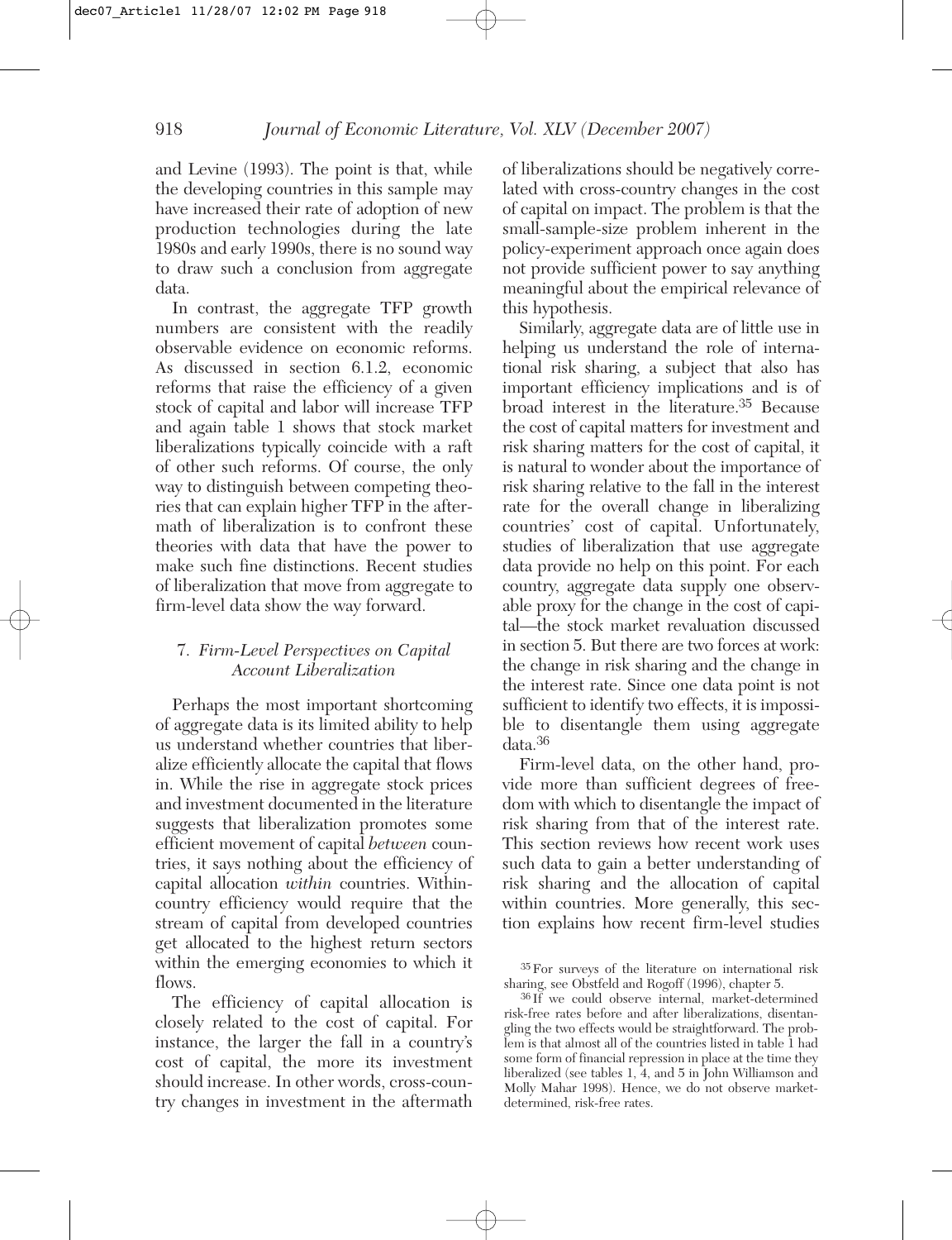enhance our understanding of the real effects of liberalization.

#### 7.1 *Risk Sharing and Asset Prices*

The country-level organizing framework in section 5.1 extends naturally to a firmlevel setting that lays bare the risk-sharing content of stock-price revaluations. The key idea is that the changes that occur in firms' stock prices at the time of liberalization embody signals about the impact of liberalization on the firms' fundamentals. If capital allocation is efficient, then firms' investment decisions should respond to these signals.

An efficient allocation of capital is one that satisfies the first-order condition for investment. Recall that, before liberalization occurs, the first-order condition for aggregate investment requires the expected marginal product of the aggregate capital stock to be equal to the aggregate cost of equity capital plus the rate of depreciation. The difference between the first-order condition for the economy as a whole and that for an individual firm lies in the equity premium. Whereas the aggregate equity premium is proportional to the variance of the return on  $t$ he domestic market,  $Var(\tilde{r}_M)$ , the equity premium for an individual firm is proportional to the covariance of the firm's return with the local market.

Written in symbols to express it more concisely, the first-order condition for an individual firm's investment before liberalization is:

(12) 
$$
f_i^{\prime}(k)^e = r + \gamma COV(\widetilde{r}_i, \widetilde{r}_M) + \delta,
$$

where the *i* subscripts indicate that we are now talking about a single firm instead of the entire economy. Liberalizing a country's stock market changes the relevant source of systematic risk for pricing a firm's shares from the local stock market index to a world stock market index. Due to this change, the first-order condition for investment after liberalization is:

(13) 
$$
f_i^{\prime}(k^*)^e = r^* + \gamma COV(\widetilde{r}_i, \widetilde{r}_w) + \delta,
$$

where  $COV(\tilde{r}_i, \tilde{r}_w)$  is the covariance of firm *i*'s return with the world market. Subtracting equation (13) from equation (12) gives a useful expression for the change in the firstorder condition from before-to-after liberalization:

$$
(14) \qquad \Delta f_i^{\prime\prime}(k)^e = (r - r^*) + \gamma DIFCOV_i,
$$

 $\text{where } DIFCOV_i = COV(\widetilde{r}_i, \widetilde{r}_M) - COV(\widetilde{r}_i, \widetilde{r}_W).$ 

The right-hand-side of equation (14) highlights the two channels through which liberalization changes a firm's cost of capital. Moving from left to right, the first term is exactly the same as in the aggregate case: a fall in the risk-free rate as the country switches from financial autarky to financial integration with the world market. This is a common shock to all firms in the economy. The second effect is unique to each firm: the greater the covariance of the firm's stock return with the local market relative to the covariance of its return with the world market, the larger the change in the firm-specific component of its cost of capital.

In the pristine world of theory, liberalization does not alter the firm's expected future cash flow and the response of the firm's stock price to the news of the liberalization mirrors exactly the change in its cost of capital. The firm's stock price will increase if liberalization reduces the cost of capital and vice versa. In other words, equation (14) predicts that each firm's revaluation will have an intercept term and a slope term. The intercept term should be the same across all firms within a given country. As for the slope effect, if risk sharing matters, then the revaluations that firms experience should be an increasing function of the variable *DIFCOV*.

In the murky world of empirical work, liberalizations coincide with other economic reforms that undoubtedly affect expected future cash flows. Whereas aggregate studies attempt to disentangle the impact of liberalization from contemporaneous economic reforms by using rough macroeconomic indicators as proxies for cash flows (see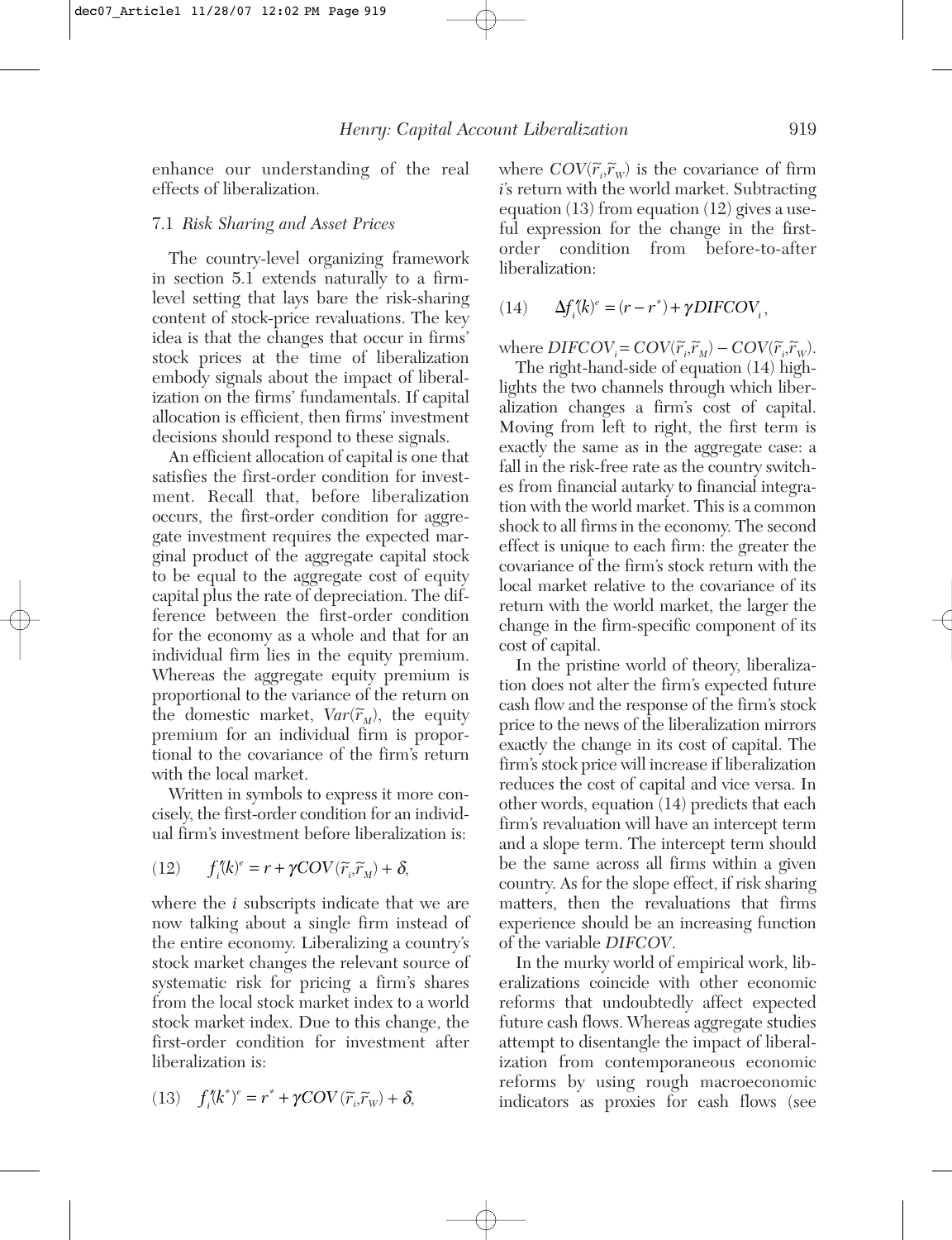equation (11) in section 5.3), firm-level studies control directly for changes in cash flows by using the real value of sales and earnings taken from firms' income statements. More generally, although the economy as a whole benefits from liberalization, firms that gain more will expand, while those that gain less (or lose) may contract.<sup>37</sup> Because the process of liberalization generates losers as well as winners, it raises important questions of political economy that aggregate data cannot answer. In contrast, firm-level data allow researchers to control for the differential impact of liberalization across various sectors of the economy and therefore may help to answer some of these questions (see section 8.2).

Recent work supports the two asset-pricing predictions of equation (14). First, firms experience significant stock price revaluations during liberalizations, controlling for the impact of contemporaneous reforms on expected future cash flows (Chari and Henry 2004; Dilip K. Patro and John K. Wald 2005). Second, the stock price change associated with liberalization is positively and significantly related to *DIFCOV*. In a sample of 430 firms from eight countries, the average firm-level revaluation is about 15 percent in real dollar terms, changes in firm-specific covariances explain roughly one-third of the revaluation, and the common shock is the same for all firms (Chari and Henry 2004).

The finding that stock prices of firms in emerging markets move in accordance with changes in systematic risk provides some of the first empirical support for the CAPM in a domestic or international setting.38 It also

runs counter to recent work which finds that stock returns in emerging economies generally contain little firm-specific information (Randall K. Morck, Bernard Yeung, and Wayne Yu 2000). These two facts make you wonder whether the firm-level asset pricing results are spurious. Two observations suggest otherwise.

First, the empirical design of the firmlevel policy-experiment approach gives it power to uncover cross-sectional relationships between expected returns and systematic risk that are difficult to detect in other settings. Covariances are measured with error (Fama and Kenneth R. French 2004), and measurement error reduces the statistical power of any regression. Instead of testing for a relationship between levels of returns and levels of systematic risk, the firm-level policy-experiment approach focuses on episodes where there are large changes in both risk and returns. The magnitude of the liberalization-induced changes in expected returns and systematic risk associated with opening up the economy to foreign capital flows may simply dominate the attenuating effects of measurement error that usually plague efforts to find cross-sectional pricing relationships. Similarly, changes in emerging-market stock prices may convey little firm-specific information in general, but they do convey such information during episodes like liberalizations when the magnitude of the information is sufficiently large.<sup>39</sup>

Second, using a similar approach to that of Chari and Henry (2004), Tomas Dvorak and Richard Podpiera (2006) also find that large changes in systematic risk have explanatory power for changes in the cross-section of expected returns. The policy experiment that provides the key source of variation for Dvorak and Podpiera's exercise is the addition of eight central and Eastern European

<sup>37</sup> See, for example, the impact of liberalization on the expansion of big versus small firms documented in Gozzi, Levine, and Schmukler (forthcoming).

<sup>38</sup> Christopher Polk, Samuel Thompson, and Tuomo Vuolteenaho (2006) also argue that the CAPM matters for the cross section of stock prices. For surveys of the CAPM's empirical record, see Eugene F. Fama (1991), John H. Cochrane (1999), and John Y. Campbell (2000). Karolyi and Stulz (2001) discuss the international CAPM.

<sup>39</sup>The firm-specific information in stock prices also rises as countries adopt greater capital market openness (Kan Li et al. 2004).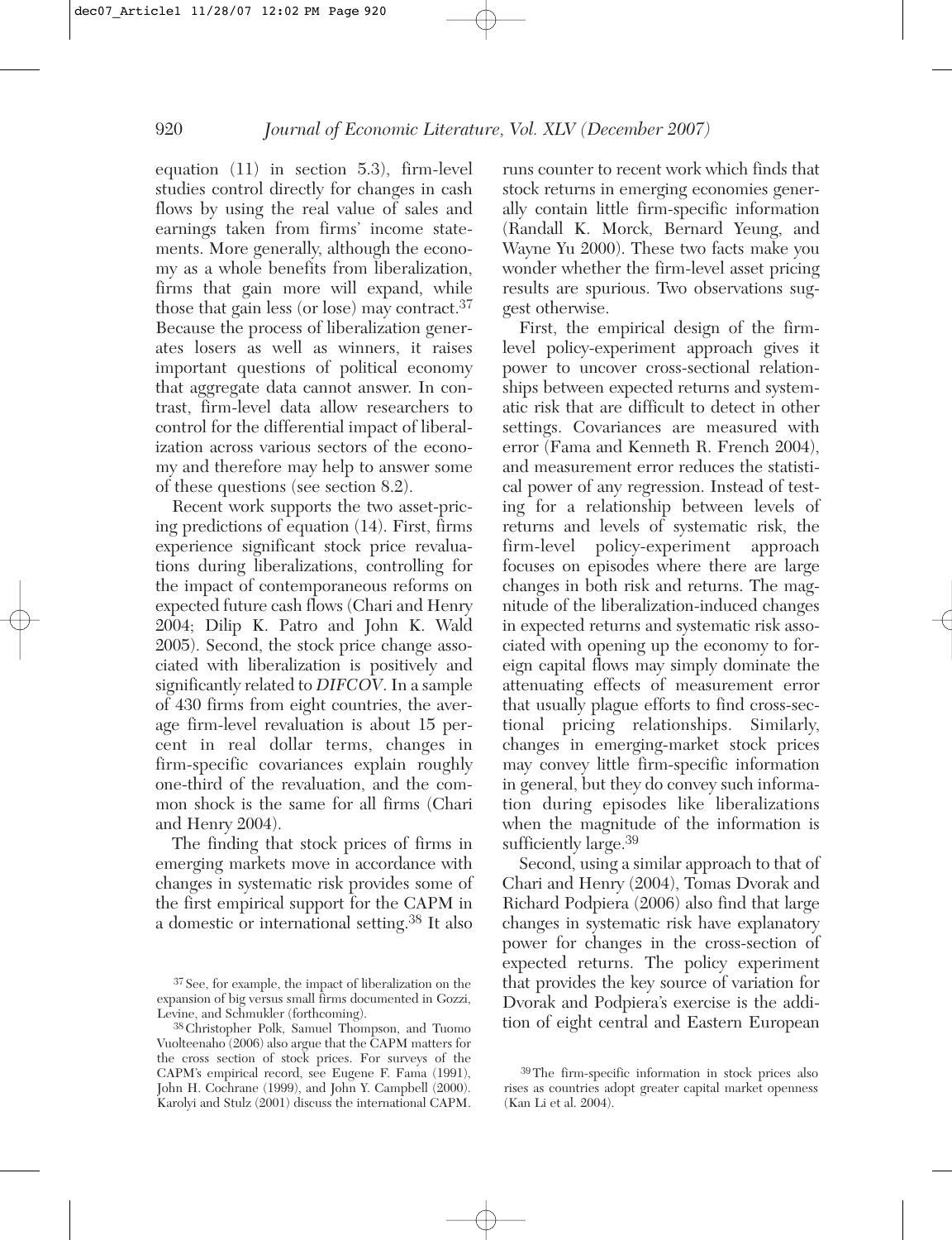countries into the European Union. Dvorak and Podpiera (2006) argue that accession into the European Union integrated the stock markets of the acceding countries with the rest of the world and thereby changed the source of systematic risk facing investors in the countries that gained membership. In their sample of seventy-four firms, the difference between the beta of a firm's stock return with the local market and its beta with the world market explains about 22 percent of the typical stock price revaluation that occurs with accession.

#### 7.2 *Risk Sharing and Resource Allocation*

While the correlation between changes in returns and changes in systematic risk provide some evidence of within-country efficiency at the level of asset pricing, the more pressing economic question is whether real resource allocation—investment—responds accordingly.40 As the benchmark for determining the firm's hurdle rate for investment switches from the local stock market index to a world stock market index, efficiency requires that allocation of the firm's physical capital also shift in accordance with the change in the source of the country's systematic risk.41 In order to restore equilibrium, the increase in the firm's capital stock must be large enough to drive the expected marginal product down to the lower, postliberalization cost of capital. Equation (14) implicitly defines the size of the required increase and therefore delivers two testable predictions about investment.

The first prediction is that the common shock to the cost of capital should cause the average investment rate of all firms to rise.

41For a helpful exposition on the resource-allocation implications of changes in systematic risk, see Tesar and Ingrid M. Werner (1998), pp. 290–92.

The second prediction is that, given the common shock, the firm-specific shock (the change in covariance) implies that firms whose equity premia fall should invest even more than those whose premia rise. In other words, if physical capital is reallocated in line with the optimal smoothing of production risk, then high *DIFCOV* firms should experience faster capital stock growth than low *DIFCOV* firms following liberalization.

The first prediction about liberalization and firm-level investment finds empirical support in the literature. The growth rate of the average firm's capital stock exceeds its preliberalization mean by an average of 3.8 percentage points per year (Chari and Henry forthcoming). This effect is much larger than the corresponding increase in the aggregate capital stock over the same time period (1.1 percentage points per year). Because stock market liberalizations most directly affect the investment incentives of publicly traded firms, the firm-level investment results are more credible than the aggregate results and make a stronger case that liberalization does, indeed, have real effects.<sup>42</sup>

The second prediction about liberalization and firm-level investment enjoys rather less empirical success. There is no evidence that physical investment responds to changes in systematic risk, and firm-specific changes in equity premia (the *DIFCOV* variable) have an economically trivial and statistically insignificant effect on changes in investment.

The finding that firms' investment decisions are insensitive to firm-specific changes in their cost of capital delivers a powerful blow to the Allocative Efficiency view of liberalization. On the other hand, with little evidence from developed markets to suggest

<sup>40</sup>The idea of trying to relate changes in investment to the liberalization-induced changes in stock prices follows in the spirit of earlier work that tries to relate changes in investment to changes in stock prices more generally (Olivier Blanchard, Changyong Rhee, and Summers 1993; Fischer and Robert C. Merton 1984; James Tobin and William C. Brainard 1977).

<sup>42</sup>The firm-level investment data used by Chari and Henry (forthcoming) comes from the International Finance Corporation's Corporate Finance Database. For a detailed description of this dataset, see Asli Demirgüç-Kunt and Vojislav Maksimovic (1998) and Laurence Booth et al. (2001).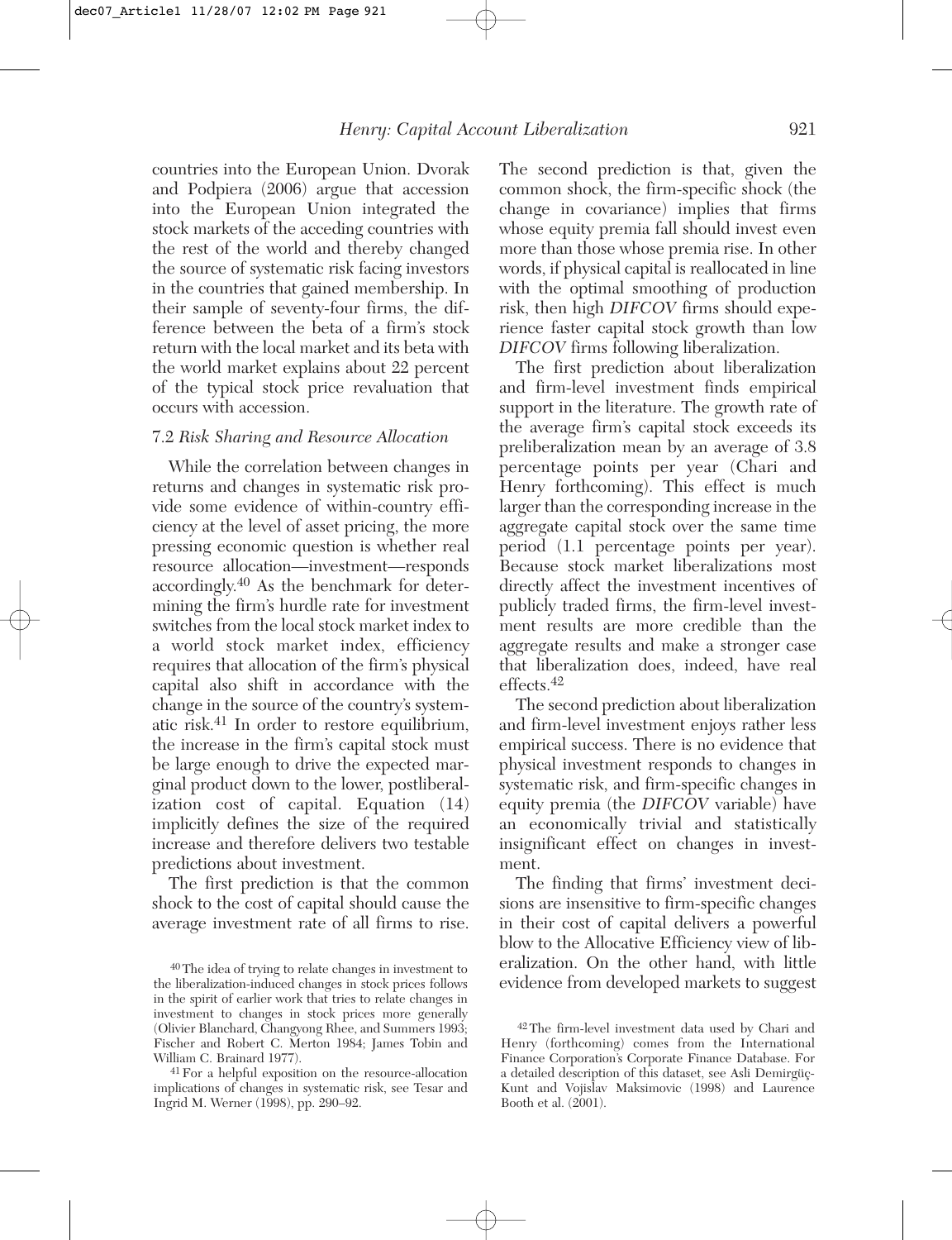that exposure to aggregate covariance risk drives expected returns, testing the hypothesis that firms in developing countries allocate physical investment in accordance with the CAPM may seem to fly in the face of all common sense.

But if the risk-sharing-resource-allocation hypothesis is a straw man, then it is a very popular one. Virtually all studies of international risk sharing lean heavily on the intuition that the gains to trade in risky assets stem from the difference between the variance of domestic returns (consumption) and the covariance of domestic returns (consumption) with the rest of the world (see, for example, Stefano G. Athanasoulis and Eric Van Wincoop 2000; Obstfeld and Rogoff 1996, chapter 5; Karen K. Lewis 1999, 2000; and Van Wincoop 1994, 1999).<sup>43</sup> Furthermore, the evidence shows that firm-level stock prices do move in conjunction with liberalization-induced changes in systematic risk. So the real issue is why the reductions in risk premia do not cause firms to adopt projects à la Obstfeld (1994)—that were too risky to undertake in the absence of international risk sharing.

## 7.3 *Other Firm-Level Approaches to Liberalization and Efficiency*

Testing whether liberalization-induced changes in risk drive changes in asset prices and investment provides one way of evaluating efficiency, but it is also useful to adopt a broader perspective—one that is grounded in theory but not tied so restrictively to the CAPM. There is much to be learned about the impact of capital account policy on real variables by looking at firm-level data from a number of different perspectives.

For instance, another way to tackle the question of liberalization and allocative efficiency is to turn the policy-experiment approach on its head. In addition to looking at how firms respond to liberalization, it may be just as instructive to study how firms respond when countries impose restrictions on capital inflows (Kristin J. Forbes 2007b). If capital account liberalization enhances efficiency, then imposing capital controls should diminish efficiency in at least two important ways. First, capital controls may reduce the supply of capital, thereby raising the cost of borrowing and tightening the financing constraints faced by domestic firms. Second, by reducing the supply of capital, capital controls can decrease competition and market discipline, permitting firms that might not survive if their competitors had access to credit to flourish behind closed borders (Rajan and Zingales 2003; Johnson and Mitton 2003; Morck, David A. Stangeland, and Yeung 2000).

A number of papers examine the extent to which the presence of capital controls exacerbates the financing constraints faced by various kinds of firms. In the spirit of Steven M. Fazzari, Hubbard, and Bruce C. Petersen (1988), the basic test involves the examination of the sensitivity of investment to cash flow.44 Forbes (2007a) uses the 1991–98 episode of *El Encaje*, the tax on capital inflows to Chile, as a policy experiment with which to assess the efficiency implications of imposing capital controls.<sup>45</sup> Her analysis begins with the following observation. In developed countries, small, publicly traded firms exhibit higher investment growth than large, publicly traded firms. Forbes (2007a) finds that this is also the case in Chile before 1991 and after 1998. During *El Encaje*, however, she finds that the investment growth of small firms drops below that of large firms. She goes on to show that *El Encaje* increased the sensitivity of investment to cash flow for

<sup>43</sup>An important difference between the aggregate studies to which I refer in this citation and the firm-level policy-experiment papers is that the aggregate studies focus on the implications of risk-sharing for consumption and welfare gains as opposed to investment and production. Section 7.4 discusses this distinction in further detail.

<sup>44</sup>For a detailed discussion of the literature on financing constraints and investment, see Hubbard (1998).

<sup>45</sup>Francisco A. Gallego and F. Leonardo Hernandez (2003) also conduct an analysis of *El Encaje*.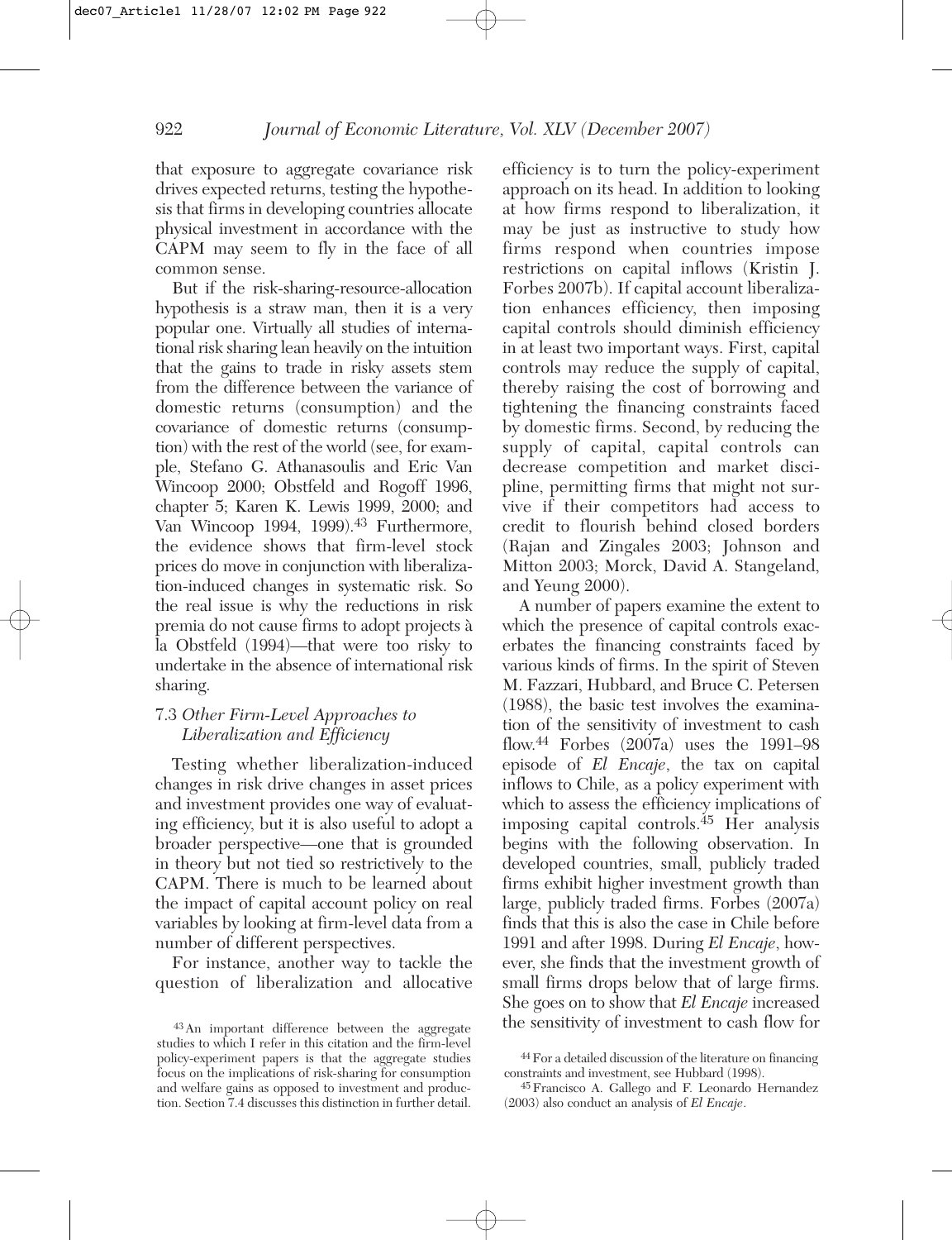small, publicly traded firms whereas the sensitivity of large firms was unaffected. In economies in which small firms drive productivity increases, Forbes's results might suggest one channel through which capital account liberalization could affect TFP. To know whether this is the case, we need more research on the extent to which large versus small firms drive TFP growth in developing countries.

In contrast to Forbes's case study, Harrison, Love, and Margaret S. McMillan (2004) use a cross-country, firm-level panel data set to study the impact of capital account restrictions. They take their measures of capital account restrictions from the IMF publication *AREAER* discussed in section 3. Like Forbes (2007a), they find that the presence of capital account restrictions increases the sensitivity of firms' investment to cash flow. They also document that the sensitivity of domestically owned firms' investment to cash flow is greater than that of firms with foreign ownership or assets.

In a paper that reverts back to the easing of capital controls, Luc Laeven (2003) constructs a cross-country data set to address the question of whether financial liberalization eases financing constraints and increases competition. Financial liberalization typically refers to the removal of interest rate ceilings, directed credit, and other such distortions in the domestic financial markets.46 Laeven's paper has implications for capital-account liberalization because his measure of financial liberalization captures the impact of FDI (i.e., foreign entry) into the domestic banking sector. As such, it has some power to speak to the issue of whether foreign bank entry increases the supply of capital and makes the domestic lending market more competitive. He finds that the sensitivity of small firms' investment to cash flow falls by 80 percent as a result of financial liberalization. He also finds that the investment of large firms

becomes more sensitive to cash flow after financial liberalization and interprets this finding as evidence that large firms may have had access to preferential credit before financial liberalization.

One important weakness of firm-level papers that examine the efficiency implications of capital controls is their interpretation of the sensitivity of investment to cash flow as a measure of firm-financing constraints. If firms face financing frictions, then their investment will be sensitive to cash flow. But the converse of the preceding statement need not be true: sensitivity of investment to cash flow does not imply that firms face financial constraints (Steven N. Kaplan and Zingales 1997, 2000; Jeremy C. Stein 2003).

While there are multiple interpretations of the investment–cash-flow sensitivity of emerging-market firms and it remains to be seen how all of the results reviewed in this section will stand up to further scrutiny, there is little question that papers which use firmlevel data provide two steps forward: (1) they increase our understanding of the transmission mechanisms through which capitalaccount policy affects the real economy and (2) they provide a blueprint of how to construct firm-level identification strategies for disentangling those mechanisms.

#### 7.4 *Important Areas for Future Research: Capital Outflows and Consumption Data*

In spite of the progress made in this area, an important limitation of existing firm-level studies on the benefits of risk sharing is their almost-exclusive focus on (1) the investment and production side of the economy as opposed to consumption and welfare and (2) the removal of restrictions on capital inflows as opposed to capital outflows.

The largest future welfare gains to capital account liberalization in developing countries such as China and India are likely to come from the reduction in consumption and income volatility that will occur when their governments liberalize capital outflows,

<sup>46</sup> See McKinnon (1973), Edward S. Shaw (1973), and Carlos Diaz-Alejandro (1985).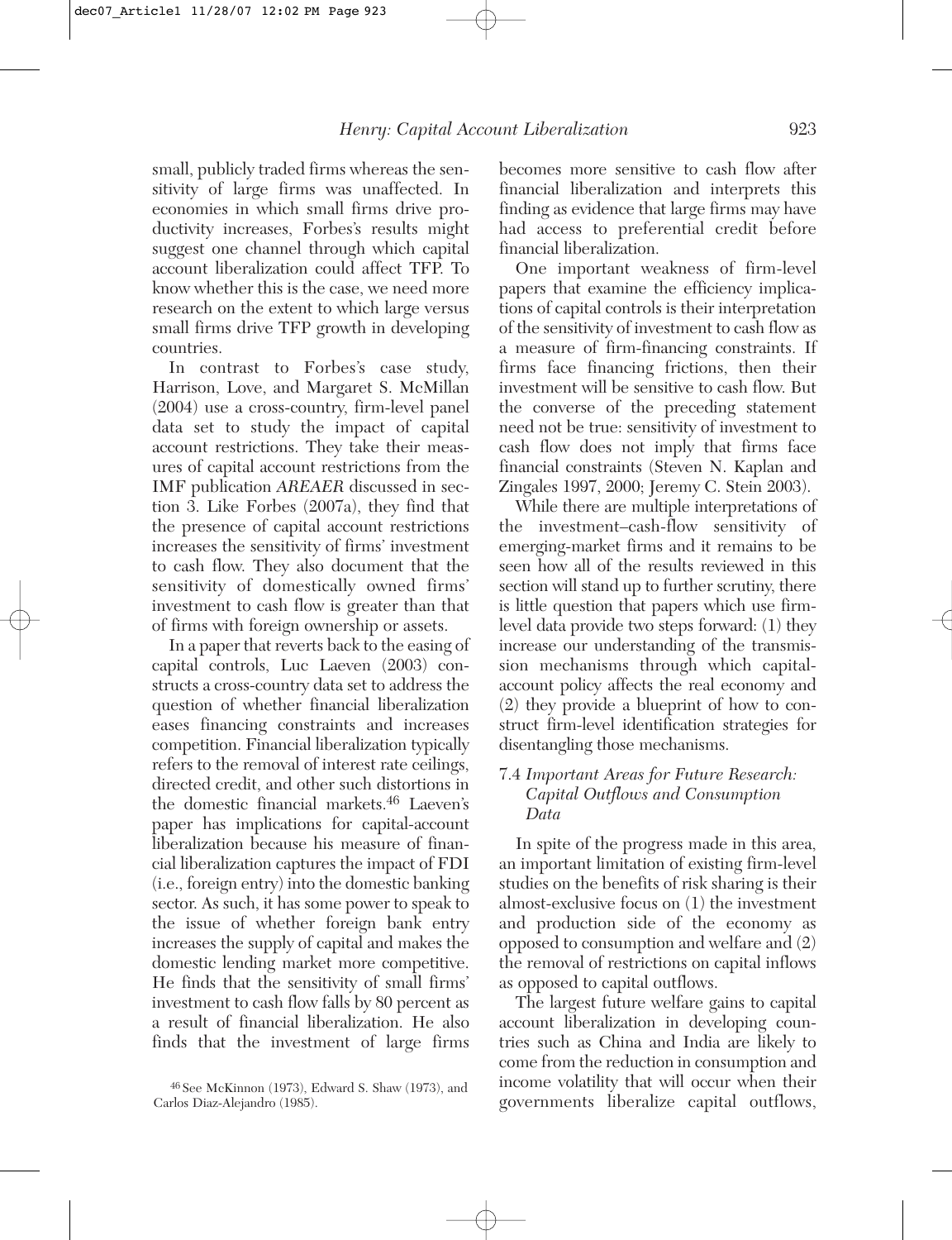thereby permitting their citizens to hold assets abroad and unload some of the systematic risk of the domestic economy. Beyond the headline-grabbing examples of China and India, there may also be large welfare gains to permitting capital outflows from countries such as Chile, Malaysia, and Taiwan that have government-managed or government-mandated funded retirement programs that are heavily tilted toward domestic assets.

Because of developing countries' long history of legal restrictions on capital outflows, past research in this area focused on ways that these countries could enjoy the welfare benefits of external portfolio diversification without permitting net capital outflows (Donald R. Lessard 1973, 1974, 1994; Zvi Bodie and Merton 2002). With the rise of sovereign wealth funds and the apparent impetus toward greater easing of restrictions on the investment of capital abroad, there would seem to be ample opportunities to identify relevant policy experiments in the area of liberalization of capital outflows.47

In light of these recent developments, the glaring absence of empirical research on the actual (as opposed to hypothetical) welfare impact of the liberalization of capital outflows from developing countries practically cries out for further research. Given the difficulties with aggregate data mentioned earlier, substantial contributions to research in the area of risk sharing, welfare, and the liberalization of capital outflows are most likely to come from analyses of household-level consumption and portfolio data. Using the cross-sectional variation in such data in conjunction with major policy changes may lead to useful and convincing empirical identification strategies.

## 8. *Do Liberalizations Cause Crises?*

Stock market liberalizations deliver undeniable benefits over the short-to-medium term but, viewed over a more extensive horizon, the data raise questions about the longer-run cost–benefit trade-off. For instance, extending figures 4 and 5 to ten years beyond the liberalization dates in table 1 would reveal the collapse in investment and output associated with the Asian Crisis. In addition to its effect on real variables, there is the additional question of whether liberalizations also amplify the cycle in asset prices (Graciela Laura Kaminsky and Schmukler 2002). For instance, in contrast to the efficient-markets prediction that there should be no revaluation of assets once markets are open to foreign investors, equity prices continue to rise for two to three years after stock market liberalizations but then lose significant value over the longer term (Martell and Stulz 2003). At first glance, the boom–bust cycle in output, investment, and asset prices seems consistent with the view that liberalizations cause crises, but there are at least three important points to keep in mind.

First, crises occur not only in countries that liberalize the capital account, but also in those where capital controls are in place (Forbes 2007b). There is, in fact, some systematic evidence that the occurrence of crises and the imposition of capital controls are positively correlated (Reuven Glick and Michael Hutchison 2000; Eichengreen 2003). So it is equally plausible that bad policy precipitates crises and countries impose capital controls as a way to postpone the financial-market consequences (such as depreciation of the currency) of weak or deteriorating fundamentals. In other words, at least some of the existing evidence supports the notion that poor macroeconomic policies, not capital account liberalizations, cause crises.

Second, when trying to determine whether liberalizations or fundamentals cause crises, it is important to think critically about timing. The median stock market liberalization date in table 1 is 1989—five years prior to the Mexican Crisis of December 1994 and

<sup>47</sup>For a discussion of the welfare implications of sovereign wealth funds and capital outflows from emerging markets, see Summers  $(2006)$ .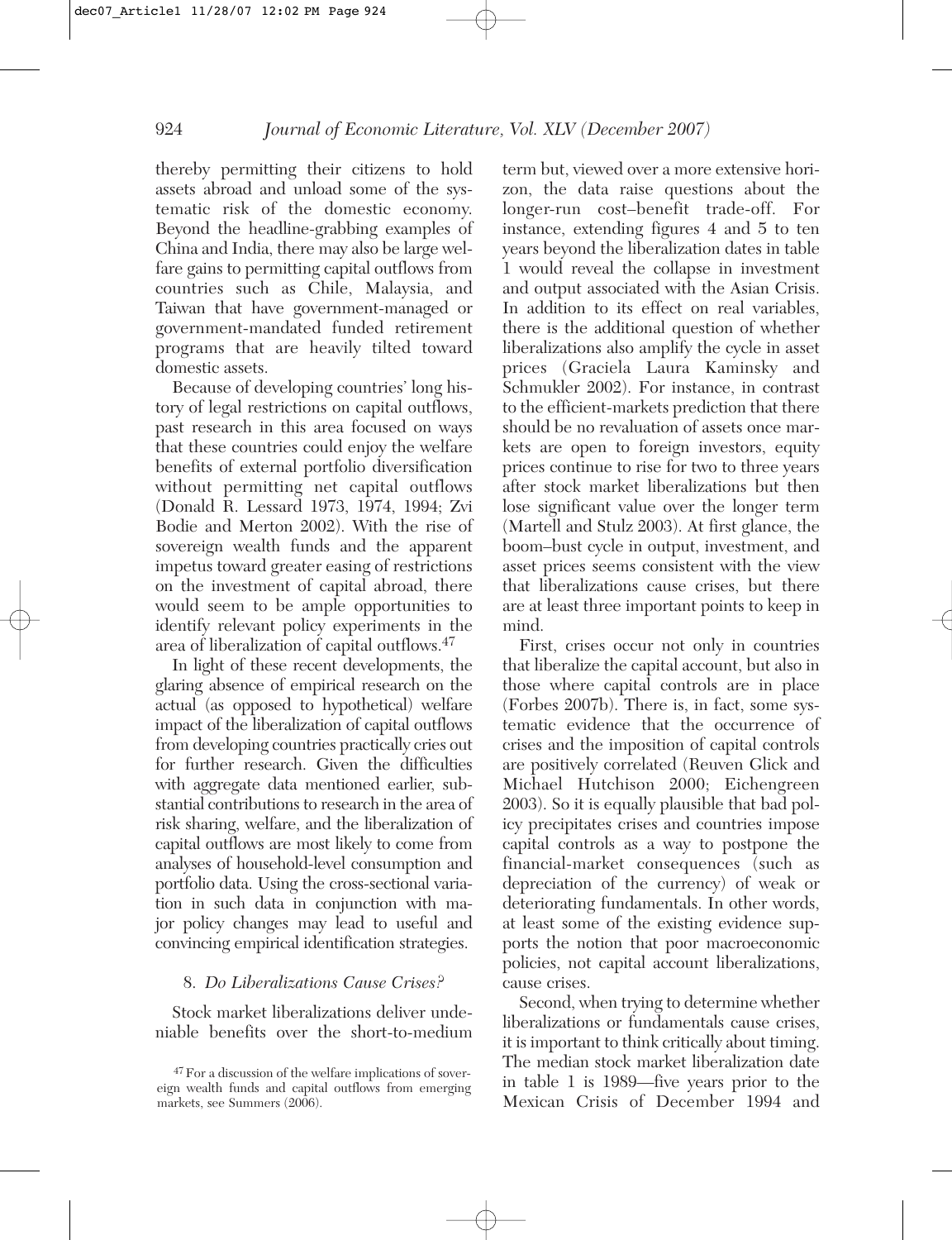almost a decade before the Asian crisis of 1997. Given the length of time between the onset of stock market liberalizations and the rash of subsequent emerging-market financial crises, any causal link between the two is far from obvious. Of course, the seeds of a misguided policy may take a long time to yield their bitter fruit, so lags in timing alone cannot dismiss the possibility that stock market liberalizations played a role. Nevertheless, the more proximate and plausible cause of the crises would appear to be a combination of fixed exchange rates and the build-up of short-term dollardenominated debt: tesobonos in the case of Mexico and interbank loans in the case of Asia (Fischer 2001; Krueger 2000; Mishkin 1997, 2000; Obstfeld and Rogoff 1995).

The question of whether stock market liberalizations or short-term debt caused the Mexican and Asian crises raises the third and most important point: cost–benefit analyses of capital account liberalization do not make sense without specifying exactly what is meant by the term "capital account liberalization." In its broadest form, a capital account liberalization can be any decision by a country's government that allows capital to flow more freely in and (or) out of that country. Allowing domestic businesses to take out loans from foreign banks, permitting foreigners to purchase domestic government debt instruments, and allowing foreigners to invest in the domestic stock market are but three examples. At a minimum, we need to distinguish between two categories of liberalization: those that involve debt and those that involve equity. The distinction matters because the answer to the question—do liberalizations cause crises—depends critically on whether you are talking about the liberalization of debt or equity flows.

## 8.1 *The Importance of Distinguishing Debt from Equity*

A debt contract requires regular payments regardless of the borrower's circumstances. This means that, when bad news arises,

creditors rush to get their money while they can. An equity contract, on the other hand, involves risk-sharing—large payouts for shareholders when times are good and little to nothing when times are bad. It may seem that foreign purchase of equities on the domestic stock market could be reversed if and when foreign investors become concerned about a country's prospects, but shareholders cannot simply demand their money back. They have to sell their shares and prices will drop as soon as other market participants (domestic or foreign) anticipate the increase in supply. Furthermore, as prices fall, expected returns rise so that the incentive to sell equity is no longer as strong (Hyuk Choe, Bong-Chan Kho, and Stulz 1999). In other words, servicing an equity contract involves procyclical payments that tend to stabilize the balance of payments, whereas debt service payments are countercyclical and have the opposite effect.

Because it does not embody risk-sharing, excessive reliance on debt can cause financial distress. In the 1970s, developing-country governments obtained large quantities of floating-rate commercial bank loans. The Debt Crisis of the 1980s then demonstrated that debt contracts can induce large inefficiencies when economic conditions turn out to be worse than anticipated at the time the contract was signed (Fischer 1987). Nor is it simply the flow of asset-service payments that is more likely to vary in a stabilizing way for equity than for debt. "The debt crisis was caused most immediately and powerfully by the cutoff in new lending without any similar curb on the requirement to pay amortization" (Williamson 1997, p. 288).

Williamson's point about the cessation of new lending rings particularly true in the context of the further distinction between bonds and bank loans. The nature of bank lending makes that form of capital flows far more volatile than portfolio bond or equity flows. For instance, domestic banks borrow short-term in the foreign interbank market with the expectation that they will be able to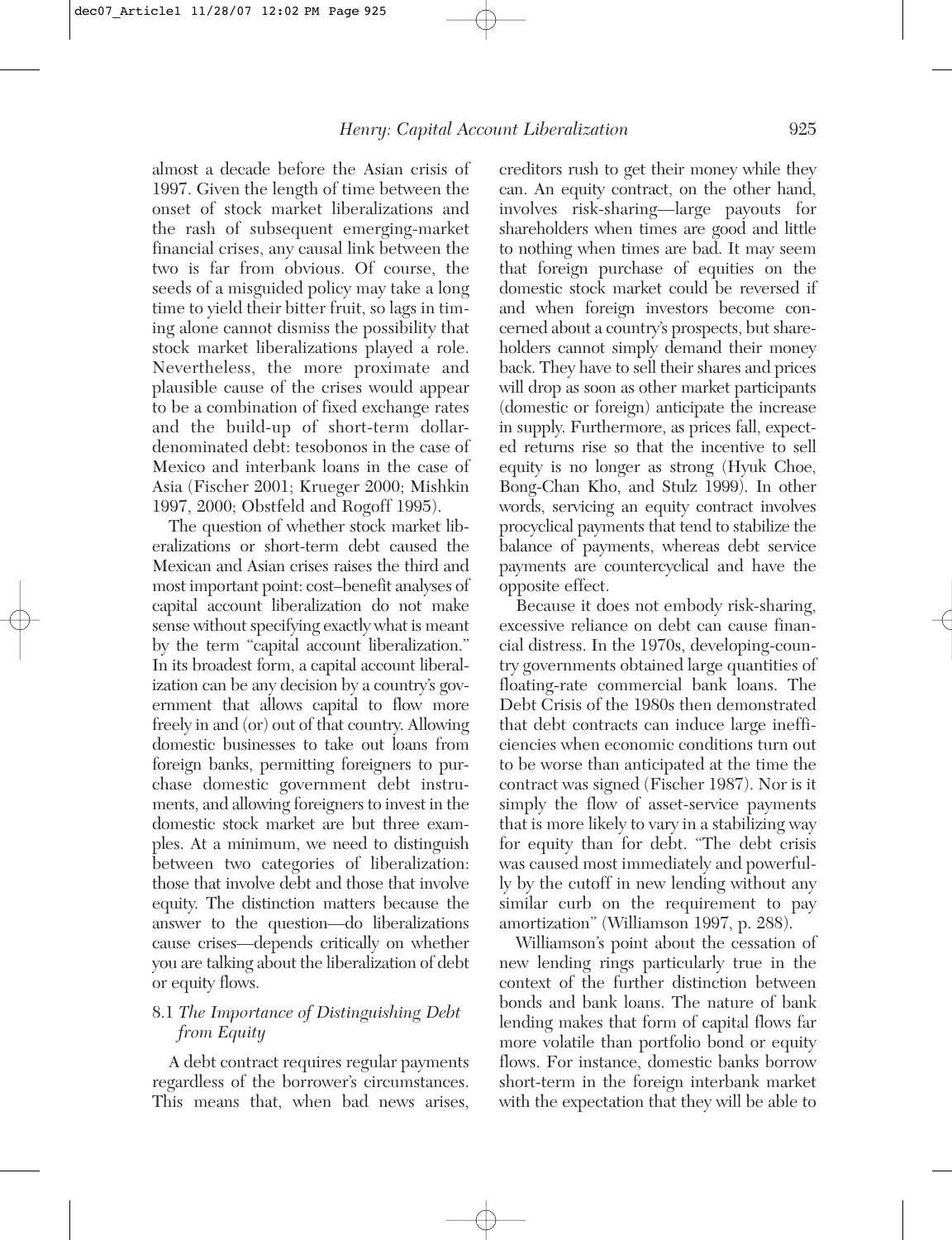roll over the loans. The potential problems here are twofold. First, the decision by lenders to call in loans and cease rolling them over tends to be driven not by idiosyncratic shocks to individual borrowers but common shocks to the domestic economy (Wendy Dobson and Gary Clyde Hufbauer 2001). Second, common shocks dominate idiosyncratic shocks in emerging markets (Morck, Yeung, and Yu 2000). Taken together, these two facts create the potential for large-scale reversals of short-term interbank loans.

Yet the vast majority of bank lending to emerging markets takes the form of shortterm bank loans (loans with a maturity of less than a year).<sup>48</sup> At the end of 1997, 55 percent of foreign bank loans worldwide were short-term and one third of these loans were of the interbank variety. For instance, foreign capital flows to Thailand peaked at 25.5 billion dollars in 1995; 75 percent of this sum took the form of bank loans; two thirds of these loans had maturities of less than a year, and the majority went to Thai banks and nonbank financial intermediaries (Martin N. Baily, Diana Farrell, and Susan Lund 2000).

The critical point about interbank loans is that they may be used by the recipient banks to make loans to finance domestic projects that may not be short-term, thereby creating a liability mismatch. These liability mismatches wreak havoc on the domestic economy in the face of external shocks. Excessive short-term borrowing in dollars from foreign banks by Asian banks, companies, and governments played a central role in the onset of the Asian Financial Crisis (Jason Furman and Stiglitz 1998; Steven Radelet and Sachs 1998). In essence, the mismatch between the term structure of Asian borrowers' assets (long term) and their dollar-denominated

48As I discuss shortly, it is important to note that bonds, which now comprise a much larger share of total debt flows to developing countries than they did in the 1970s and 1980s, are potentially less problematic than bank loans.

external liabilities (short term) meant that any bad news that made their lenders reluctant to extend new loans was bound to create a liquidity problem.

The tendency toward sudden reversal of short-term bank flows underscores the central point of the discussion. Whereas portfolio flows adjust to shocks through changes in prices, short-term bank loans adjust through quantities (Dobson and Hufbauer 2001). Consequently, bank lending to emerging markets is far more volatile than portfolio investment in bonds or equities (Kose et al. 2006).49 Again, the Asian Crisis highlights the difference in volatility. In 1996, the five Asian Crisis countries (Indonesia, Malaysia, Philippines, South Korea, Thailand) received 47.8 billion dollars of capital inflows in the form of bank loans; in 1997, they experienced a collective outflow of 29.9 billion dollars—a reversal of almost 80 billion dollars in a one-year period (Baily, Farrell, and Lund 2000).

In contrast to the abrupt reversal in bank flows, portfolio flows remained positive in Asia throughout 1997. Baily, Farrell, and Lund (2000) document that aggregate portfolio flows to the crisis countries fell by about half but remained positive. Furthermore, the aggregate pattern holds at the individual country level for South Korea, Malyasia, and Thailand. In the case of Thailand, even as foreign banks were refusing to roll over loans, portfolio flows increased by 70 percent between the second and third quarters of 1997 and remained positive through the first half of 1998. The authors document that Indonesia did experience net portfolio outflows in the fourth quarter of 1997 but they turned positive again by the middle of 1998.

Beyond the Asian Crisis, heavy short-term borrowing in dollars played a central role in precipitating almost every emerging-market financial crisis during the 1990s (Dornbusch

<sup>49</sup> It is important to note that investment in bonds can also be volatile if the bonds are sufficiently short-term.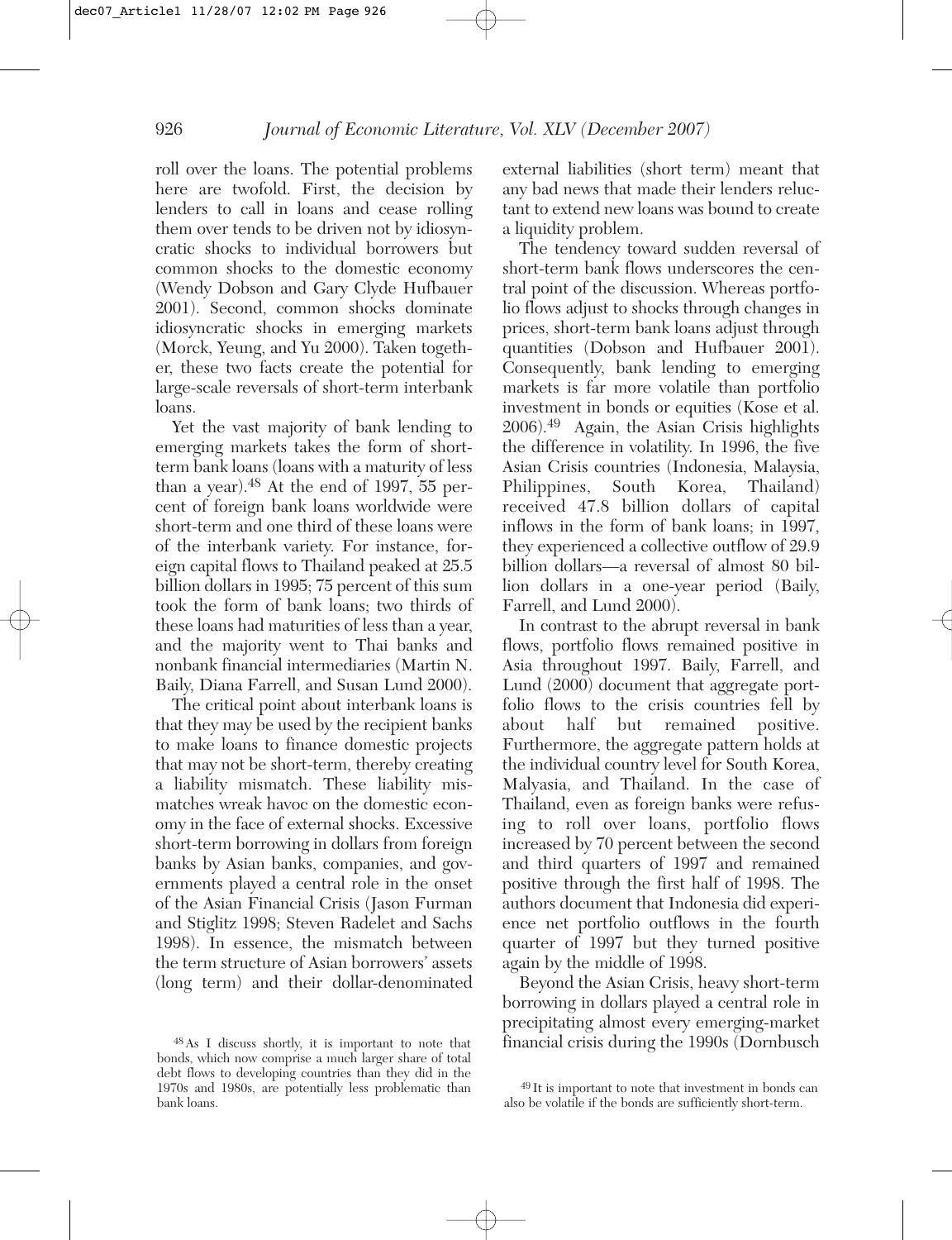2000; Martin Feldstein 2002). A general finding is that the ratio of short-term debt to reserves predicts crises, and greater shortterm exposure predicts more severe crises when positive capital flows turn negative (Rodrik and Andres Velasco 2000).

#### 8.2 *If Debt Is So Risky, Why Do We See So Much of It?*

Table 4 illustrates the dominance of debt over equity by breaking the composition of net capital flows to the eighteen developing countries listed in table 1 into five major categories: public and publicly guaranteed debt flows, private nonguaranteed debt flows, FDI, portfolio equity, and grants. The sum of the first two categories reflects all debt flows. From 1970 to 1984, debt typically accounted for about 80 percent of all capital flows to developing countries. If debt constitutes such a dangerous form of lending, why do we do we see so much of it relative to equity? One obvious reason follows directly from the discussion in section 5: prior to the latter half of the 1980s, developing countries largely banned foreigners from holding domestic shares.

If debt is so risky relative to equity, then why do governments liberalize debt inflows by removing restrictions on offshore borrowing by domestic banks while retaining hard limits on foreign participation in the equity market? There are number of competing explanations for the relatively slow liberalization of equity markets, all of which deserve more serious consideration in future research than the speculative treatment I give them in the next few sentences. Domestic capitalists in the nonfinancial sector of the economy may favor liberalization because it reduces their cost of capital. But these capitalists may also be reluctant to create the necessary preconditions for successful equity market liberalization (Shleifer and Wolfenzon 2002). Alternatively, there may be competing interests. Liberalization generates aggregate welfare gains, but there may also be potential losers who oppose the

process (Rajan and Zingales 2003). For example, domestic banks may lose monopoly rents because liberalizations provide domestic firms with alternative sources of financing. In turn, large, nonfinancial firms may be worse off because new sources of financing for their smaller, more financially constrained industry peers may increase product market competition (Chari and Gupta forthcoming). Finally, governments may delay equity market liberalizations for an entirely different set of considerations. Future research should address these issues using firm-level data.

Whatever explains the delay, with the advent of stock market liberalization, portfolio equity as a fraction of total capital inflows rose from less than 0.1 percent in 1980–84 to 18.7 percent in 1990–95—an increase of almost two-hundredfold. Debt as a fraction of total capital flows fell from 82 percent in 1980–84 to 50 percent in 1990–95. FDI flows as a fraction of total capital flows increased from 13 percent in 1980–84 to 28 percent in 1990–95. However, the flow of portfolio equity to emerging markets has slowed since the boom of the early 1990s (Dilek Aykut, Himmat Kalsi, and Dilip Ratha 2003). And while developing countries' ratios of external debt to equity fell between 1997 and 2001, it is still not clear that they have fallen to prudent levels (Philip Suttle 2003, p. 9). Hence, the recent increase in portfolio equity and FDI inflows notwithstanding, developing countries still lean heavily toward debt.<sup>50</sup>

The observed pattern of debt and equity flows is an equilibrium outcome, resulting from the optimal response of borrowers and lenders to a given set of institutional arrangements. Therefore, the critical issue is what distortions in the international financial system produce incentives that lead to so

<sup>50</sup> Home bias, the fact that foreign investors hold fewer foreign securities than they should, does not explain why the composition of securities they do hold favors debt so strongly. Lewis (1999) surveys the home-bias literature.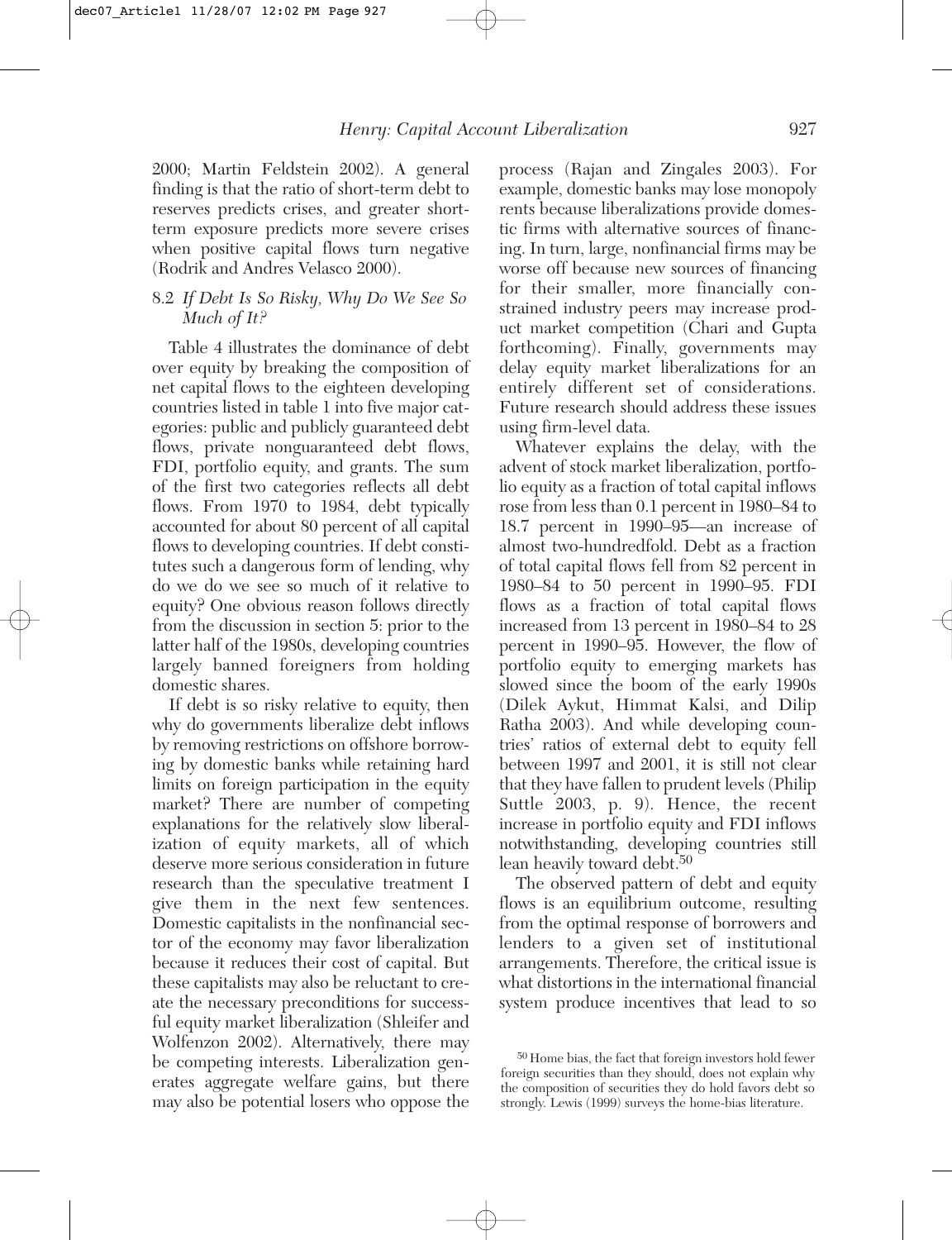much debt and so little equity. One prominent example of an incentive-distorting institutional arrangement was the Basel Capital Accord of 1988 (Basel I).

Drafted in response to the 1980s debt crisis, Basel I tried to reduce systemic risk by linking banks' capital adequacy ratios to the riskiness of their loans. Under Basel I, banks had to set aside capital equal to at least 8 percent of their risk-adjusted assets to provide a buffer in case of a loss on those assets. The problem was that Basel I's system for risk-adjusting assets created an unintentional bias toward short-term lending to emerging markets. Lending to banks in OECD countries received a 20 percent risk weighting regardless of the maturity structure of the loan. For loans to non-OECD countries, short-term loans received a 20 percent weight, long-term loans a 100 percent weight (Rudi Bonte 1999).

As a consequence of Basel I's weighting system, short-term, foreign currency lending to banks in emerging markets required only one fifth of the capital required of long-term loans to banks in emerging markets and no more capital than a long-term loan to a bank in an OECD country. Skewing the incentive structure for banks in G-10 countries to lend short-term to emerging markets had predictable consequences. As discussed in section 8.1, short-term, dollar-denominated loans, most of which originated with European and Japanese banks, constituted the lion's share of debt contracts in the East Asian Crisis. The eventual implementation of Basel II may help alleviate the bias toward short-term debt in Basel I, but Rogoff (1999) identifies three other sources of debt bias in the international financial system not directly related to capital adequacy ratios.

First, by making it less risky to hold deposits, deposit insurance in creditor and debtor countries increases the deposit base and expands the size of the banking system. Implicit subsidies are also a problem. As the size of banking system expands, it becomes increasingly difficult for the government to credibly commit to not bail out the banking system in the event of a financial meltdown (George A. Akerlof and Pual M. Romer 1993). Somewhat perversely, deposit insurance may also raise the probability of bank failures by reducing the incentive for depositors to monitor the lending practices of the financial institutions where they keep their money.<sup>51</sup>

Second, the international financial system protects the rights of debt holders more vigilantly than those of equity holders. G-7 lenders to emerging-market countries can resort to G-7 courts in the event of a debt dispute, but there is no such avenue of recourse for G-7 holders of emerging-market equity (Bulow 2002; Rogoff 1999; Obstfeld 1998).

Third, the underdevelopment of equity markets in emerging economies exacerbates the problem of preferential treatment of debtholders in G-7 courts. The point here is closely related to the discussion in section 6.1.3. A lack of transparency in emerging equity markets makes foreigners reluctant to invest, and weak protection of the rights of equity investors reinforces the tendency of capital suppliers to purchase debt instead of equity (Henry and Peter Lombard Lorentzen 2003).

#### 9. *Conclusion*

Writing about capital account liberalization in 1998, Bhagwati threw down the gauntlet, declaring "It is time to shift the burden of proof from those who oppose to those who favor liberated capital" (Bhagwati 1998). The explosion of papers written on the subject since that time indicates the seriousness with which the profession has taken his challenge.

There is little evidence that economic growth and capital account openness are

<sup>51</sup>Rogoff (1999) also argues that funds from international financial institutions aimed at helping distressedcountry debtors also provide an implicit subsidy to G-7 debt holders that encourages debt financing over equity.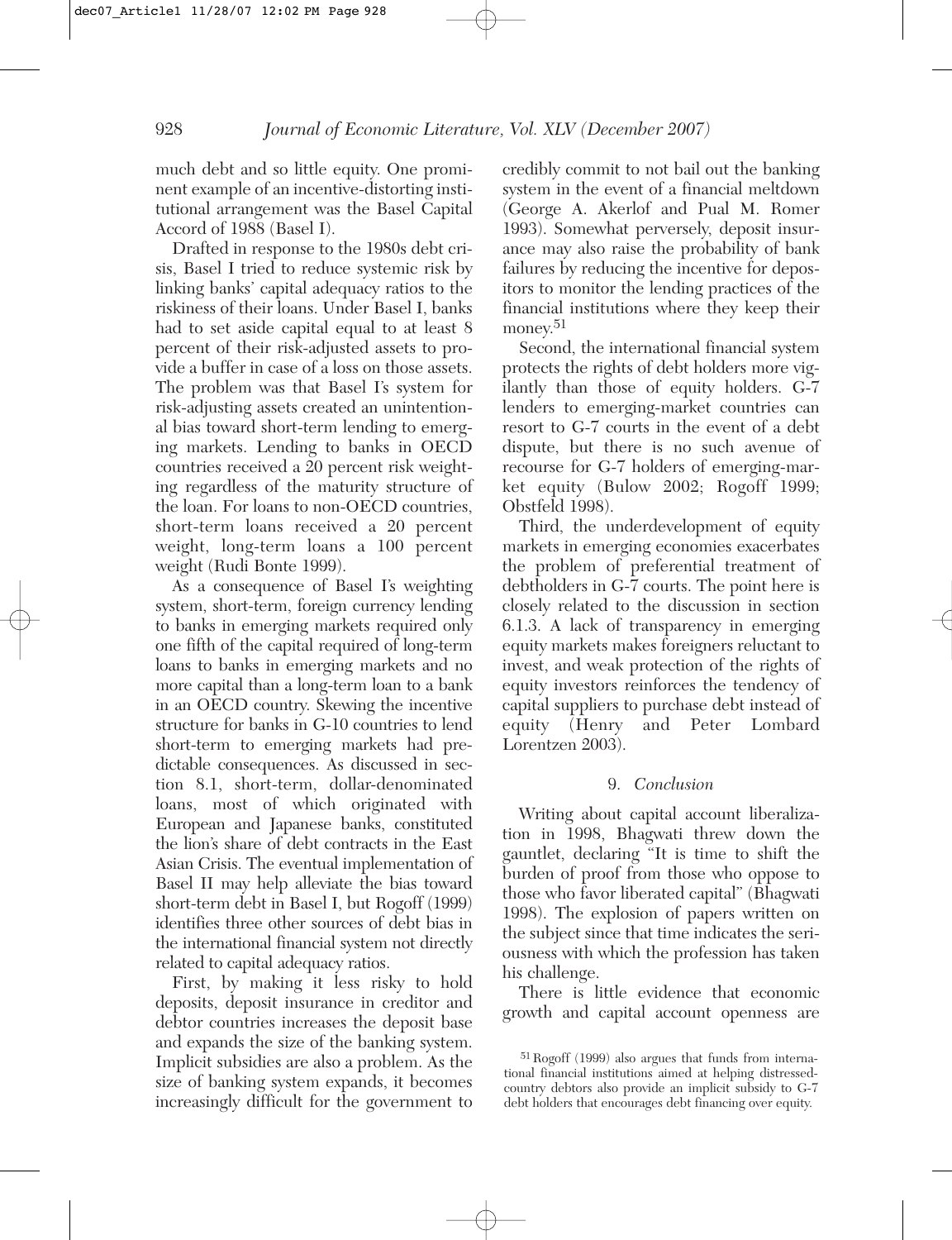positively correlated across countries. But there is lots of evidence that opening the capital account leads countries to temporarily invest more and grow faster than they did when their capital accounts were closed. Why does so much of the literature focus on the relationship between openness and longrun growth when the predictions of the neoclassical model all point toward the short-run impact of a country opening up? Part of the answer is tradition. Cross-sectional regressions of national growth rates on policy variables have been around for a while, so the gravitational pull of that methodological approach is quite strong. But I also think that the answer has something to do with a professional obsession. There has always been a great deal of interest in uncovering policies that increase the steady-state rate of growth. As a consequence, economists tend to ignore the importance of short-run increases that permanently raise the path of national income to a higher but parallel trajectory (Harberger 2005; Solow 2000, pp. 182–83).

#### **REFERENCES**

- Abdelal, Rawi, and Laura Alfaro. 2002. "Malaysia: Capital and Control." Harvard Business School Case, no. 702-040.
- Abdelal, Rawi, and Laura Alfaro. 2003. "Capital and Control: Lessons from Malaysia." *Challenge*, 46(4): 36–53.
- Aitken, Brian J., and Ann E. Harrison. 1999. "Do Domestic Firms Benefit from Direct Foreign Investment? Evidence from Venezuela." *American Economic Review*, 89(3): 605–18.
- Akerlof, George A., and Paul M. Romer. 1993. "Looting: The Economic Underworld of Bankruptcy for Profit." *Brookings Papers on Economic Activity*, 2: 1–60.
	- Alesina, Alberto, Vittorio Grilli, and Gian Maria Milesi-Ferretti. 1994. "The Political Economy of Capital Controls." In *Capital Mobility: The Impact on Consumption, Investment and Growth*, ed. L. Leiderman and A. Razin. Cambridge; New York and Melbourne: Cambridge University Press, 289–321.
- Alfaro, Laura, and Eliza Hammel. 2007. "Capital Flows and Capital Goods." *Journal of International Economics*, 72(1): 128–50.
- Alfaro, Laura, Sebnem Kalemli-Ozcan, and Vadym Volosovych. Forthcoming. "Why Doesn't Capital Flow from Rich to Poor Countries? An Empirical Investigation." *Review of Economics and Statistics*.
- Arslanalp, Serkan, and Peter Blair Henry. 2005. "Is Debt Relief Efficient?" *Journal of Finance*, 60(2): 1017–51.
	- Arslanalp, Serkan, and Peter Blair Henry. 2006a. "Helping the Poor to Help Themselves: Debt Relief or Aid?" In *Sovereign Debt at the Crossroads: Challenges and Proposals for Resolving the Third World Debt Crisis*, ed. C. Jochnick and F. Preston. Oxford and New York: Oxford University Press, 174–93.
- Arslanalp, Serkan, and Peter Blair Henry. 2006b. "Policy Watch: Debt Relief." *Journal of Economic Perspectives*, 20(1): 207–20.
	- Arteta, Carlos, Barry Eichengreen, and Charles Wyplosz. 2001. "When Does Capital Account Liberalization Help More Than It Hurts?" NBER Working Papers, no. 8414.
- Athanasoulis, Stefano G., and Eric Van Wincoop. 2000. "Growth Uncertainty and Risksharing." *Journal of Monetary Economics*, 45(3): 477–505.
	- Aykut, Dilek, Himmat Kalsi, and Dilip Ratha. 2003. "Sustaining and Promoting Equity-Related Finance for Developing Countries." In *Global Development Finance 2003: Striving for Stability in Development Finance, Volume 2: Summary and Country Tables*. Washington, D.C.: World Bank, 85–106.
- Baily, Martin N., Diana Farrell, and Susan Lund. 2000. "The Color of Hot Money." *Foreign Affairs*, 79(2): 99–109.
- Barro, Robert J. 1991. "Economic Growth in a Cross Section of Countries." *Quarterly Journal of Economics*, 106(2): 407–43.
- Barro, Robert J., and Xavier Sala-i-Martin. 1992. "Convergence." *Journal of Political Economy*,  $100(2)$ : 223-51.
	- Barro, Robert J., and Xavier Sala-i-Martin. 1995. *Economic Growth*. New York; London and Montreal: McGraw-Hill.
- Bekaert, Geert, and Campbell R. Harvey. 2000. "Foreign Speculators and Emerging Equity Markets." *Journal of Finance*, 55(2): 565–613.
- Bekaert, Geert, Campbell R. Harvey, and Christian Lundblad. 2005. "Does Financial Liberalization Spur Growth?" *Journal of Financial Economics*,  $77(1): 3-55.$
- Bhagwati, Jagdish. 1998. "The Capital Myth: The Difference between Trade in Widgets and Dollars." *Foreign Affairs*, 77(3): 7–12.
- Blanchard, Olivier, Changyong Rhee, and Lawrence H. Summers. 1993. "The Stock Market, Profit, and Investment." *Quarterly Journal of Economics*, 108(1): 115–36.
- Bodie, Zvi, and Robert C. Merton. 2002. "International Pension Swaps." *Journal of Pension Economics and Finance*, 1(1): 77–83.
- Bonte, Rudi. 1999. "Supervisory Lessons to Be Drawn from the Asian Crisis." Basel Committee on Banking Supervision Working Paper, no. 2.
- Booth, Laurence, Varouj Aivazian, Asli Demirgüç-Kunt, and Vojislav Maksimovic. 2001. "Capital Structures in Developing Countries." *Journal of Finance*, 56(1): 87–130.
- Bosworth, Barry P., and Susan M. Collins. 2003. "The Empirics of Growth: An Update." *Brookings Papers*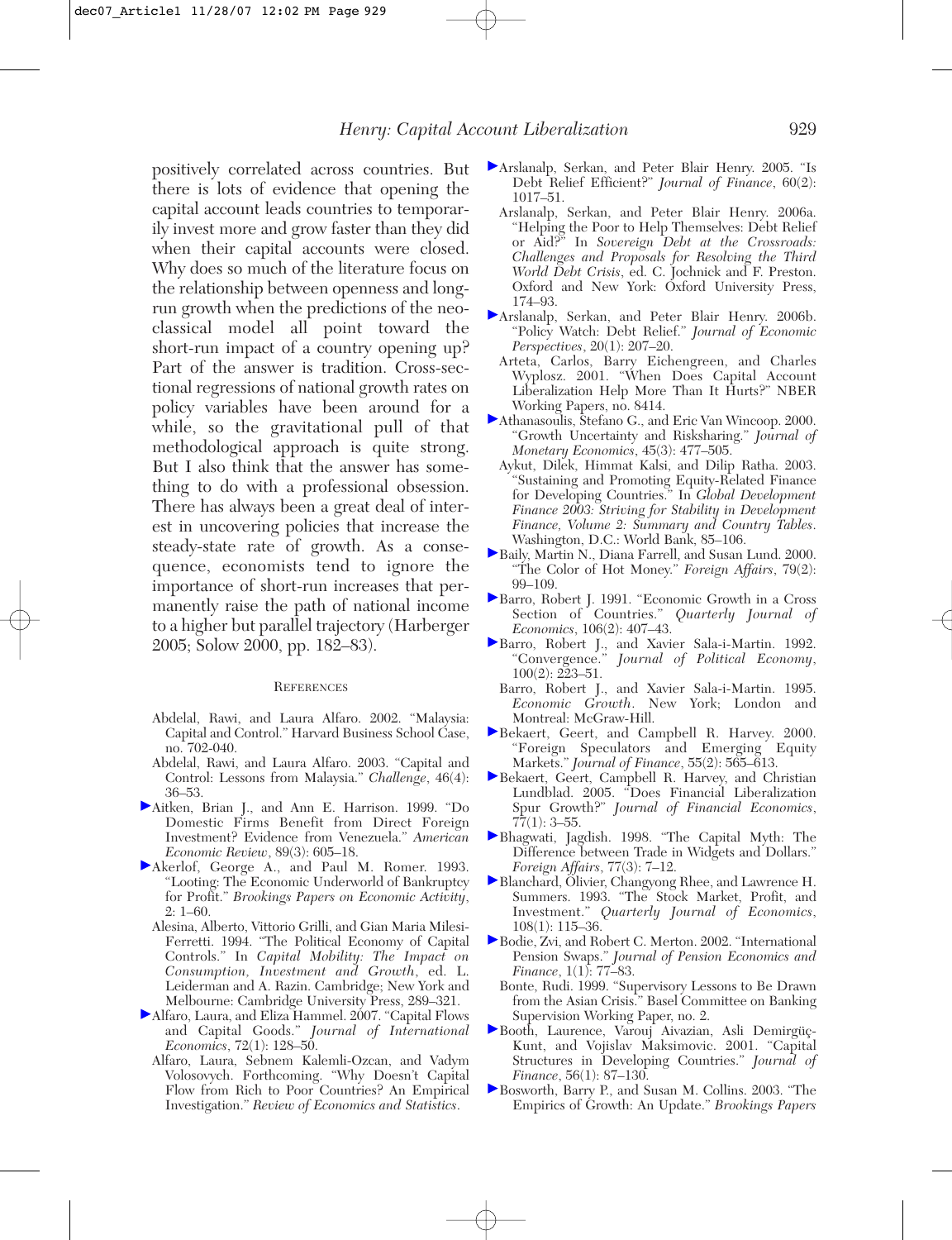*on Economic Activity*, 2: 113–79.

- Bruno, Michael, and William Easterly. 1998. "Inflation Crises and Long-Run Growth." *Journal of Monetary Economics*,  $41(\tilde{1})$ : 3–26.
- Bulow, Jeremy I. 2002. "First World Governments and Third World Debt." *Brookings Papers on Economic Activity*, 1: 229–55.
- Bulow, Jeremy I., and Lawrence H. Summers. 1984. "The Taxation of Risky Assets." *Journal of Political Economy*, 92(1): 20–39.
	- Calderón, César, Norman Loayza, and Klaus Schmidt-Hebbel. 2004. "Openness, Vulnerability, and Growth." Central Bank of Chile Working Paper.
	- Calvo, Guillermo A., Leonardo Leiderman, and Carmen M. Reinhart. 1996. "Inflows of Capital to Developing Countries in the 1990s." *Journal of Economic Perspectives*, 10(2): 123–39.
	- Calvo, Guillermo A., and Carlos A. Végh. 1999. "Inflation Stabilization and BOP Crises in Developing Countries." In *Handbook of Macroeconomics, Volume 1C*, ed. J. B. Taylor and M. Woodford. Handbooks in Economics, vol. 15. Amsterdam; New York and Oxford: Elsevier Science, North-Holland, 1531–1614.
- Campbell, John Y. 2000. "Asset Pricing at the Millennium." *Journal of Finance*, 55(4): 1515–67.
	- Caselli, Francesco. 2005. "Accounting for Cross-Country Income Differences." In *Handbook of Economic Growth, Volume 1A*, ed. P. Aghion and S. Durlauf. Amsterdam and San Diego: North Holland, 679–742.
- Caselli, Francesco, Gerardo Esquivel, and Fernando Lefort. 1996. "Reopening the Convergence Debate: A New Look at Cross-Country Growth Empirics." *Journal of Economic Growth*,  $1(3)$ : 363–89.
- Caselli, Francesco, and James Feyrer. 2007. "The Marginal Product of Capital." *Quarterly Journal of Economics*, 122(2): 535–68.
	- Chari, Anusha, and Nandini Gupta. Forthcoming. "Incumbents and Protectionism: The Political Economy of Foreign Entry Liberalization." *Journal of Financial Economics*.
- Chari, Anusha, and Peter Blair Henry. 2004. "Risk Sharing and Asset Prices: Evidence from a Natural Experiment." *Journal of Finance*, 59(3): 1295–1324.
	- Chari, Anusha, and Peter Blair Henry. Forthcoming. "Firm-Specific Information and the Efficiency of Investment." *Journal of Financial Economics*.
	- Chari, Anusha, Paige P. Ouimet, and Linda L. Tesar. 2004. "Acquiring Control in Emerging Markets: Evidence from the Stock Market." NBER Working Papers, no. 10872.
- Chinn, Menzie D., and Hiro Ito. 2006. "What Matters for Financial Development? Capital Controls, Institutions, and Interactions." *Journal of* Institutions, and Interactions." *Development Economics*, 81(1): 163–92.
- Choe, Hyuk, Bong-Chan Kho, and René M. Stulz. 1999. "Do Foreign Investors Destabilize Stock Markets? The Korean Experience in 1997." *Journal of Financial Economics,* 54(2): 227–64.
	- Claessens, Stijn, and Moon-Whoan Rhee. 1994. "The Effect of Barriers to Equity Investment in Developing Countries." In *The Internationalization of Equity Markets*, ed. J. A. Frankel. Chicago and

London: University of Chicago Press, 231–71.

- Cline, William R. 1995. *International Debt Reexamined*. Washington, D.C.: Institute for International Economics.
- Cochrane, John H. 1999. "New Facts in Finance." *Federal Reserve Bank of Chicago Economic Perspectives*, 23(3): 36–58.
- Coval, Joshua D., and Tobias J. Moskowitz. 1999. "Home Bias at Home: Local Equity Preference in Domestic Portfolios." *Journal of Finance*, 54(6): 2045–73.
- Coval, Joshua D., and Tobias J. Moskowitz. 2001. "The Geography of Investment: Informed Trading and Asset Prices." *Journal of Political Economy*,  $109(4)$ : 811–41.
- De Jong, Frank, and Frans A. De Roon. 2005. "Time-Varying Market Integration and Expected Returns in Emerging Markets." *Journal of Financial Economics*, 78(3): 583–613.
- Demirgüç-Kunt, Asli, and Vojislav Maksimovic. 1998. "Law, Finance, and Firm Growth." *Journal of Finance*, 53(6): 2107–37.
- Diaz-Alejandro, Carlos. 1985. "Good-Bye Financial Repression, Hello Financial Crash." *Journal of Development Economics*, 19(1–2): 1–24.
	- Dobson, Wendy, and Gary Clyde Hufbauer. 2001. *World Capital Markets: Challenge to the G–10*. Washington, D.C.: Institute for International Economics.
- Dornbusch, Rudiger. 1983. "Panel Discussion on the Southern Cone." *International Monetary Fund Staff Papers*, 30: 164–84.
	- Dornbusch, Rudiger. 2000. *Keys to Prosperity: Free Markets, Sound Money, and a Bit of Luck*. Cambridge and London: MIT Press.
- Dvorak, Tomas, and Richard Podpiera. 2006. "European Union Enlargement and Equity Markets in Accession Countries." *Emerging Markets Review*, 7(2): 129–46.
	- Easterly, William. 1996. "When Is Stabilization Expansionary? Evidence from High Inflation." *Economic Policy: A European Forum*, 22: 65–98.
	- Edison, Hali J., Michael W. Klein, Luca Antonio Ricci, and Torsten Sløk. 2004. "Capital Account Liberalization and Economic Performance: Survey and Synthesis." *IMF Staff Papers*, 51(2): 220–56.
- Edison, Hali J., Ross Levine, Luca Antonio Ricci, and Torsten Sløk. 2002. "International Financial Integration and Economic Growth." *Journal of International Money and Finance*, 21(6): 749–76.
- Edison, Hali J., and Francis E. Warnock. 2003. "A Simple Measure of the Intensity of Capital Controls." *Journal of Empirical Finance*,  $10(1-2)$ : 81–103.
	- Edwards, Sebastian. 1984. *The Order of Liberalization of the External Sector in Developing Countries*. Essays in International Finance, no. 156. Princeton: International Finance Section, Department of Economics, Princeton University.
	- Edwards, Sebastian. 2001. "Capital Mobility and Economic Performance: Are Emerging Economies Different?" NBER Working Papers, no. 8076.
- Eichengreen, Barry. 2001. "Capital Account Liberalization: What Do Cross-Country Studies Tell Us?" *World Bank Economic Review*, 15(3): 341–65.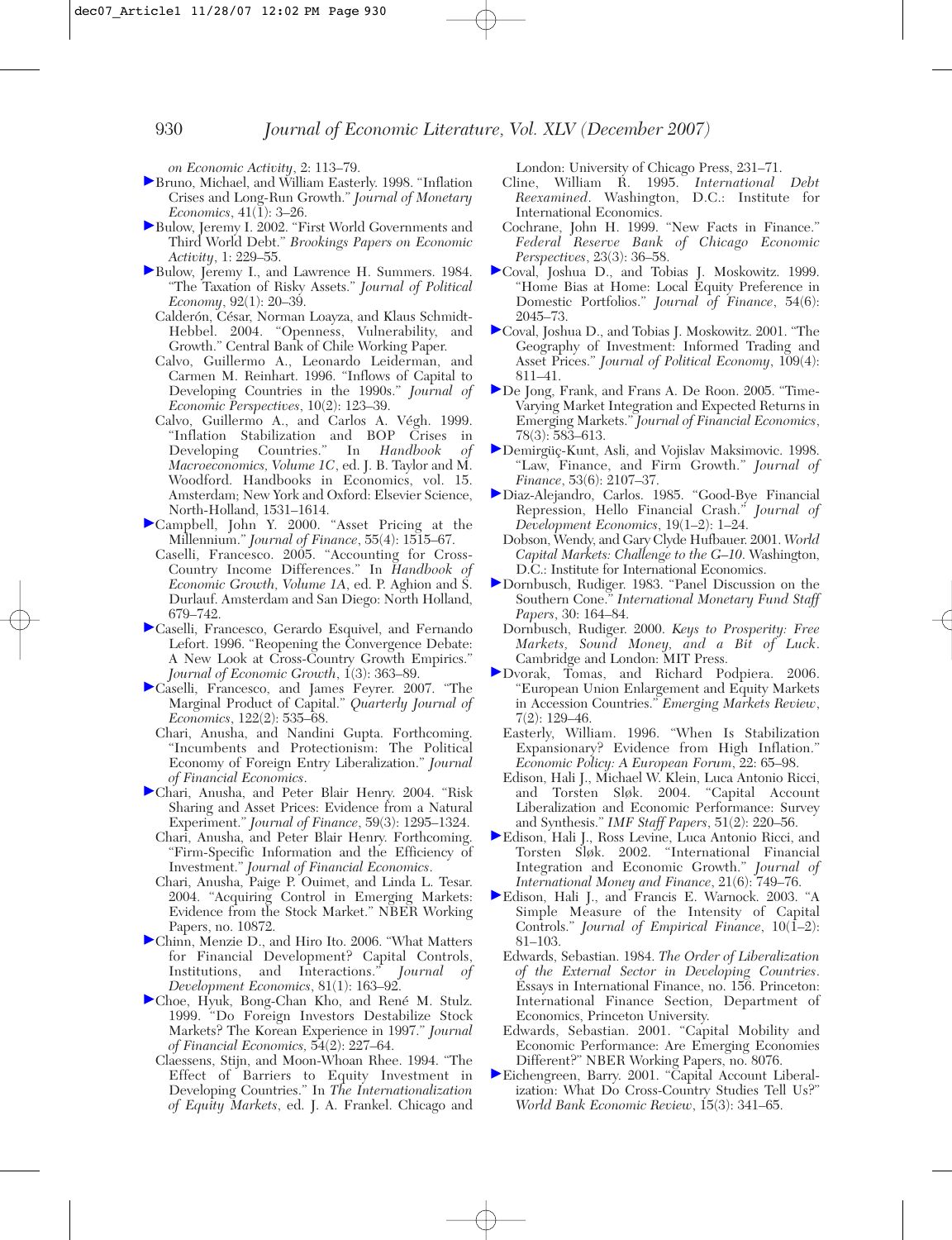- Eichengreen, Barry. 2003. *Capital Flows and Crises*. Cambridge and London: MIT Press.
- Eichengreen, Barry. 2004. "Financial Instability." In *Global Crises, Global Solutions*, ed. B. Lomborg. Cambridge; New York and Melbourne: Cambridge University Press, 251–80.
- Errunza, Vihang R., and Darius P. Miller. 2000. "Market Segmentation and the Cost of Capital in International Equity Markets." *Journal of Financial and Quantitative Analysis*, 35(4): 577–600.
- Fama, Eugene F. 1991. "Efficient Capital Markets: II." *Journal of Finance,* 46(5): 1575–1617.
- Fama, Eugene F., and Kenneth R. French. 2004. "The Capital Asset Pricing Model: Theory and Evidence." *Journal of Economic Perspectives*, 18(3): 25–46.
- Fazzari, Steven M., Robert Glenn Hubbard, and Bruce C. Petersen. 1988. "Financing Constraints and Corporate Investment." *Brookings Papers on Economic Activity*, 1: 141–95.
	- Feldstein, Martin. 2002. "Economic and Financial Crises in Emerging Market Economies: Overview of Prevention and Management." NBER Working Papers, no. 8837.
	- Fischer, Stanley. 1987. "Sharing the Burden of the International Debt Crisis." *American Economic Review*, 77(2): 165–70.<br> *ischer.* Stanley. 1998.
	- Fischer, Stanley. 1998. "Capital Account Liberalization and the Role of the IMF." In *Should the IMF Pursue Capital-Account Convertibility*. Essays in International Finance, no. 207. Princeton: International Finance Section, Department of Economics, Princeton University, 1–10.
- Fischer, Stanley. 2001. "Exchange Rate Regimes: Is the Bipolar View Correct?" *Journal of Economic Perspectives*, 15(2): 3–24.
- Fischer, Stanley. 2003. "Globalization and Its Challenges." *American Economic Review*, 93(2): 1–30.
- Fischer, Stanley, and Robert C. Merton. 1984. "Macroeconomics and Finance: The Role of the Stock Market." *Carnegie–Rochester Conference Series on Public Policy*, 21: 57–108.
- Fischer, Stanley, Ratna Sahay, and Carlos A. Végh. 2002. "Modern Hyper- and High Inflations." *Journal of Economic Literature*, 40(3): 837–80.
- Foerster, Stephen R., and G. Andrew Karolyi. 1999. "The Effects of Market Segmentation and Investor Recognition on Asset Prices: Evidence from Foreign Stocks Listing in the United States." *Journal of Finance*, 54(3): 981–1013.
- Forbes, Kristin J. 2007a. "One Cost of the Chilean Capital Controls: Increased Financial Constraints for Smaller Traded Firms." *Journal of International Economics*, 71(2): 294–323.
- Forbes, Kristin J. 2007b. "The Microeconomic Evidence on Capital Controls: No Free Lunch." In *Capital Controls and Capital Flows in Emerging Economies: Policies, Practices, and Consequences*, ed. S. Edwards. Chicago: University of Chicago Press.
- Frankel, Jeffrey A. 1994. "The Internationalization of Equity Markets: Introduction." In *The Internationalization of Equity Markets*, ed. J. A. Frankel. Chicago and London: University of Chicago Press, 1–20.
- Frankel, Jeffrey A., and David Romer. 1999. "Does Trade Cause Growth?" *American Economic Review*, 89(3): 379–99.
- Furman, Jason, and Joseph E. Stiglitz. 1998. "Economic Crises: Evidence and Insights from East Asia." *Brookings Papers on Economic Activity*, 2: 1–114.
- Galindo, Arturo, Fabio Schiantarelli, and Andrew Weiss. 2007. "Does Financial Liberalization Improve the Allocation of Investment? Micro-Evidence from Developing Countries." *Journal of Development Economics*, 83(2): 562–87.
- Gallego, Francisco A., and F. Leonardo Hernandez. 2003. "Microeconomic Effects of Capital Controls: The Chilean Experience during the 1990s." *International Journal of Finance and Economics*, 8(3): 225–53.
- Glick, Reuven, Xueyan Guo, and Michael Hutchison. 2006. "Currency Crises, Capital-Account Liberalization, and Selection Bias." *Journal of Economics and Statistics,* 88(4): 698–714.
- Glick, Reuven, and Michael Hutchison. 2005. "Capital" Controls and Exchange Rate Instability in Developing Economies." *Journal of International Money and Finance,* 24(3): 387–412.
	- Gordon, Myron J. 1962. *The Investment, Financing, and Valuation of the Corporation*. Homewood, Ill.: Richard D. Irwin.
- Gorg, Holger, and David Greenaway. 2004. "Much Ado About Nothing? Do Domestic Firms Really Benefit from Foreign Direct Investment?" *World Bank Research Observer*, 19(2): 171–97.
- Gourinchas, Pierre-Olivier, and Olivier Jeanne. 2006. "The Elusive Gains from International Financial Integration." *Review of Economic Studies*, 73(3): 715–41.
	- Gozzi, Juan Carlos, Ross Levine, and Sergio L. Schmukler. Forthcoming. "Internationalization and the Evolution of Corporate Valuation." *Journal of Financial Economics*.
- Grilli, Vittorio, and Gian Maria Milesi-Ferretti. 1995. "Economic Effects and Structural Determinants of Capital Controls." *International Monetary Fund Staff Papers*, 42(3): 517–51.
	- Gupta, Nandini, and Kathy Yuan. 2005. "On the Growth Effects of Liberalizations." University of Michigan Working Paper.
- Haddad, Mona, and Ann E. Harrison. 1993. "Are There Positive Spillovers from Direct Foreign Investment? Evidence from Panel Data for Morocco." *Journal of Development Economics*,  $42(1): 51-74.$
- Hall, Robert E., and Charles I. Jones. 1999. "Why Do Some Countries Produce So Much More Output per Worker Than Others?" *Quarterly Journal of Economics*, 114(1): 83–116.
	- Harberger, Arnold C. 1998. "A Vision of the Growth Process." *American Economic Review*, 88(1): 1–32.
	- Harberger, Arnold C. 2005. "On the Process of Growth and Economic Policy in Developing Countries." USAID PPC Issue Paper no. 13.
- Harrison, Ann E., Inessa Love, and Margaret S. McMillan. 2004. "Global Capital Flows and Financing Constraints." *Journal of Development Economics*, 75(1): 269–301.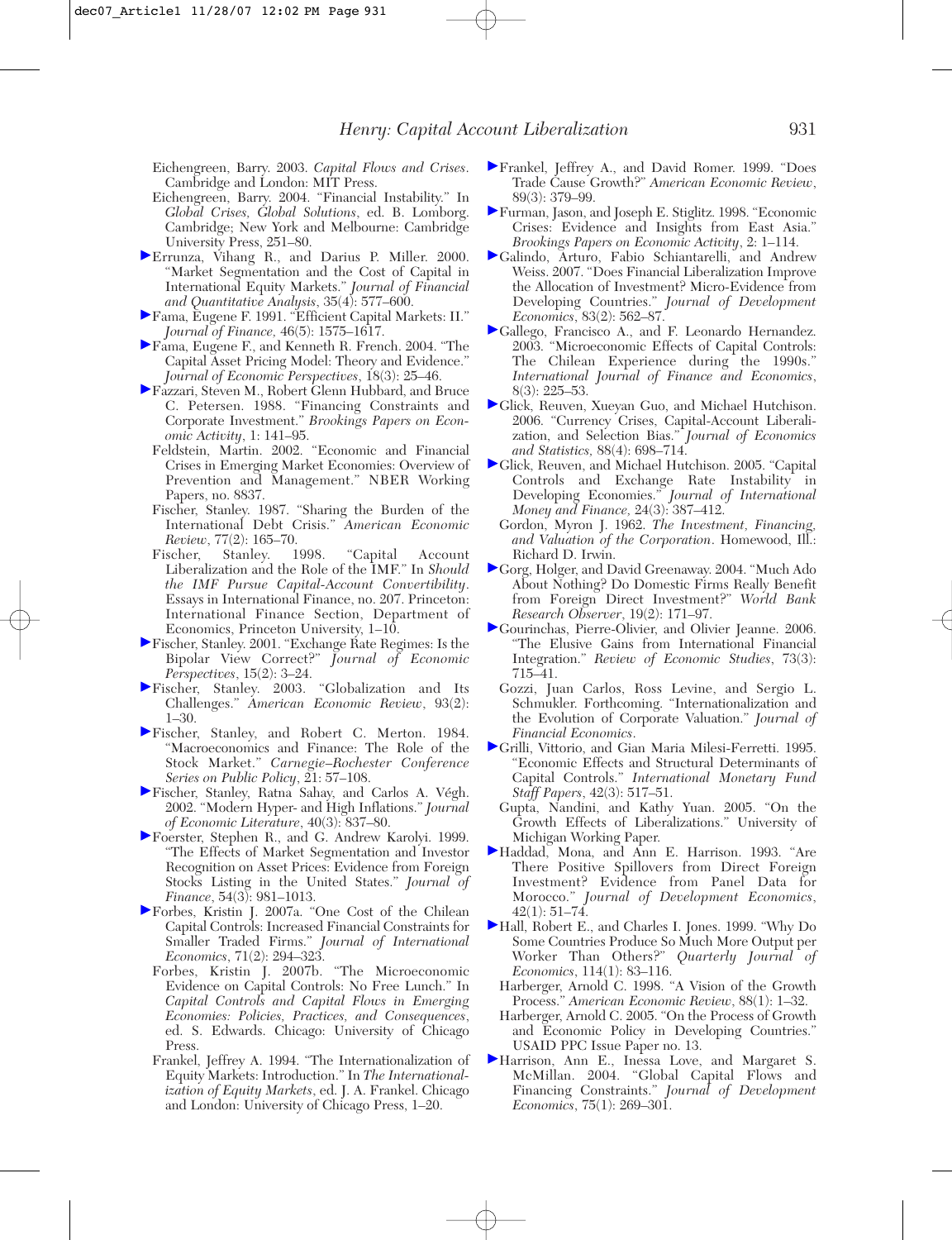- Henry, Peter Blair. 2000a. "Do Stock Market Liberalizations Cause Investment Booms?" *Journal of Financial Economics*, 58(1–2): 301–34.
- Henry, Peter Blair. 2000b. "Stock Market Liberalization, Economic Reform, and Emerging Market Equity Prices." *Journal of Finance*, 55(2): 529–64.
- Henry, Peter Blair. 2002. "Is Disinflation Good for the Stock Market?" *Journal of Finance*, 57(4): 1617–48.
- Henry, Peter Blair. 2003. "Capital-Account Liberalization, the Cost of Capital, and Economic Growth." *American Economic Review*, 93(2): 91–96.
	- Henry, Peter Blair, and Peter Lombard Lorentzen. 2003. "Domestic Capital Market Reform and Access to Global Finance: Making Markets Work." In *The Future of Domestic Capital Markets in Developing Countries*, ed. R. E. Litan, M. Pomerleano, and V. Sundararajan. Washington, D.C.: Brookings Institution, 179–214.
	- Heritage Foundation. 2006. *Index of Economic Freedom*. Washington, D.C.: Heritage House.
	- Himmelberg, Charles P., Robert Glenn Hubbard, and Inessa Love. 2004. "Investor Protection, Ownership, and the Cost of Capital." World Bank Policy Research Working Paper Series, no. 2834.
	- Hubbard, Robert Glenn. 1998. "Capital-Market Imperfections and Investment." *Journal of Economic Literature*, 36(1): 193–225.
	- Jensen, Michael C. 1986. "Agency Costs of Free Cash Flow, Corporate Finance, and Takeovers." *American Economic Review*, 76(2): 323–29.
- Johnson, Simon, Peter Boone, Alasdair Breach, and Eric Friedman. 2000. "Corporate Governance in the Asian Financial Crisis." *Journal of Financial Economics*, 58(1–2): 141–86.
- Johnson, Simon, and Todd Mitton. 2003. "Cronyism and Capital Controls: Evidence from Malaysia." *Journal of Financial Economics*, 67(2): 351–82.
	- Ju, Jiandong, and Shang-Jin Wei. 2006. "A Solution to Two Paradoxes of International Capital Flows." NBER Working Papers, no. 12668.
	- Kaminsky, Graciela Laura, and Sergio L. Schmukler. 2002. "Short-Run Pain, Long-Run Gain: The Effects of Financial Liberalization." NBER Working Papers, no. 9787.
- Kaplan, Steven N., and Luigi Zingales. 1997. "Do Investment–Cash Flow Sensitivities Provide Useful Measures of Financing Constraints." *Quarterly Journal of Economics*, 112(1): 169–215.
- Kaplan, Steven N., and Luigi Zingales. 2000. "Investment–Cash Flow Sensitivities Are Not Valid Measures of Financing Constraints." *Quarterly Journal of Economics*, 115(2): 707–12.
- Karolyi, G. Andrew. 1998. "Why Do Companies List Shares Abroad?: A Survey of the Evidence and Its Managerial Implications." *Financial Markets, Institutions and Instruments*, 7(1): 1–60.
- Karolyi, G. Andrew. 2004. "The Role of American Depositary Receipts in the Development of Emerging Equity Markets." *Review of Economics and Statistics*, 86(3): 670–90.
- Karolyi, G. Andrew, and René M. Stulz. 2003. "Are Financial Assets Priced Locally or Globally?" In *Handbook of the Economics of Finance, Volume 1B: Financial Markets and Asset Pricing*, ed. G. M.

Constantinides, M. Harris, and R. Stulz. Amsterdam; London and New York: Elsevier, North Holland, 975–1020.

- Kim, E. Han, and Vijay Singal. 2000. "Stock Market Openings: Experience of Emerging Economies." *Journal of Business*, 73(1): 25–66.
- King, Robert G., and Ross Levine. 1993. "Finance and Growth: Schumpeter Might Be Right." *Quarterly Journal of Economics*, 108(3): 717–37.
	- Klein, Michael W., and Giovanni Olivei. Forthcoming. "Capital Account Liberalization, Financial Deepness and Economic Growth." *Journal of International Money and Finance*.
	- Kose, M. Ayhan, Eswar S. Prasad, Kenneth S. Rogoff, and Shang-Jin Wei. 2006. "Financial Globalization: A Reappraisal." NBER Working Papers, no. 12484.
	- Kraay, Aart. 1998. "In Search of the Macroeconomic Effects of Capital Account Liberalization." Unpublished.
	- Krueger, Anne O. 1997. "Trade Policy and Economic Development: How We Learn." *American Economic Review*, 87(1): 1–22.
- Krueger, Anne O. 1998. "Why Trade Liberalisation Is Good for Growth." *Economic Journal*, 108(450): 1513–22.
- Krueger, Anne O. 2000. "Conflicting Demands on the International Monetary Fund." *American Economic Review*, 90(2): 38–42.
- La Porta, Rafael, Florencio Lopez-de-Silanes, Andrei Shleifer, and Robert W. Vishny. 1997. "Legal Determinants of External Finance." *Journal of Finance*, 52(3): 1131–50.
- La Porta, Rafael, Florencio Lopez-de-Silanes, Andrei Shleifer, and Robert W. Vishny. 1998. "Law and Finance." *Journal of Political Economy*, 106(6): 1113–55.
- La Porta, Rafael, Florencio Lopez-de Silanes, Andrei Shleifer, and Robert W. Vishny. 2002. "Investor Protection and Corporate Valuation." *Journal of Finance*, 57(3): 1147–70.
- Laeven, Luc. 2003. "Does Financial Liberalization Reduce Financing Constraints?" *Financial Management*, 32(1): 5–34.
- Lessard, Donald R. 1973. "International Portfolio Diversification: A Multivariate Analysis for a Group of Latin American Countries." *Journal of Finance*, 28(3): 619–33.
- Lessard, Donald R. 1974. "World, National, and Industry Factors in Equity Returns." *Journal of Finance*, 29(2): 379–91.
	- Lessard, Donald R. 1994. "The Effect of Barriers to Equity Investment in Developing Countries: Comment." In *The Internationalization of Equity Markets*, ed. J. A. Frankel. Chicago and London: University of Chicago Press, 273–75.
	- Levine, Ross. 1997. "Financial Development and Economic Growth: Views and Agenda." *Journal of Economic Literature*, 35(2): 688–726.
- Levine, Ross. 2001. "International Financial Liberalization and Economic Growth." *Review of International Economics*, 9(4): 688–702.
	- Levine, Ross, and Sara Zervos. 1994. "Capital Control Liberalization and Stock Market Development: Data Annex of Country Policy Changes." Unpublished.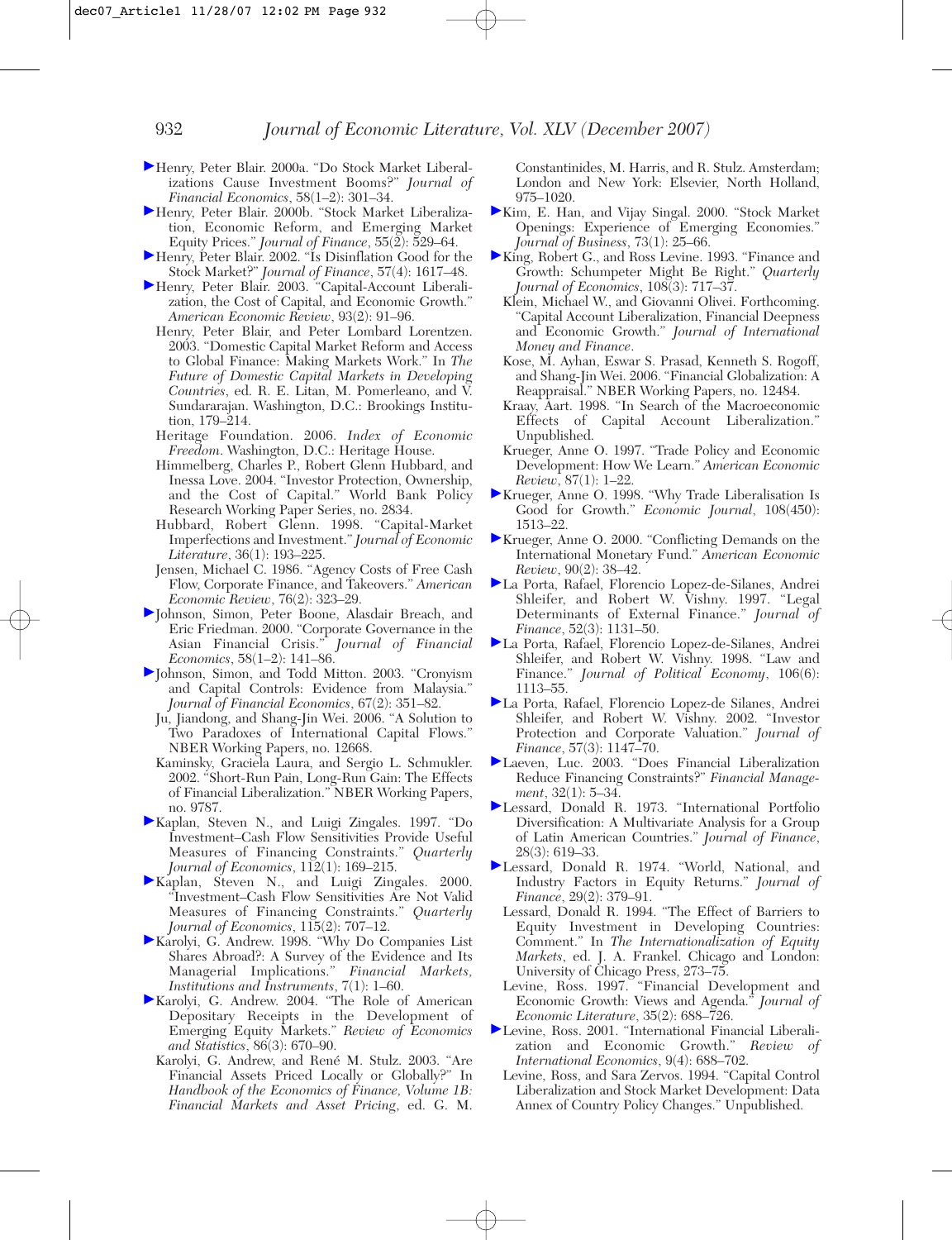- Levine, Ross, and Sara Zervos. 1998a. "Capital Control Liberalization and Stock Market Development." *World Development*, 26(7): 1169–83.
	- Levine, Ross, and Sara Zervos. 1998b. "Stock Markets, Banks, and Economic Growth." *American Economic Review*, 88(3): 537–58.
- Lewis, Karen K. 1999. "Trying to Explain Home Bias in Equities and Consumption." *Journal of Economic Literature*, 37(2): 571–608.
- Lewis, Karen K. 2000. "Why Do Stocks and Consumption Imply Such Different Gains from International Risk Sharing?" *Journal of International Economics*, 52(1): 1–35.
- Li, Kan, Randall K. Morck, Fan Yang, and Bernard Yeung. 2004. "Firm-Specific Variation and Openness in Emerging Markets." *Review of Economics and Statistics*, 86(3): 658–69.
- Love, Inessa. 2003. "Financial Development and Financing Constraints: International Evidence from the Structural Investment Model." *Review of Financial Studies*, 16(3): 765–91.
	- Lucas, Robert E., Jr. 1990. "Why Doesn't Capital Flow from Rich to Poor Countries?" *American Economic Review*, 80(2): 92–96.
- MacKinlay, A. Craig. 1997. "Event Studies in Economics and Finance." *Journal of Economic Literature*, 35(1): 13–39.
- Mankiw, N. Gregory. 1995. "The Growth of Nations." *Brookings Papers on Economic Activity*, 1: 275–310.
- Mankiw, N. Gregory, David Romer, and David N. Weil. 1992. "A Contribution to the Empirics of Economic Growth." *Quarterly Journal of Economics*, 107(2): 407–37.
- Martell, Rodolfo, and René M. Stulz. 2003. "Equity-Market Liberalizations as Country IPO's." *American Economic Review*, 93(2): 97–101.
	- Mathieson, Donald J., and Liliana Rojas-Suárez. 1993. "Liberalization of the Capital Account: Experiences and Issues." IMF Occasional Paper, no. 103.
	- McKinnon, Ronald I. 1973. *Money and Capital in Economic Development*. Washington, D.C.: Brookings Institution Press.
	- McKinnon, Ronald I. 1991. *The Order of Economic Liberalization: Financial Control in the Transition to a Market Economy*. Baltimore and London: Johns Hopkins University Press.
- Megginson, William L., and Jeffry M. Netter. 2001. "From State to Market: A Survey of Empirical Studies on Privatization." *Journal of Economic Literature*, 39(2): 321–89.
	- Mishkin, Frederic S. 1997. "Understanding Financial Crises: A Developing Country Perspective." In *Annual World Bank Conference on Development Economics, 1996*, ed. M. Bruno and B. Pleskovic. Washington, D.C.: World Bank, 29–62.
	- Mishkin, Frederic S. 2000. "Financial Market Reform." In *Economic Policy Reform: The Second Stage*, ed. A. Krueger. Chicago: University of Chicago Press, 511–50.
	- Mishkin, Frederic S. 2006. *The Next Great Globalization: How Disadvantaged Nations Can Harness Their Financial Systems to Get Rich*. Princeton and Oxford: Princeton University Press.
- Mishkin, Frederic S. 2007. "Is Financial Globalization

Beneficial?" *Journal of Money, Credit, and Banking*,  $39(2-3)$ :  $259-94$ .

- Mitton, Todd. 2006. "Stock Market Liberalization and Operating Performance at the Firm Level." *Journal of Financial Economics*, 81(3): 625–47.
	- Morck, Randall K., David A. Stangeland, and Bernard Yeung. 2000. "Inherited Wealth, Corporate Control, and Economic Growth: The Canadian Disease?" In *Concentrated Corporate Ownership*, ed. R. K. Morck. Chicago and London: University of Chicago Press, 319–69.
- Morck, Randall K., Bernard Yeung, and Wayne Yu. 2000. "The Information Content of Stock Markets: Why Do Emerging Markets Have Synchronous Stock Price Movements?" *Journal of Financial*
	- *Economics*, 58(1–2): 215–60. Obstfeld, Maurice. 1994. Diversification, and Growth." *American Economic Review*, 84(5): 1310–29.
	- Obstfeld, Maurice. 1998. "The Global Capital Market: Benefactor or Menace?" *Journal of Economic Perspectives*, 12(4): 9–30.
- Obstfeld, Maurice, and Kenneth S. Rogoff. 1995. "The Mirage of Fixed Exchange Rates." *Journal of Economic Perspectives*, 9(4): 73–96.
	- Obstfeld, Maurice, and Kenneth S. Rogoff. 1996. *Foundations of International Macroeconomics*. Cambridge, Mass. and London: MIT Press.
	- Park, Keith, and Antoine W. Van Agtmael. 1993. *The World's Emerging Stock Markets: Structure, Development, Regulations and Opportunities*. Chicago: Probus Publishing.
- Patro, Dilip K., and John K. Wald. 2005. "Firm Characteristics and the Impact of Emerging Market Liberalizations." *Journal of Banking and Finance*, 29(7): 1671–95.
	- Pérez González, Francisco. 2005. "The Impact of Acquiring Control on Productivity." Unpublished.
- Polk, Christopher, Samuel Thompson, and Tuomo Vuolteenaho. 2006. "Cross-Sectional Forecasts of the Equity Premium." *Journal of Financial Economics*, 81(1): 101–41.
- $\blacktriangleright$  Portes, Richard, and Hélène Rey. 2005. "The Determinants of Cross-Border Equity Flows." *Journal of International Economics*, 65(2): 269–96.
	- Prasad, Eswar S., Kenneth S. Rogoff, Shang-Jin Wei, and M. Ayan Kose. 2003. "Effects of Financial Globalization on Developing Countries: Some Empirical Evidence." IMF Occasional Paper, no. 220.
	- Price, Margaret M. 1994. *Emerging Stock Markets: A Complete Investment Guide to New Markets Around the World*. New York: McGraw-Hill.
- Quinn, Dennis. 1997. "The Correlates of Change in International Financial Regulation." *American Political Science Review*, 91(3): 531–51.
- Radelet, Steven, and Jeffrey D. Sachs. 1998. "The East Asian Financial Crisis: Diagnosis, Remedies, Prospects." *Brookings Papers on Economic Activity*, 1: 1–74.
	- Rajan, Raghuram G. 2000. "NBER Corporate Finance Program Report." http://www.nber.org/programs/ cf/cf.html.
	- Rajan, Raghuram G., and Luigi Zingales. 1998. "Financial Dependence and Growth." *American*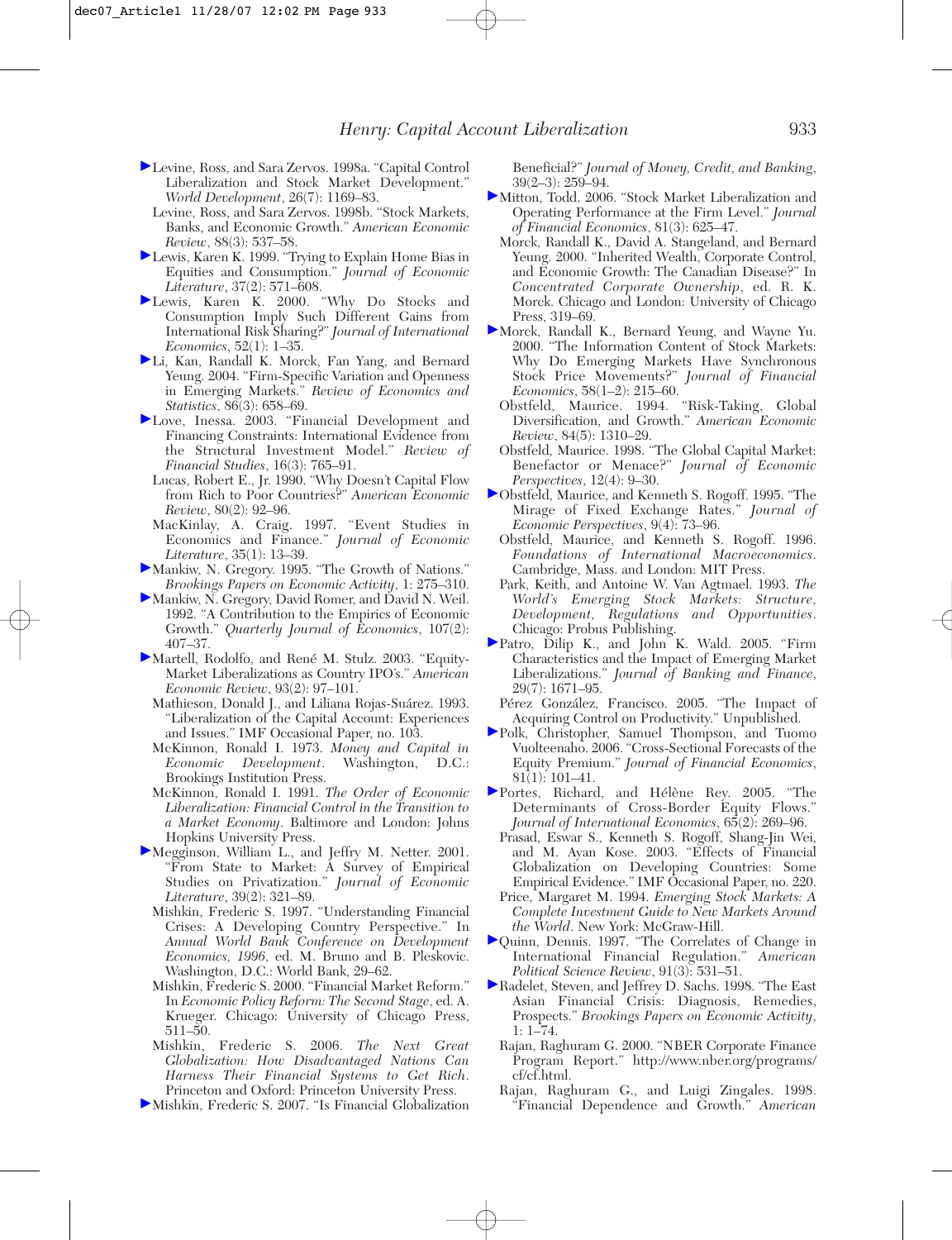*Economic Review*, 88(3): 559–86.

- Rajan, Raghuram G., and Luigi Zingales. 2003. "The Great Reversals: The Politics of Financial Development in the Twentieth Century." *Journal of Financial Economics*, 69(1): 5–50.
	- Reisen, Helmut, and Bernhard Fischer. 1993. *Financial Opening: Policy Issues and Experiences in Developing Countries*. Paris: OECD Development Centre.
	- Rodrik, Dani. 1998. "Who Needs Capital-Account Convertibility?" In *Should the IMF Pursue Capital-Account Convertibility*. Essays in International Finance, no. 207. Princeton: International Finance Section, Department of Economics, Princeton University, 55–65.
	- Rodrik, Dani, and Andres Velasco. 2000. "Short-Term Capital Flows." In *Annual World Bank Conference on Development Economics, 1999*, ed. B. Pleskovic and J. E. Stiglitz. Washington, D.C.: World Bank, 59–90.
- Rogoff, Kenneth S. 1999. "International Institutions for Reducing Global Financial Instability." *Journal of Economic Perspectives*, 13(4): 21–42.
- Sachs, Jeffrey D., and Andrew M. Warner. 1995. "Economic Reform and the Process of Global Integration." *Brookings Papers on Economic Activity*, 1: 1–95.
	- Shaw, Edward S. 1973. *Financial Deepening in Economic Development*. New York: Oxford University Press.
	- Shin, Inseok, and Changyun Park. Forthcoming. "Stock Market Opening and the Cost of Capital: The Case of Korea." In *International Financial Issues in the Pacific Rim: Global Imbalances, Financial Liberalization, and Exchange Rate Policy*, ed. T. Ito and A. Rose. Chicago: University of Chicago Press.
- Shleifer, Andrei, and Robert W. Vishny. 1997. "A Survey of Corporate Governance." *Journal of Finance*, 52(2): 737–83.
- Shleifer, Andrei, and Daniel Wolfenzon. 2002. "Investor Protection and Equity Markets." *Journal of Financial Economics*, 66(1): 3–27.
- Solow, Robert M. 1956. "A Contribution to the Theory of Economic Growth." *Quarterly Journal of Economics*, 70(1): 65–94.
	- Solow, Robert M. 2000. *Growth Theory: An Exposition*. Second edition. New York and Öxford: Oxford University Press.
- Solow, Robert M. 2001. "Applying Growth Theory across Countries." *World Bank Economic Review*, 15(2): 283–88.
	- Stein, Jeremy C. 2003. "Agency, Information and Corporate Investment." In *Handbook of the Economics of Finance, Volume 1A: Corporate Finance*, ed. G. M. Constantinides, M. Harris, and R. Stulz. Amsterdam; London and New York: Elsevier, North Holland, 111–65.
- Stiglitz, Joseph E. 1999. "Reforming the Global Economic Architecture: Lessons from the Recent Crises." *Journal of Finance*, 54(4): 1508–21.
- Stiglitz, Joseph E. 2000. "Capital Market Liberalization, Economic Growth, and Instability." *World Development*, 28(6): 1075–86.

Stiglitz, Joseph E. 2002. *Globalization and Its*

*Discontents*. New York and London: Norton.

- Stulz, René M. 1999a. "Globalization, Corporate Finance, and the Cost of Capital." *Journal of Applied Corporate Finance*, 12(3): 8–25.
	- Stulz, René M. 1999b. "Globalizaton of Equity Markets and the Cost of Capital." New York Stock Exchange Working Paper, no. 99-2.
	- Stulz, René M. 1999c. "International Portfolio Flows and Security Markets." In *International Capital Flows*, ed. M. Feldstein. Chicago and London: University of Chicago Press, 257–93.
- Stulz, René M. 2005. "The Limits of Financial Globalization." *Journal of Finance*, 60(4): 1595–1638.
	- Summers, Lawrence H. 1994. "A Changing Course toward Privatization." In *Does Privatization Deliver? Highlights from a World Bank Conference*, ed. A. Galal and M. Shirley. Washington, D.C.: World Bank, 11–17.
- Summers, Lawrence H. 2000. "International Financial Crises: Causes, Prevention, and Cures." *American Economic Review*, 90(2): 1–16.
	- Summers, Lawrence H. 2006. "Reflections on Global Account Imbalances and Emerging Markets Reserve Accumulation." L. K. Jha Memorial Lecture, Reserve Bank of India. http://www.president.harvard.edu/speeches/summers/2006/0324\_rbi.html.
	- Suttle, Philip. 2003. "Financial Flows to Developing Countries: Recent Trends and Near-Term Prospects." In *Global Development Finance 2003: Striving for Stability in Development Finance, Volume 2: Summary and Country Tables*. Washington, D.C.: World Bank, 7–14.
	- Tesar, Linda L., and Ingrid M. Werner. 1998. "The Internationalization of Securities Markets since the 1987 Crash." In *Brookings–Wharton Papers on Financial Services*, ed. R. Litan and A. Santomero. Washington, D.C.: Brookings Institution Press, 281–349.
	- Tobin, James, and William C. Brainard. 1977. "Asset Markets and the Cost of Capital." In *Economic Progress, Private Values, and Public Policy*, ed. B. Balassa and R. Nelson. Amsterdam: North-Holland, 235–62.
- Van Wincoop, Eric. 1994. "Welfare Gains from International Risksharing." *Journal of Monetary Economics*, 34(2): 175–200.
- Van Wincoop, Eric. 1999. "How Big Are Potential Welfare Gains from International Risksharing?" *Journal of International Economics*, 47(1): 109–35.
	- Wacziarg, Romain, and Karen Horn Welch. 2003. "Trade Liberalization and Growth: New Evidence." NBER Working Papers, no. 10152.
	- Williamson, John. 1997. "Prospects of Avoiding Crises with Liberalized Capital Flows." *Estudios de Economia*, 24(2): 287–95.
	- Williamson, John, and Molly Mahar. 1998. *A Survey of Financial Liberalization*. Essays in International Finance, no. 211. Princeton: International Finance Section, Department of Economics, Princeton University.
	- Wilson, Ian M. 1992. *The Wilson Directory of Emerging Market Funds*. Saskatoon: Wilson Emerging Market Funds Research.
	- World Bank. 1999. *World Development Indicators:*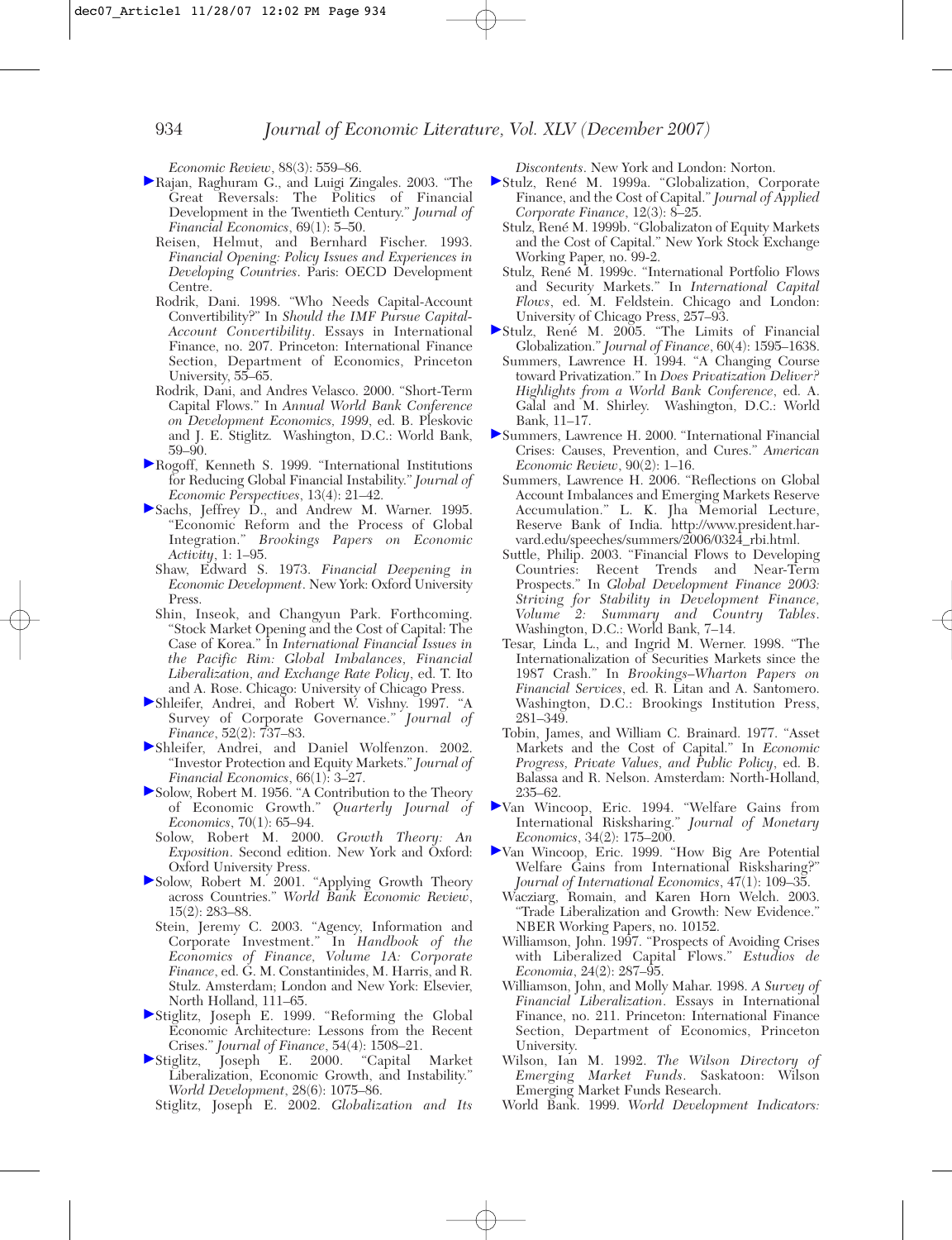*1999*. Washington, D.C.: World Bank.

- World Bank. 2006. *Doing Business in 2006: Creating Jobs*. Washington, D.C.: World Bank.
- World Economic Forum. 2005. *The Global Competitiveness Report 2005–2006: Policies Underpinning*

*Rising Prosperity*. Houndmills, U.K. and New York: Palgrave Macmillan.

Wurgler, Jeffrey. 2000. "Financial Markets and the Allocation of Capital." *Journal of Financial Economics*, 58(1–2): 187–214.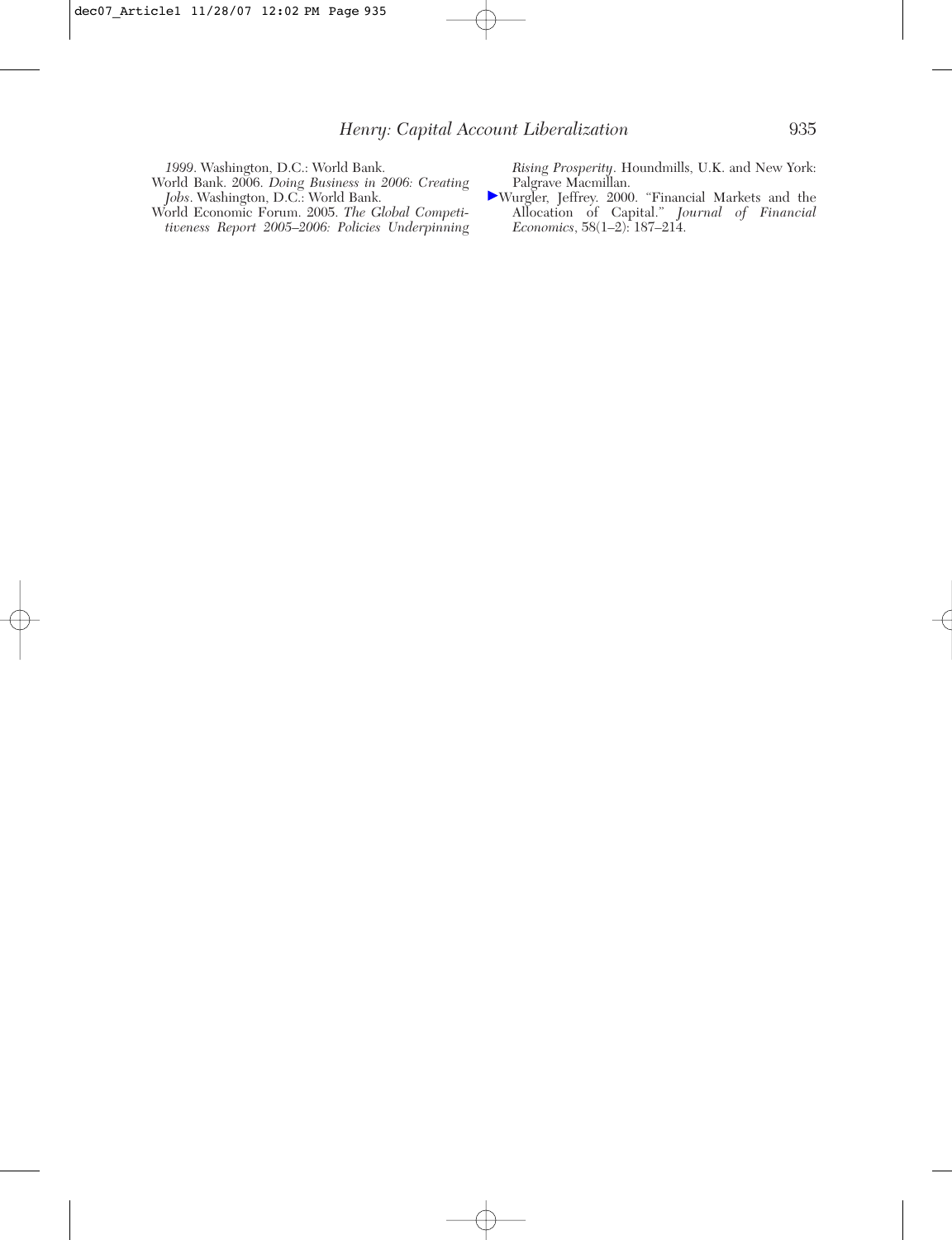#### **This article has been cited by:**

- 1. Horst Feldmann. 2013. Capital account liberalization and unemployment in industrial countries. *Applied Economics Letters* **20**:6, 566-571. [\[CrossRef\]](http://dx.doi.org/10.1080/13504851.2012.718058)
- 2. Alessandro Prati, Martin Schindler, Patricio Valenzuela. 2012. Who benefits from capital account liberalization? Evidence from firm-level credit ratings data. *Journal of International Money and Finance* **31**:6, 1649-1673. [\[CrossRef\]](http://dx.doi.org/10.1016/j.jimonfin.2012.03.005)
- 3. René Cabral, André Varella Mollick. 2012. Convergence Rates to Output Growth in a Global World: The Roles of Openness and Government Size. *The International Trade Journal* **26**:3, 201-222. [\[CrossRef\]](http://dx.doi.org/10.1080/08853908.2012.682024)
- 4. Ellen R. McGrattan. 2012. Transition to FDI openness: Reconciling theory and evidence. *Review of Economic Dynamics* . [\[CrossRef\]](http://dx.doi.org/10.1016/j.red.2012.07.004)
- 5. Anusha Chari, , Peter Blair Henry, , Diego Sasson. 2012. Capital Market Integration and Wages. *American Economic Journal: Macroeconomics* **4**:2, 102-132. [[Abstract](http://dx.doi.org/10.1257/mac.4.2.102)] [\[View PDF article](http://pubs.aeaweb.org/doi/pdf/10.1257/mac.4.2.102)] [[PDF](http://pubs.aeaweb.org/doi/pdfplus/10.1257/mac.4.2.102) [with links](http://pubs.aeaweb.org/doi/pdfplus/10.1257/mac.4.2.102)]
- 6. Hatra Voghouei, M. Azali, Mohammad Ali Jamali. 2011. A survey of the determinants of financial development. *Asian-Pacific Economic Literature* **25**:2, 1-20. [\[CrossRef\]](http://dx.doi.org/10.1111/j.1467-8411.2011.01304.x)
- 7. Alvaro Concha, Arturo José Galindo, Diego Vasquez. 2011. An assessment of another decade of capital controls in Colombia: 1998–2008. *The Quarterly Review of Economics and Finance* . [\[CrossRef](http://dx.doi.org/10.1016/j.qref.2011.08.002)]
- 8. Kian-Ping Lim, Jae H. Kim. 2011. Trade openness and the informational efficiency of emerging stock markets. *Economic Modelling* **28**:5, 2228-2238. [[CrossRef\]](http://dx.doi.org/10.1016/j.econmod.2011.06.004)
- 9.Farhang Niroomand, Edward Nissan. 2011. Relating economic infrastructure indexes to investor protection for selected emerging economies. *Journal of Economics and Finance* . [\[CrossRef](http://dx.doi.org/10.1007/s12197-011-9200-0)]
- 10. Dennis Quinn, Martin Schindler, A Maria Toyoda. 2011. Assessing Measures of Financial Openness and Integration. *IMF Economic Review* **59**:3, 488-522. [\[CrossRef\]](http://dx.doi.org/10.1057/imfer.2011.18)
- 11. Jittima Tongurai, Chaiporn Vithessonthi. 2011. The Impact of Capital Account Liberalization Measures. *Journal of International Financial Markets, Institutions and Money* . [\[CrossRef\]](http://dx.doi.org/10.1016/j.intfin.2011.07.003)
- 12. Tiago V. de V. Cavalcanti, Kamiar Mohaddes, Mehdi Raissi. 2011. Growth, development and natural resources: New evidence using a heterogeneous panel analysis. *The Quarterly Review of Economics and Finance* . [\[CrossRef](http://dx.doi.org/10.1016/j.qref.2011.07.007)]
- 13.S. Meral Cakici. 2011. Financial Integration and Business Cycles in a Small Open Economy. *Journal of International Money and Finance* . [[CrossRef\]](http://dx.doi.org/10.1016/j.jimonfin.2011.06.011)
- 14.S. Meral Cakici. 2011. Technology Shocks Under Varying Degrees of Financial Openness. *International Review of Economics & Finance* . [[CrossRef](http://dx.doi.org/10.1016/j.iref.2011.06.005)]
- 15. H. Tong, S.-J. Wei. 2011. The Composition Matters: Capital Inflows and Liquidity Crunch During a Global Economic Crisis. *Review of Financial Studies* **24**:6, 2023-2052. [[CrossRef\]](http://dx.doi.org/10.1093/rfs/hhq078)
- 16. Carlos A. Ibarra. 2011. Capital Flows and Real Exchange Rate Appreciation in Mexico. *World Development* . [\[CrossRef\]](http://dx.doi.org/10.1016/j.worlddev.2011.05.020)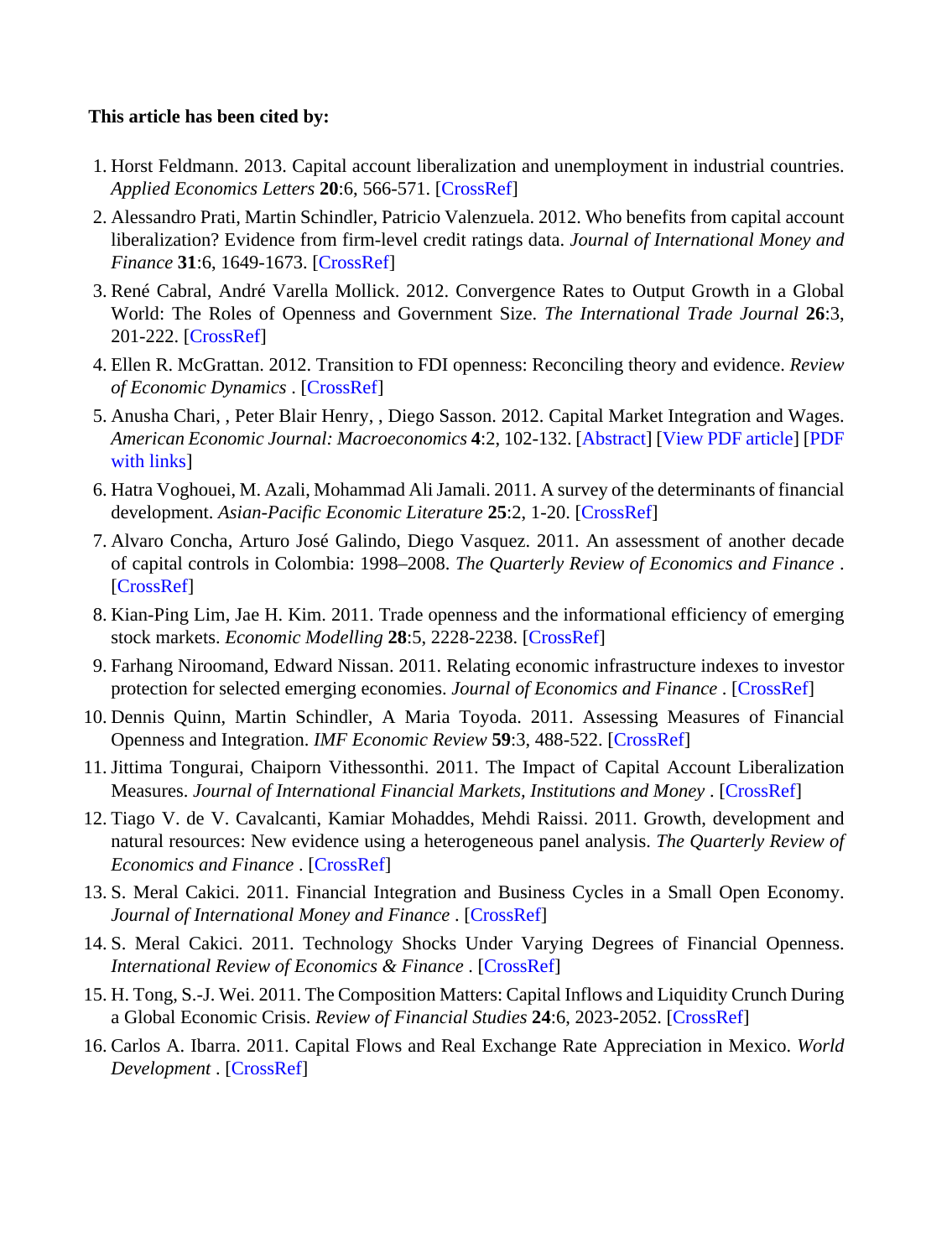- 17. Barry Eichengreen, Rachita Gullapalli, Ugo Panizza. 2011. Capital Account Liberalization, Financial Development and Industry Growth: A Synthetic View. *Journal of International Money and Finance* . [[CrossRef](http://dx.doi.org/10.1016/j.jimonfin.2011.06.007)]
- 18. Borja Larrain. 2011. World Betas, Consumption Growth, and Financial Integration. *Journal of International Money and Finance* . [[CrossRef](http://dx.doi.org/10.1016/j.jimonfin.2011.06.010)]
- 19. MICHAEL D. BORDO, CHRISTOPHER M. MEISSNER. 2011. Foreign capital, financial crises and incomes in the first era of globalization. *European Review of Economic History* **15**:01, 61-91. [\[CrossRef](http://dx.doi.org/10.1017/S1361491610000158)]
- 20. André Varella Mollick, René Cabral. 2011. Government Size and Output Growth: the Effects of "Averaging out". *Kyklos* **64**:1, 122-137. [\[CrossRef](http://dx.doi.org/10.1111/j.1467-6435.2010.00498.x)]
- 21. ANDREAS KERN, ALEXANDER SALHI. 2011. The Euro-Mediterranean Partnership: A Macroeconomic Governance Perspective\*. *JCMS: Journal of Common Market Studies* no-no. [\[CrossRef](http://dx.doi.org/10.1111/j.1468-5965.2010.02170.x)]
- 22. LI SHENG. 2011. Theorising free capital mobility: the perspective of developing countries. *Review of International Studies* 1-16. [[CrossRef\]](http://dx.doi.org/10.1017/S0260210510001610)
- 23. Xinhua Gu, Bihong Huang. 2011. A new approach to capital flows: Theory and evidence. *Economic Modelling* . [\[CrossRef](http://dx.doi.org/10.1016/j.econmod.2010.11.023)]
- 24. Karen K. Lewis. 2010. Global Asset Pricing. *Annual Review of Financial Economics* **3**:1, 110301095929009. [\[CrossRef](http://dx.doi.org/10.1146/annurev-financial-102710-144841)]
- 25. Li Sheng. 2010. Growth-volatility tradeoff in the face of financial openness: a perspective of developing economies. *Cambridge Review of International Affairs* **23**:4, 609-622. [\[CrossRef](http://dx.doi.org/10.1080/09557571.2010.523822)]
- 26. Winston Ricardo Moore. 2010. Capital account liberalization and commercial bank interest rate margins. *Applied Financial Economics* **20**:21, 1673-1685. [[CrossRef\]](http://dx.doi.org/10.1080/09603107.2010.524617)
- 27. Moritz Schularick, Thomas M Steger. 2010. Financial Integration, Investment, and Economic Growth: Evidence from Two Eras of Financial Globalization. *Review of Economics and Statistics* **92**:4, 756-768. [\[CrossRef](http://dx.doi.org/10.1162/REST_a_00027)]
- 28. Andreas Steiner. 2010. CONTAGIOUS POLICIES: AN ANALYSIS OF SPATIAL INTERACTIONS AMONG COUNTRIES' CAPITAL ACCOUNT POLICIES. *Pacific Economic Review* **15**:3, 422-445. [[CrossRef\]](http://dx.doi.org/10.1111/j.1468-0106.2010.00511.x)
- 29. Joseph P. Joyce. 2010. Financial Globalization and Banking Crises in Emerging Markets. *Open Economies Review* . [[CrossRef](http://dx.doi.org/10.1007/s11079-010-9179-8)]
- 30. Nauro F Campos, Yuko Kinoshita. 2010. Structural Reforms, Financial Liberalization, and Foreign Direct Investment. *IMF Staff Papers* **57**:2, 326-365. [[CrossRef\]](http://dx.doi.org/10.1057/imfsp.2009.17)
- 31. Dilip K. Das. 2010. Financial globalization: a macroeconomic angle. *Journal of Financial Economic Policy* **2**:4, 307-325. [[CrossRef\]](http://dx.doi.org/10.1108/17576381011100847)
- 32. Claudia M. Buch, Paola Monti. 2010. Openness and income disparities: does trade explain the "Mezzogiorno effect"?. *Review of World Economics* **145**:4, 667-688. [[CrossRef\]](http://dx.doi.org/10.1007/s10290-009-0038-x)
- 33. Randall Morck, Bernard Yeung. 2009. Never Waste a Good Crisis: An Historical Perspective on Comparative Corporate Governance. *Annual Review of Financial Economics* **1**:1, 145-179. [\[CrossRef](http://dx.doi.org/10.1146/annurev.financial.050808.114257)]